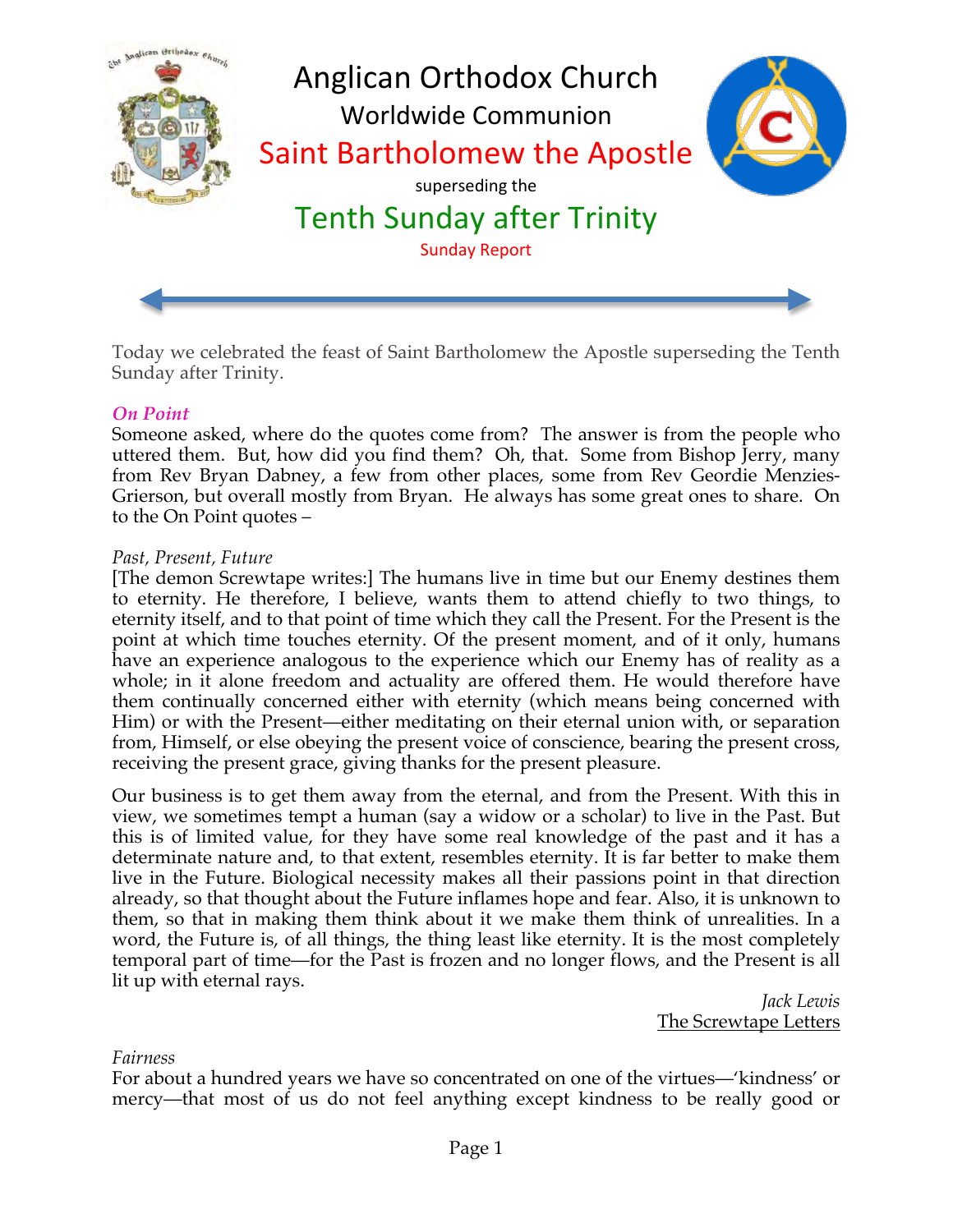anything but cruelty to be really bad. Such lopsided ethical developments are not uncommon, and other ages too have had their pet virtues and curious insensibilities. And if one virtue must be cultivated at the expense of all the rest, none has a higher claim than mercy—for every Christian must reject with detestation that covert propaganda for cruelty which tries to drive mercy out of the world by calling it names such as 'Humanitarianism' and 'Sentimentality'. The real trouble is that 'kindness' is a quality fatally easy to attribute to ourselves on quite inadequate grounds. Everyone feels benevolent if nothing happens to be annoying him at the moment. Thus a man easily comes to console himself for all his other vices by a conviction that 'his heart's in the right place' and 'he wouldn't hurt a fly', though in fact he has never made the slightest sacrifice for a fellow creature. We think we are kind when we are only happy: it is not so easy, on the same grounds, to imagine oneself temperate, chaste, or humble.

*Jack Lewis* The Problem of Pain

The word FAIRNESS is not in the Bible and the word FAIR is used only in the sense of beautiful, ie, fair young maiden. Fairness is not the goal, right is. Think about that. *Rev LTC Hap Arnold*

*What about me?*

From the place of His habitation He looks on all the inhabitants of the earth; He fashions their hearts individually; He considers all their works.

*Psalm 33:14-15*

...Go home to thy friends, and tell them how great things the Lord hath done for thee, and hath had compassion on thee.

*St. Mark 5:19*

In my Father's house are many mansions: if it were not so, I would have told you. I go to prepare a place for you. And if I go and prepare a place for you, I will come again, and receive you unto myself; that where I am, there ye may be also.

*St. John 14:2-31*

For the flesh lusteth against the Spirit, and the Spirit against the flesh: and these are contrary the one to the other: so that ye cannot do the things that ye would.

*Galatians 5:17*

As the principle of grace in us will not [allow] us to do all the evil which our corrupt nature would prompt us to do, so neither can we do all the good that we would.

*Matthew Henry*

17<sup>th</sup> and 18<sup>th</sup> century English pastor and author

Egalitarianism is simply equalism... Biblical justice requires the same standard be applied equitably to very different men. Humanistic egalitarianism insists that a multitude of standards be applied to men who are assumed by faith to be the same... Egalitarianism demands equality of result, equality of outcome. Because this is not the way God made the world, the world must be rigged if these egalitarian results are to be realized... the tendency of egalitarian dogma is always down. In a world of inequalities, if educational standards are constant, then the students will achieve very different results. And if the students must be the same, then the standards will have to be constantly adjusted.

 $1$  One of my very favorite, inspiring and comforting texts in the entire Bible - Hap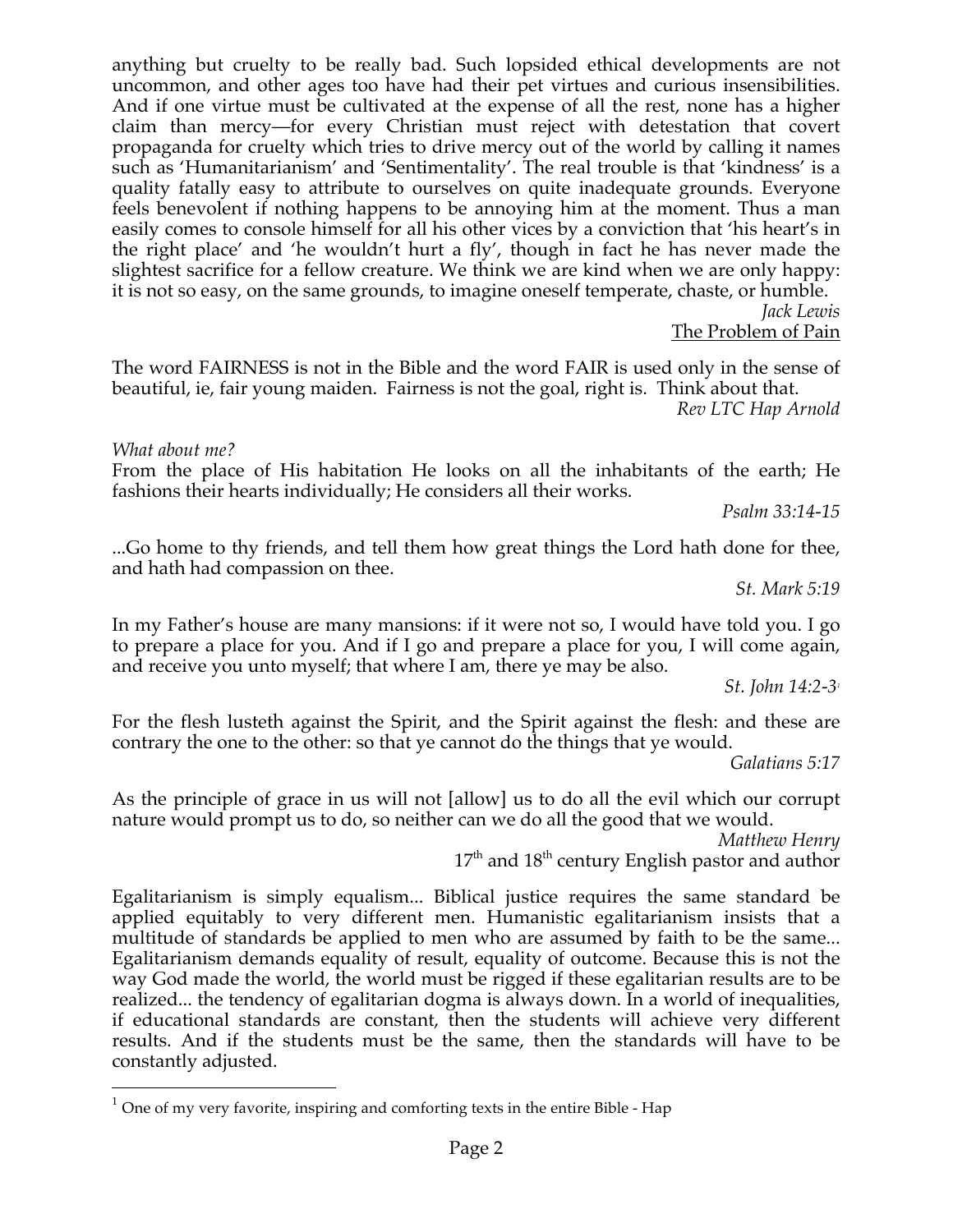*Douglas Wilson* 20<sup>th</sup> and 21<sup>st</sup> century American theologian and Christian Classical educator

When a man ceases to believe in God, he does not believe in nothing. He believes in anything.

> *GK Chesterton*  $19<sup>th</sup>$  and  $20<sup>th</sup>$  century English writer and commentator

Beware of antichrist; for unhappily a love of walls has seized you; unhappily the church of God which you venerate exists in houses and buildings; unhappily under these you find the name peace. Is it doubtful that in these antichrist will have his seat? Safer to me are the mountains and the woods.

*Hilary*

Bishop of Poitiers,  $4<sup>th</sup>$  century AD French theologian

Idolatry came to Israel when she refused to be patient with God, when she removed her expectant gaze from the mountain of God and looked instead to her own self made religion. When human invention replaces divine revelation in our priorities, idolatry invariably results. Certainly, we are not immune in today's Church with so much emphasis placed on community centredness, sociological and psychological usurpation of scriptural authority, and politically correct secularization of the Christian moral vision.

*Lewis How*

20<sup>th</sup> and 21<sup>st</sup> century Anglican Orthodox minister

The man who has the clearest view of God's requirements will have the highest sense of the value of Christ's atoning blood.

> *JC Ryle*  $19<sup>th</sup>$  century Anglican bishop and author

It is a contradiction to say that a man is like God, or is a partaker of his nature, who does not love what God loves, and avoid what he hates.

*Charles Hodge*

 $19<sup>th</sup>$  century American theologian and author

Someone should tell [the president] that 1984 is not an instruction manual.

*Steve Stockman* 21<sup>st</sup> century American congressman

Television is altering the meaning of 'being informed' by creating a species of information that might properly be called disinformation. Disinformation does not mean false information. It means misleading information— misplaced, irrelevant, fragmented or superficial information— information that creates the illusion of knowing something, but which in fact leads one away from knowing.

*Neil Postman*

 $20<sup>th</sup>$  and  $21<sup>st</sup>$  century American author and critic

### *Propers*

Each Sunday there are Propers: special prayers and readings from the Bible. There is a Collect for the Day; that is a single thought prayer, most written either before the refounding of the Church of England in the 1540s or written by Bishop Thomas Cranmer, the first Archbishop of Canterbury after the re-founding.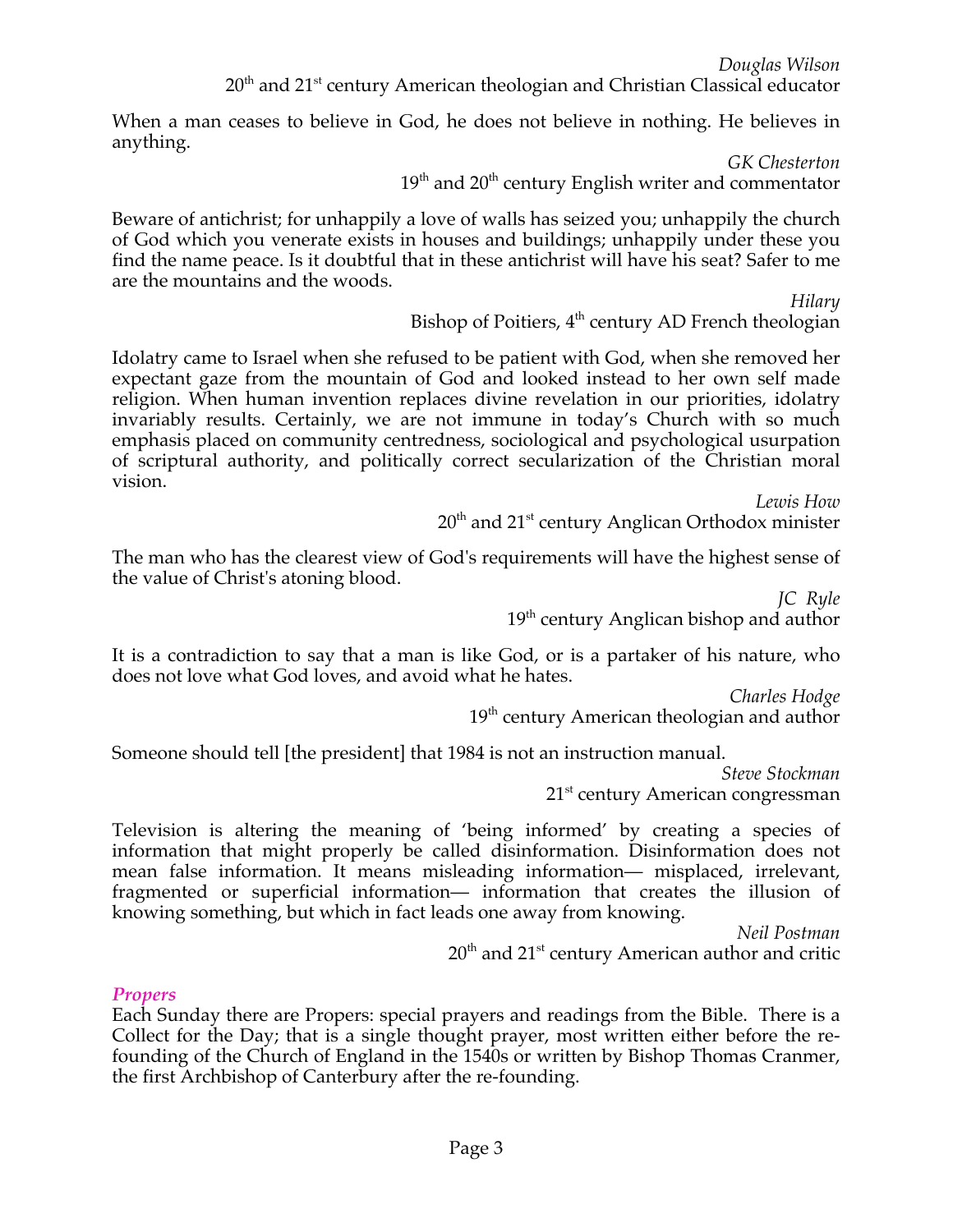The Collect for the Day is to be read on Sunday and during Morning and Evening Prayer until the next Sunday. The Epistle is normally a reading from one of the various Epistles, or letters, in the New Testament. The Gospel is a reading from one of the Holy Gospels, Matthew, Mark, Luke and John. The Collect is said by the minister as a prayer, the Epistle can be read by either a designated reader (as we do in our church) or by one of the ministers and the Holy Gospel, which during the service in our church is read by an ordained minister.

The propers are the same each year, except if a Red Letter Feast, that is one with propers in the prayerbook, falls on a Sunday, then those propers are to be read instead, except in a White Season, where it is put off. Red Letter Feasts, so called because in the Altar Prayerbooks the titles are in red, are special days. Most of the Red Letter Feasts are dedicated to early saints instrumental in the development of the church, others to special events. Some days are particularly special and the Collect for that day is to be used for an octave (eight days) or an entire season, like Advent or Lent.

The Propers for today are found on Page 249-250, with the Collect first:

### Saint Bartholomew the Apostle. [August 24.] *The Collect.*

 **ALMIGHTY** and everlasting God, who didst give to thine Apostle Bartholomew grace truly to believe and to preach thy Word; Grant, we beseech thee, unto thy Church, to love that Word which he believed, and both to preach and receive the same; through Jesus Christ our Lord. *Amen*. **O**

And, as this Red Letter Day falls on a Sunday, we read the Collect for the Sunday also, which can be found on Page 203:

## The Tenth Sunday after Trinity.

## *The Collect.*

**ET** thy merciful ears, O Lord, be open to the prayers of thy humble servants; and, **Let** thy merciful ears, O Lord, be open to the prayers of thy humble servants; and, that they may obtain their petitions, make them to ask such things as shall please thee; through Jesus Christ our Lord. *Amen.*

The scripture for Epistle comes from the Fifth Chapter of the Acts of the Apostles beginning at the Twelfth Verse:

**T** Y the hands of the apostles were many signs and wonders wrought among the people; (and they were all with one accord in Solomon's porch. And of the rest durst no man join himself to them: but the people magnified them. And believers were the more added to the Lord, multitudes both of men and women.) Insomuch that they brought forth the sick into the streets, and laid them on beds and couches, that at the least the shadow of Peter passing by might overshadow some of them. There came also a multitude out of the cities round about unto Jerusalem, bringing sick folks, and them which were vexed with unclean spirits: and they were healed every one. **B**

Today's Holy Gospel comes from the Twenty-Second Chapter of the Gospel according to St. Luke, beginning at the Twenty-Fourth Verse: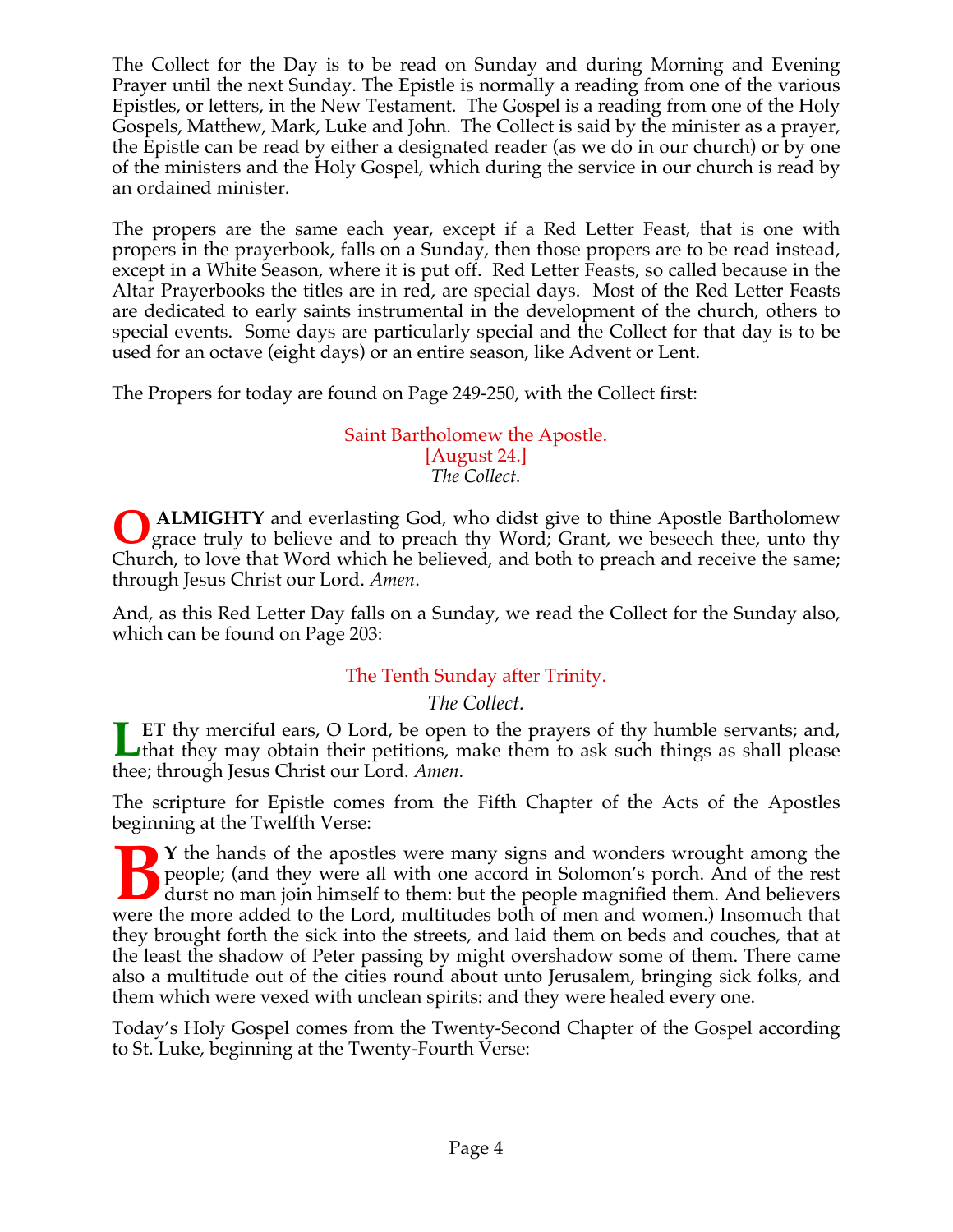**ND** there was also a strife among them, which of them should be accounted the greatest. And he said unto them, The kings of the Gentiles exercise lordship over them; and they that exercise authority upon them are called benefactors. But ye Shall not be so: but he that is greatest among you, let him be as the younger; and the that is greatest among you, let him be as the younger; and he that that is greatest among you, let him be as the younger; and he that i is chief, as he that doth serve. For whether is greater, he that sitteth at meat, or he that serveth? is not he that sitteth at meat? but I am among you as he that serveth. Ye are they which have continued with me in my temptations. And I appoint unto you a kingdom, as my Father hath appointed unto me; that ye may eat and drink at my table in my kingdom, and sit on thrones judging the twelve tribes of Israel.

### *Bishop Ogles' Sermon*

We are oft fortunate to get copies of Bishop Jerry's sermon notes. Today is one of those

Sundays. Today's sermon starts off with the collect, and like always, it will give you a lot to consider in your heart.

#### Saint Bartholomew the Apostle Tenth Sunday after Trinity Saint Andrew's

Anglican Orthodox Church 24 August 2014, Anno Domini

Saint Bartholomew the Apostle. [August 24.] *The Collect.*



 **ALMIGHTY** and everlasting God, who didst give to thine Apostle Bartholomew grace truly to believe and to preach thy Word; Grant, we beseech thee, unto thy Church, to love that Word which he believed, and both to preach and receive the same; through Jesus Christ our Lord. *Amen*. **O**

And, as this Red Letter Day falls on a Sunday, we read the Collect for the Sunday also, which can be found on Page 203:

## The Tenth Sunday after Trinity.

*The Collect.*

**ET** thy merciful ears, O Lord, be open to the prayers of thy humble servants; and, that they may obtain their petitions, make them to ask such things as shall please thee; through Jesus Christ our Lord. *Amen.* **L**

24 And there was also a strife among them, which of them should be accounted the greatest. 25 And he said unto them, The kings of the Gentiles exercise lordship over them; and they that exercise authority upon them are called benefactors. 26 But ye shall not be so: but he that is greatest among you, let him be as the younger; and he that is chief, as he that doth serve. 27 For whether is greater, he that sitteth at meat, or he that serveth? is not he that sitteth at meat? but I am among you as he that serveth. 28 Ye are they which have continued with me in my temptations. 29 And I appoint unto you a kingdom, as my Father hath appointed unto me; 30 That ye may eat and drink at my table in my kingdom, and sit on thrones judging the twelve tribes of Israel. (Luke 22:24-30)

 It is often said, and I believe it to be true, there is greater strife in the House of God than in the local cocktail lounge. There is constantly a struggle of the spirit of man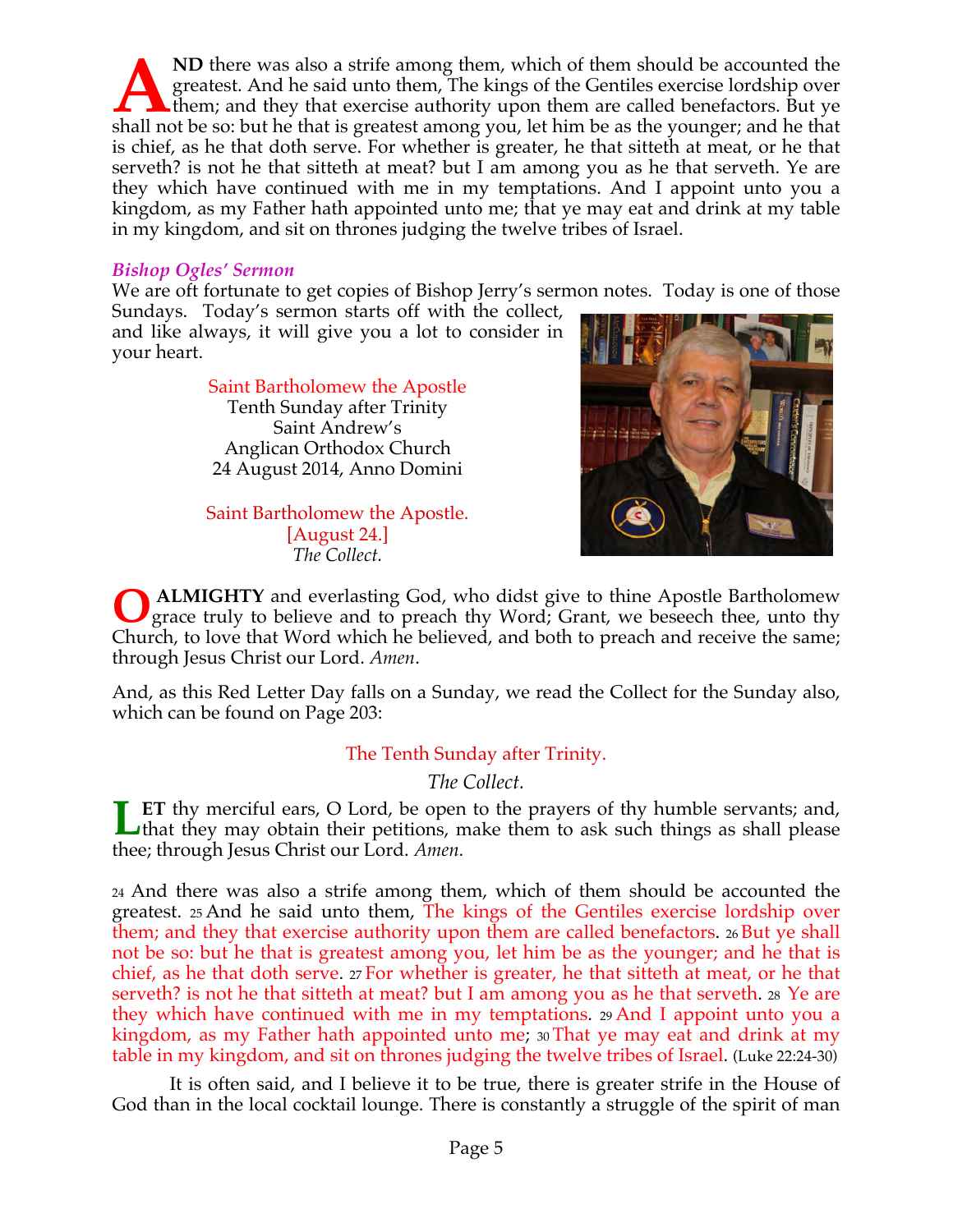against his neighbor who seems to be getting above him in the offices and functions of the Church. A far greater number of churches in our day have split up over the interior décor of the Church than over more serious matters of doctrine and practice. It is in the nature of man (and unfortunately in the Christian as well) to assert SELF over his fellows. We must constantly strive to put our selfish pride and interest beneath those of the greater Church and people – especially so if we are ministers of God. Paul strove constantly to subdue his own desires for the greater good: "*But I keep under my body, and bring it into subjection: lest that by any means, when I have preached to others, I myself should be a castaway*." (1 Cor 9:27) Paul tells us that it is possible for the preacher to preach, and not abide by his own words. **18** *For I know that in me (that is, in my flesh,) dwelleth no good thing: for to will is present with me; but how to perform that which is good I find not*. **<sup>19</sup>** *For the good that I would I do not: but the evil which I would not, that I do*." (Romans 7:18-19)

 Now, unless we ministers and laity are far better than Paul, we must admit that we often strive for those things that bring shame upon ourselves, the Church, and the ministry itself. We take umbrage at trifles and let the weightier matters go unaddressed. We argue and complain because we are not admired and respected enough by inferiors, or even superiors. We desire the uppermost seats in the fellowship of the Church and to be addressed with deference. I am a bishop by the calling of God. I am by no means worthy to be called a bishop, but God has called me; and that to which God calls us, He will make us worthy to perform. It matters not to me if others call me bishop. It is enough for me that I can be called a brother in Christ by those who know me. I deserve no higher honor among the brethren than that which they recognize. We are all in that category whether vestryman, committee member, treasurer, grounds keeper, or whatever. We are all One in Christ Jesus and no lines of trivial authority can divide us as being One in Him. Certainly, our positions as teachers and preachers of the Word are vitally important, but that calling is important because of the Word Itself and not because of any personal merit in our own souls.

 Let us observe how Jesus handled this strife that came among His disciples: "*And there was also a strife among them, which of them should be accounted the greatest.*" If there was unbounded strife among the disciples of Christ, surely there must be the same in our midst to a greater or lesser extent (depending on our sanctification in Christ). It is important to remember that, if we are One in Christ, we shall be One with each other. Strife's and differences disappear when we all share that same faith in Christ. But the disciples are concerned with SELF! Jesus addresses the matter as a serious one.

 "*The kings of the Gentiles exercise lordship over them; and they that exercise authority upon them are called benefactors.*" Yes, the world loves titles, power, and pelf, but not so with God. The princes of old loved to be called 'benefactors of the poor' and so do many who perform works of charity in our day. It is the invisible had that gives which is rewarded in heaven and not the one which is clad in scarlet silk. In the time of the Reformation, clergy were not addressed as "Father" or 'Reverend" but as Mister So-and-so. The point was to remind those of us in the ministry that we are not above the flock of which we are only under-shepherds and not the Good Shepherd. "*But ye shall not be so: but he that is greatest among you, let him be as the younger; and he that is chief, as he that doth serve.*" No, we shall not hold rank or title above the people to whom we are supposed to be servant unless it be "SERVANT." The chief among us should be willing to do his part in cleaning the floors, emptying the trash, and doing all such chores for which he may have the time. Often, it is an utter necessity. For fifteen years, I was forced to serve – not only as bishop and priest at St. Andrews,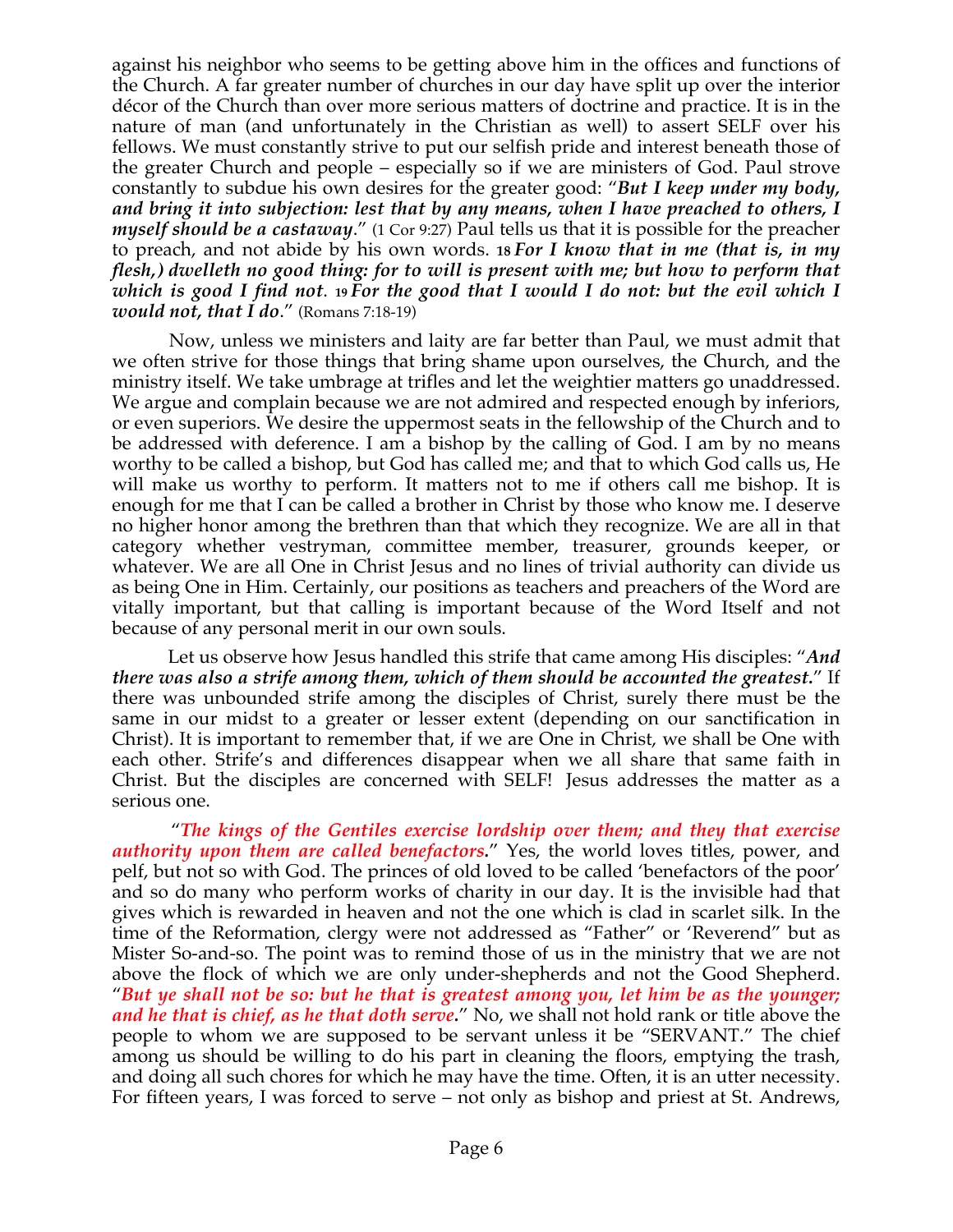but also as janitor, secretary, and babysitter. I wish I had done so willingly, but there was no choice. I grew into the position of janitor and came to like it. The young people also saw when I was working to clean the church and they chipped in and wound up doing most of the work – VOLUNTARILY. I love them! If we put ourselves down, and others up, we will find that we, too, may GROW into the role.

A great Anglican priest and poet of the  $17<sup>th</sup>$  century wrote a series of tracts to clergy on how they should treat their flock. Mr. Herbert was noted for his humility and love for the brethren. I quote the introduction to his book below:

*I, BEING desirous, through the mercy of God, to please him, for whom I am and live, and who giveth me my desires and per formances ; and considering with myself that the way to please him is to feed my flock diligently and faithfully, since our Saviour hath made that the argument of a pastor s love ; I have resolved to set down the form and character of a true pastor, that I may have a mark to aim at ; which also I will set as high as I can, since he shoots higher that threatens the moon, than he that aims at a tree. Not that I think, if a man do not all which is here expressed, he presently sins, and displeases God ; but that it is a good strife to go as far as we can in pleasing of him, who hath done so much for us. The Lord prosper the intention to myself and others, who may not despise my poor labours, but add to those points, which I have observed, until the book grow to a complete pastoral.* GEORGE HERBERT.

 "*For whether is greater, he that sitteth at meat, or he that serveth? is not he that sitteth at meat? but I am among you as he that serveth.*" Jesus came among His disciples as a servant. They SAT, and He SERVED. Which do you think the greater of the two? His entire ministry was one of sacrifice and humble teaching and preaching. He only took umbrage with one class of people – the proud ministers of His day (Scribes, Pharisees, and priests of the Temple). There are times when I believe that I have accomplished some great objective in preaching, but the Lord always brings my infantile understanding back to the truth of WHO He is and who I am. The contrast is stark to say the least. I pray always that I never attempt to exalt myself above those to whom God has given me to teach. If we believe we are brother, sister, mother, or father to those in the family of God, how dare we place our own interest above any of them, or feel better or more holy? Jesus makes this very clear.

In all our works of piety and humility, do we believe God is unseeing? He watches and knows all. He sees our secret acts of mercy, but disregards our public show of the same. "*Ye are they which have continued with me in my temptations.*" He knows that His disciples have followed close on for the years of His ministry. But He does not desire them to take that as a source of pride, but of unbounded love. When we suffer for Christ, the more we keep it private, the more He notices. Jesus did give us a new Commandment that entails adherence to the other Ten: "*A new commandment I give unto you, That ye love one another; as I have loved you, that ye also love one another. By this shall all men know that ye are my disciples, if ye have love one to another*." (John 13:34-35) Who do you suppose Christ is addressing with this new commandment? Was this addressed only to those who call themselves Christians? No, it is addressed to the clergy and laity alike with equal emphasis. We cannot scream at, or curse, someone who is at the center of our affection, can we? Love across the whole spectrum of the Church eliminates discord and disunion. If we are not loved, perhaps it is because we have not loved enough. Love is a magnet that draws love to itself. Have you known this?

Do you recall the hymn, "*What a Friend We Have in Jesus*?" The author of that hymn was a man named Joseph Scriven of Port Hope, Canada. He lost those he loved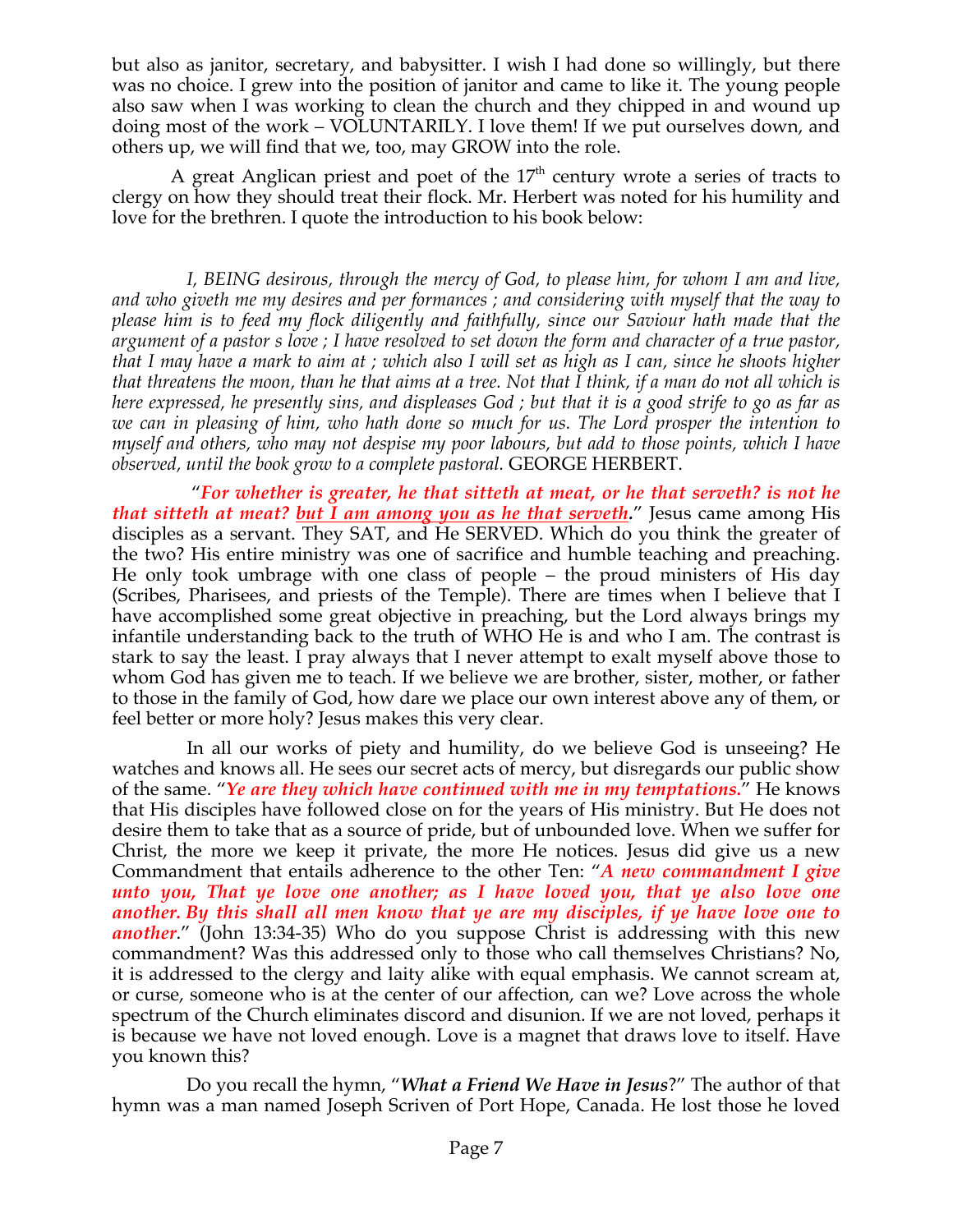the most to tragedy and death and moved from Ireland to Canada to get away from the sad memories. There at Port Hope, he became known as the *Good Samaritan of Port Hope*. He chopped fire-wood, mended fences, and did general repair work for the widows and orphans of the city. He could not be hired for he did all of his work at no cost. The love he had shared with those he lost was transferred to those who needed it most while alive.

The reward of the saint is not in this worldly theater, but in the coming Kingdom – that Kingdom of which Christ is Lord and Sovereign. "*And I appoint unto you a kingdom, as my Father hath appointed unto me; That ye may eat and drink at my table in my kingdom, and sit on thrones judging the twelve tribes of Israel*." If we are to drink and eat at the Table of the Lord, we must serve the tables of the socially downcast or lowest member of the church – whether we are a pillar of the Church, a vestryman, or especially a clergyman. For all are One in Christ Jesus.

### *Sermon – Reverend Jack Arnold - Time and Action Church of the Faithful Centurion - Descanso, California*

Today's sermon tied the Collect, Epistle and Gospel together and talked, as is oft the



case, of the need for action, not simply diction.

But, before we start, who was this Bartholomew?

Bartholomew (Greek: Βαρθολοµαῖος) was one of the Twelve Apostles of Jesus, and is also referred to as Nathanael or Nathaniel. He was introduced to Jesus by the Apostle Philip.

Bartholomew meaning son of Tolmay or son of the furrows (perhaps a ploughman). Bartholomew is listed among the Twelve Apostles of Jesus in: Matthew,[10:1–4] Mark,[3:13– 19] and Luke,[6:12–16] and also appears as one of the witnesses of the Ascension[Acts 1:4,12,13].

As Nathanael, Bartolomew is introduced as a friend of Philip. He is described as initially being skeptical about the Messiah coming from Nazareth, saying: " Can there any good thing come out of Nazareth?" (John 1.46). Jesus immediately appraises him as, "Behold an Israelite indeed, in whom is no guile!" (John 1.47) He reappears at the end of John's gospel [21:2] as one of the disciples to whom Jesus appeared at the Sea of Galilee after the Resurrection.

After the Ascension, Bartholomew went on a missionary tour to India, where he left behind a copy of the Gospel of Matthew. He continued serving as a missionary in Ethiopia, Mesopotamia, Parthia, and Lycaonia, then on to preach the Gospel in India, and Greater Armenia. Along with his fellow apostle Jude Thaddeus, Bartholomew brought Christianity to Armenia in the  $1<sup>st</sup>$  century. He converted Polymius, the king of Armenia, to Christianity. Astyages, Polymius' brother, consequently ordered Bartholomew's execution He is said to have been martyred in Albanopolis in Armenia, perhaps beheaded, or flayed alive and crucified, head downward.

He took his faith seriously, to the point of death.

Consider the words from the Collect, wherein we ask God to give us … didst give to thine Apostle Bartholomew grace truly to believe and to preach thy Word; Grant, we beseech thee, unto thy Church, to love that Word which he believed, and both to preach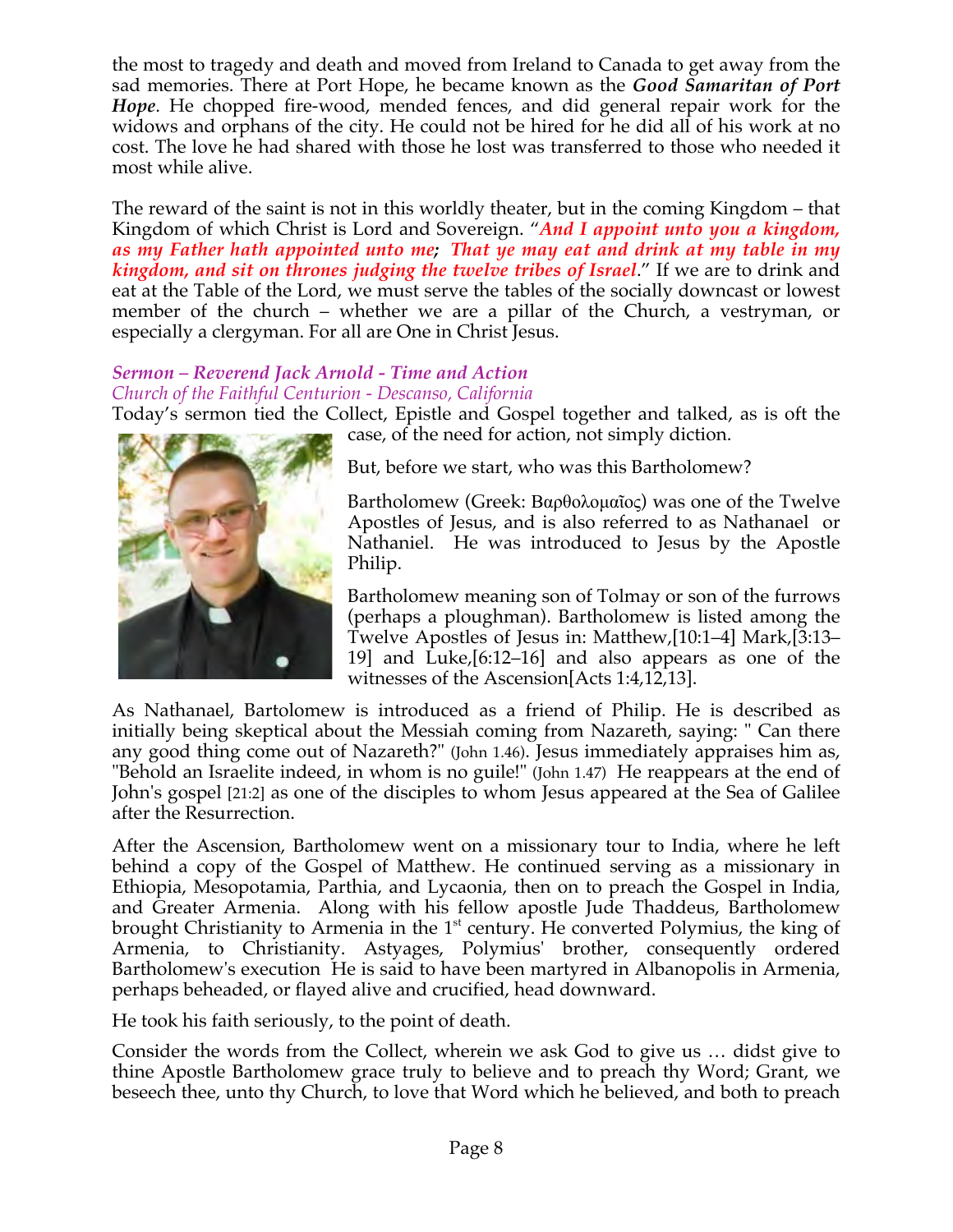and receive the same …

Even though this is a special day, dedicated to the Apostle Bartholomew, this is kind of a follow-on to last week's Collect. In this case, we acknowledge that God (through the Holy Ghost) gave Bartholomew the full belief in Him and thus the inspiration to preach His Word. We go on to ask for that same inspiration to be delivered to the Church today and to each of us that we might effectually spread God's Word, first to our own hearts, then to others. We must take care of the beams in our own eyes and hearts, before we go on to treat others with the same problems as us.

Without God's entering into our hearts in the form of the Holy Ghost, we will never be able to do what must be done. With His Help, there is nothing that needs be done that cannot be done. With His Help great things can be accomplished, so great that until we have Him within us, we cannot conceive of these marvelous wonders.

When Luke writes his account of the Acts of the Apostles, he tells of the apostles performing "many signs and miracles." Unfortunately, the power to perform earthly miracles was left to the apostles only and not passed on. They were apparently given this special power that the Word of God as given by our Lord and Savior might spread quickly, effectively and attain critical mass as soon as possible. This was done so that the fact that is Christianity, the Word Incarnate, would be a self-sustaining chain reaction. There are no longer designated "miracle dispensers" regardless of what you might see or hear on television. By the way, you note that no one was ever charged for a miracle, so if someone asks for money to pray for you, you know they are not of God.

But, on to the miracle issue. Does that mean there are no more miracles? Yes and no. If you mean the kind where Jesus said, "Arise and walk." Or, perhaps similar miracles done by the apostles? No, those are gone until He returns.

So, miracles are over, done with?

No, not at all. We have the miracle of salvation, the miracle of the change in each of our lives, the miracle of the Peace of our Lord. This is the biggest miracle of them all, and the most important one. Salvation will change our hearts into something they were not before, something pure. This pureness comes from God alone, and only with Him abiding in us, can our hearts remain pure. This is all foolishness to those who will not open their hearts to the Holy Ghost and so obvious to those who will let Him in. Open your heart to God, let Him in to your heart, let Him carry your worry and give you guidance and inspiration. He will help you get that miracle across to others. But, it has to happen in you first.

Before we go on, look what earthly miracles can breed, "…they brought forth the sick into the streets, and laid them on beds and couches, that at the least the shadow of Peter passing by might overshadow some of them." A shadow is a thing, it can do nothing beyond provide shade from the sun. Yet, people would worship it and give it power, if given half a chance. Perhaps that is why earthly miracles were of one generation. So that people would not worship the act, but worship the origin of the act, Our Heavenly Father.

That brings us to the next point; again, that of Saint Luke. Credit. First, debt is not your friend, nor for that matter is credit. As William Shakespeare wrote in *Hamlet*:

> Neither a borrower nor a lender be; For loan oft loses both itself and friend, And borrowing dulls the edge of husbandry.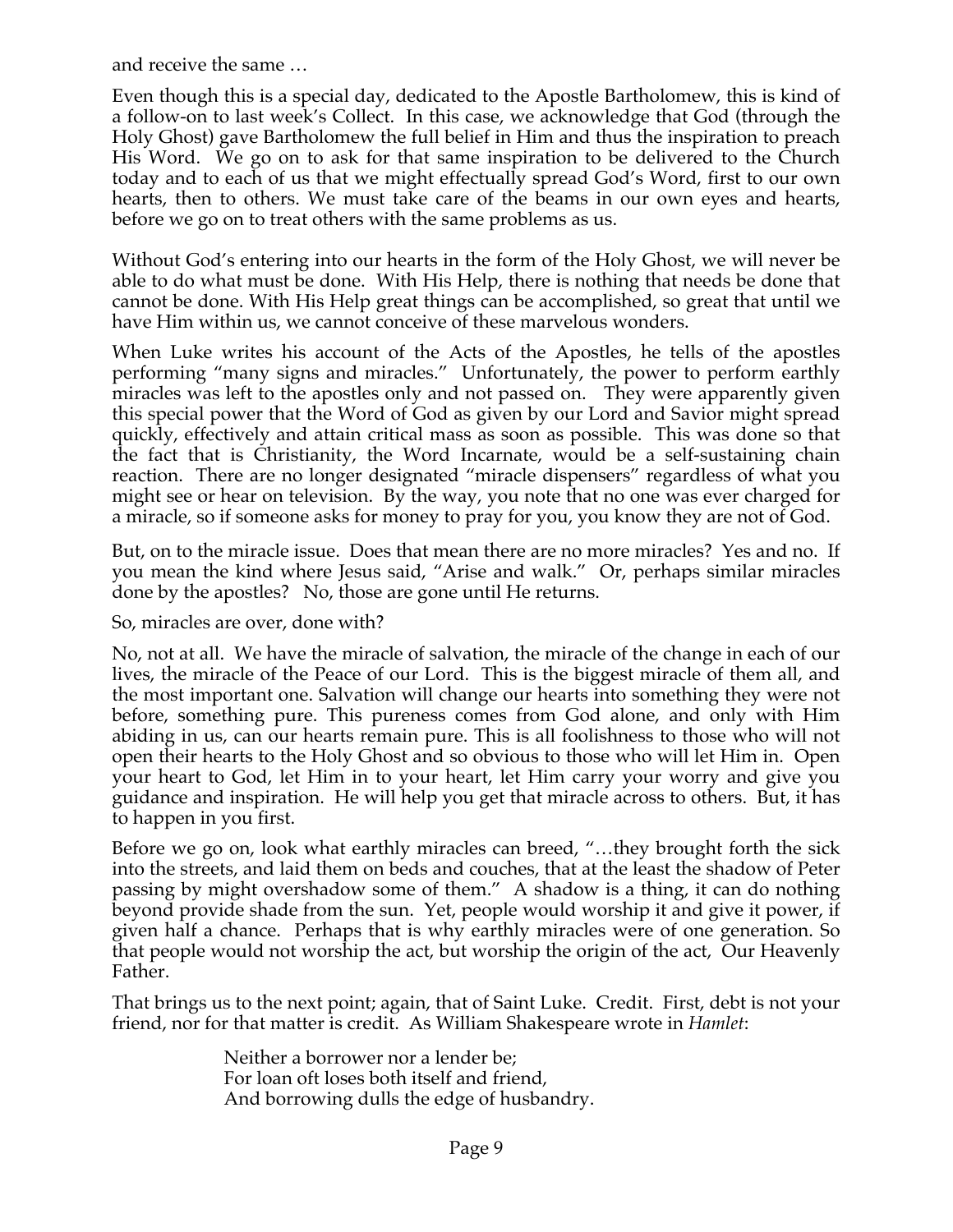This above all: to thine own self be true, And it must follow, as the night the day, Thou canst not then be false to any man.

While that is really not the kind of credit Luke was talking about, it is a very interesting point. What we are talking about is the sign that was on the desk of both President Truman and Reagan:

It is amazing what you can accomplish if you do not care who gets the credit.

Jesus is cautioning against wanting to get credit for what is being done, rather He suggests getting it done and let the credit fall to the side. The most amazing portion is the part where He says, "The kings of the Gentiles exercise lordship over them; and they that exercise authority upon them are called benefactors." We often think of benefactors as someone who "gives" us things. Jesus points out that those who "give" you things often turn out to be tyrannical rulers when in the end payment is due. Remember there is no real free lunch.

Let us go forth today and ACT on the Word of God. Make His Word REAL in our lives, by our actions. TODAY!

How about tomorrow?

Tomorrow is not good enough.

Time stretches from the far forgotten past to the unknowable future. The present is where the Finger of God touches the Line of Time. We live in the present, we can never re-live the past and for us the future will never come. We live and act only in the present. To do something tomorrow is not possible. If it will be done, it must be done now, that is today.

Action counts. For by their actions ye shall know them.

Heaven is at the end of an uphill trail. The easy downhill trail does not lead to the summit.

The time is now, not tomorrow. The time has come, indeed. How will you ACT?

It is by our actions we are known.

## **Be of God - Live of God - Act of God**

## *Bishop Dennis Campbell's Sermon*

Bishop Dennis is a brilliant speaker. He is able to take biblical precepts and make them



perfectly understandable, even to me. Oft he provides the text of his sermons and I take the utmost pleasure in passing them on:

Christ in Psalm 25 Psalm 25 Feast of Saint Bartholomew August 24, 2014

 The average reader looks at the Psalms and sees accounts of people facing the various situations of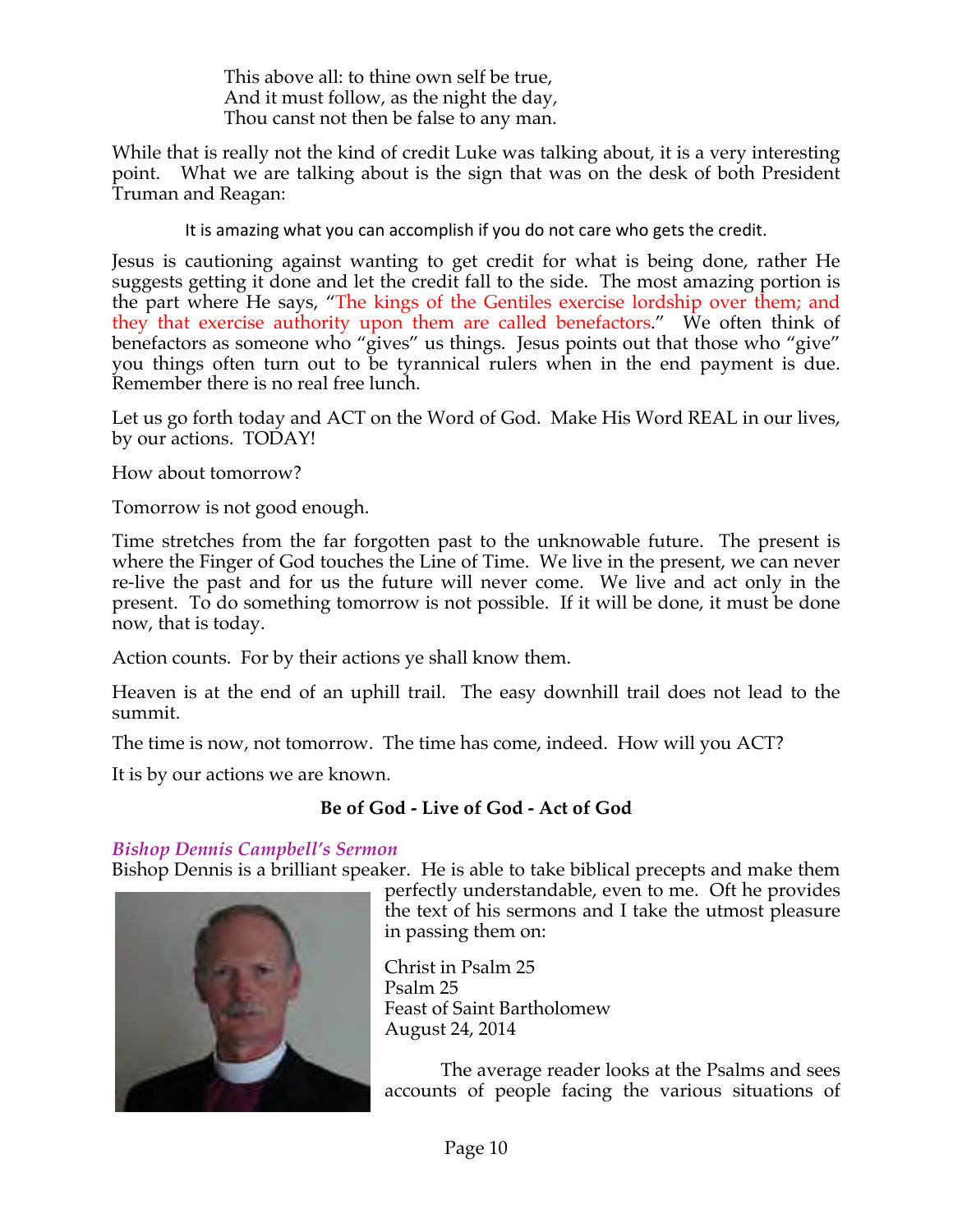human existence. To these readers, the Psalms are lessons in living from which they draw strength and faith, for they face the same human situations, and experience the same frustrations and fears and faith expressed in the Psalms. This is a good and proper way to read the Psalms. Let's look at Psalm 25:

### *Psalm 25*

### King James Version (KJV)

**UNTO** thee, O Lord, do I lift up my soul.<br>O my God, I trust in thee: let me no

O my God, I trust in thee: let me not be ashamed, let not mine enemies triumph over me.

- 3 Yea, let none that wait on thee be ashamed: let them be ashamed which transgress without cause.
- 4 Shew me thy ways, O Lord; teach me thy paths.
- 5 Lead me in thy truth, and teach me: for thou art the God of my salvation; on thee do I wait all the day.
- 6 Remember, O Lord, thy tender mercies and thy lovingkindnesses; for they have been ever of old.
- 7 Remember not the sins of my youth, nor my transgressions: according to thy mercy remember thou me for thy goodness' sake, O Lord.
- 8 Good and upright is the Lord: therefore will he teach sinners in the way.
- 9 The meek will he guide in judgment: and the meek will he teach his way.
- 10 All the paths of the Lord are mercy and truth unto such as keep his covenant and his testimonies.
- 11 For thy name's sake, O Lord, pardon mine iniquity; for it is great.
- 12 What man is he that feareth the Lord? him shall he teach in the way that he shall choose.
- 13 His soul shall dwell at ease; and his seed shall inherit the earth.
- 14 The secret of the Lord is with them that fear him; and he will shew them his covenant.
- 15 Mine eyes are ever toward the Lord; for he shall pluck my feet out of the net.
- 16 Turn thee unto me, and have mercy upon me; for I am desolate and afflicted.
- <sup>17</sup> The troubles of my heart are enlarged: O bring thou me out of my distresses.
- 18 Look upon mine affliction and my pain; and forgive all my sins.
- 19 Consider mine enemies; for they are many; and they hate me with cruel hatred.
- 20 O keep my soul, and deliver me: let me not be ashamed; for I put my trust in thee.
- 21 Let integrity and uprightness preserve me; for I wait on thee.
- 22 Redeem Israel, O God, out of all his troubles.

 Some readers attempt to read the Psalms in light of their original settings. In Psalm 25, for example, these readers attempt to discover what enemies David faced, and to see his prayers and faith in the face of his troubles. This, too, is a good and legitimate way to read the Psalms. In fact, I heartily recommend it when reading any kind of literature. Who were its original readers? What was its message to them? What is the original intent of the author? These are important questions, and you cannot understand any document until you know the answers to these questions.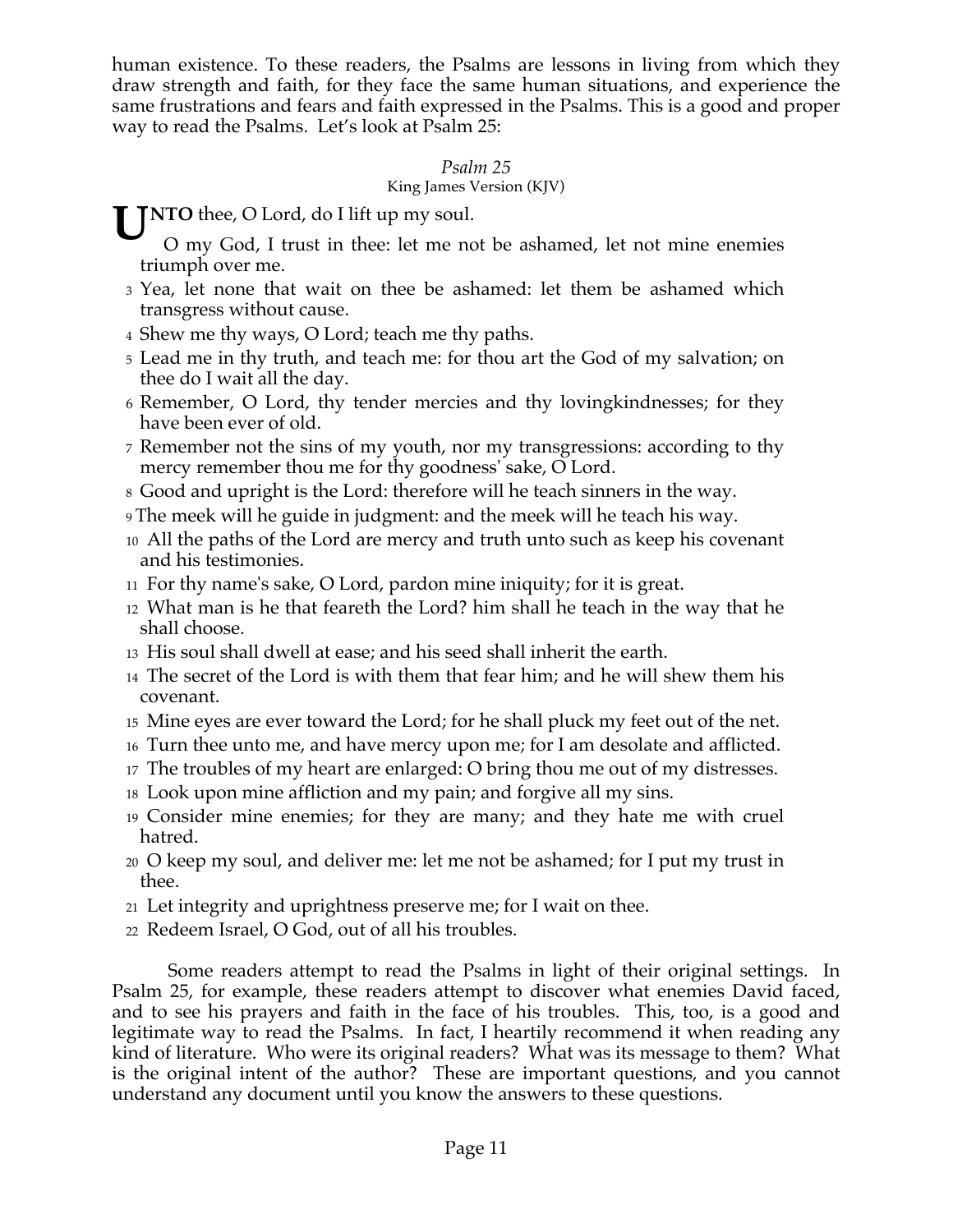Some readers look for Christ in the Psalms, and, indeed, throughout the Old Testament. I remember the words of a well-known minister who was asked about his method of preaching from the Old Testament. He said, "I choose a text, and make a bee-line for the cross." This, too, is legitimate. Jesus said, "Moses wrote of me" (Jn. 5:46). When Jesus appeared to the disciples on the Emmaus Road, "beginning at Moses and all the prophets, he expounded unto them in all the scriptures the things concerning himself" (Lk. 24:27). The Apostles taught Christ from the Old Testament. Thus, the Apostle Paul wrote in 1 Corinthians 15:3, "Christ died for our sins according to the scriptures," meaning in accordance with what is taught in the Old Testament. The New Testament book of Hebrews is about how Christ fulfills the meaning and promises of the Old Testament. So this, too, is a legitimate way to read the Psalms.

Psalm 25 is a good example of how we can see Christ in the Psalms. Take the words of verse 1: "neither let mine enemies triumph over me," and verse 18: "Consider mine enemies, how many there are; and they bear a tyrannous hate against me." No one has ever had more enemies than Christ. They were everywhere, always looking for some way to twist His words in order to accuse Him of heresy. When Christ healed the man with the withered hand, the Pharisees "took counsel with the Herodians against Him, how they might destroy Him" (Mk. 3:6). In John 8 the leaders of the Jews accuse Jesus of being demon possessed. In John 8: 59 we read, "Then took they up stones to cast at Him:" In His phony "trial" the chief priests and elders, "spit in His face, and buffeted Him; and others smote Him with the palm of their hands" (Mt. 26:67). In Matthew 27:22 we see Pilate ask the Jews, "What shall I do then with Jesus which is called Christ?" Their answer was the angry chant of mob violence, shouting over and over, becoming louder and angrier with each chant; "Staurwson, staurwson." "Crucify him, crucify him."

It is hard to imagine a person more surrounded by enemies than Christ on the cross. The hardened Roman soldiers cast lots for His garment. The Jews gathered to watch Him die, and to taunt Him as He suffered. Even one of the thieves being crucified "railed on him" (Lk. 23:39). Since that day, billions have hated, and continue to hate Christ. Whenever I read, "Consider mine enemies, how many they are; and they bear a tyrannous hate against me," I think the words have never had more meaning than in the opposition of the world to our Lord Jesus Christ.

Verse 16 says, "The sorrows of my heart are enlarged." Again I say no mere man has ever known sorrow like Christ. We behold Him in the Bible as the Man of Sorrows, acquainted with grief. John 11:35 says pointedly, "Jesus wept." John 13:21 tells us Jesus "was troubled in spirit." In the Garden Jesus says, "My soul is exceedingly sorrowful, even unto death" (Mt. 26:38). Christ was in agony, and His sweat was as "great drops of blood falling down to the ground" (Lk. 22:44). Certainly He writhed in pain under the scourge and the nails and the cross. But more devastating than the physical pain was the pain of bearing the wrath of God for our sins. It was that pain that burst His heart and killed His body. We cannot begin to imagine the inner agony that caused the One who is called, "God With Us," to cry out, "My God, My God, why hast Thou forsake Me?" (Mk. 15:34).

Psalm 25:3 says "Show me thy ways, O Lord, and teach me thy paths. Lead me forth in thy truth, and learn me." I remember childhood schoolmates who used the word "learn" as a synonym for "teach." The teacher always corrected them, but that is exactly the way "learn" is used in this Psalm, and it was the proper English of the educated people when the Psalm was translated into English. Obviously the teacher had never read Psalm 25 in the Prayer Book.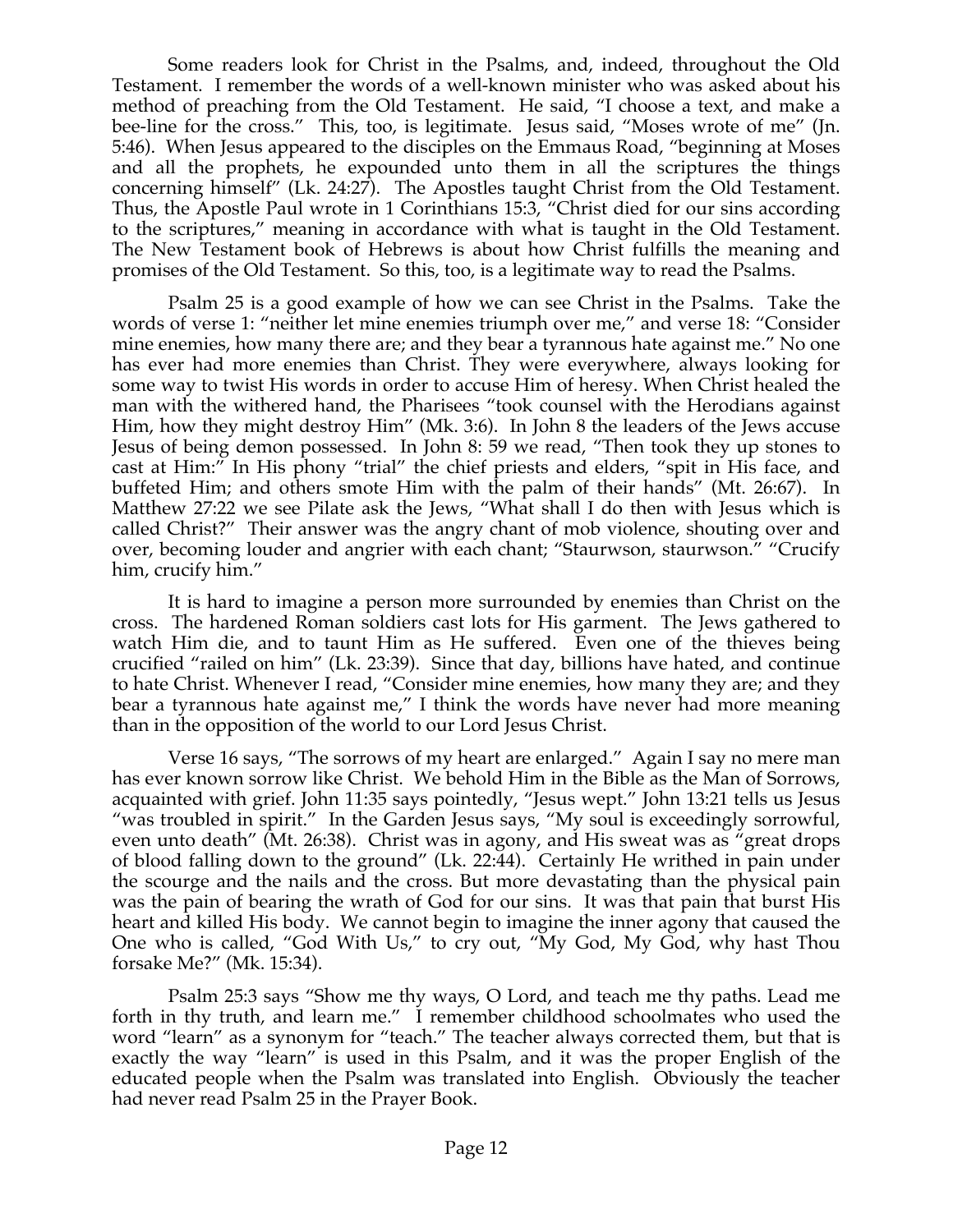Jesus was/is God's Great Teacher. When Nicodemus came to Christ at night he called Christ, "Rabbi," meaning, "teacher." "Rabbi, we know that thou art a teacher sent from God." When the disciples heard Christ in prayer they were moved in their souls, and begged Him, "Lord, teach us to pray." In the Bible we see Christ teaching beside the sea (Mk. 4:1) and teaching in the synagogues (Mk. 6:2). Acts 1:1 refers to the Gospel of Luke as what Jesus "began both to do and to teach." Psalm 25:8 says God will "learn" the gentle in His way. And, if you look at John 14:6 you will read the words of Christ, "I am the way, the truth, and the life: no man cometh unto the Father but by me." Jesus shows us God's way, He is God's way, and He is the way to God. Good English, or bad English, let us pray with David, "Show me thy ways Lord, and teach me thy paths. Lead me forth in thy truth, and learn me."

Psalm 25 is a song of forgiveness. "Be merciful unto my sin; for it is great" says verse 10. "Forgive me all my sin," repeats verse 17. The entire Psalm echoes with the consequences of sin. It is because of sin that David's sorrows are enlarged. It is because of sin that he is in adversity and misery. Do not misunderstand me. I am not saying every mishap and sorrow of life is God's punishment for your sins. I am saying that all the miseries of life are due to living in a world that has essentially rejected God. Sickness, war, crime, death, loneliness, and pain, became part of human existence when sin became part of human existence. They are part of the misery of sin. But the real misery of sin is far deeper than the sorrows of life in this world. The real sorrows of sin are the alienation from God that naturally happens when we intentionally choose sin over God. The real miseries of sin are living under the wrath and curse of God, now and forever. That misery never ends.

Thanks be to God, there is forgiveness in Christ. The forgiveness spoken of in the Psalm is accomplished by God on the cross. On the cross, He who was without sin became sin for you. We often talk about criminals paying their debt to society. By your sin you became a debtor to God. Christ paid that debt by dying on the cross. In Him your sins have been paid for.

Psalm 25 is alive with the ministry of Christ. He faced His enemies, and ours, and they will never triumph over us. He faced sorrows greater than those of any mere human, and, facing them, He delivered us from the sorrows of our hearts. He is the Great Teacher who leads us forth in His truth and learns us. Because of Christ, we can say with Psalm 25:4, "thou art the God of my salvation; in thee hath been my hope all the day long."

#### -- +Dennis Campbell

Bishop, Anglican Orthodox Church Diocese of Virginia Rector, Holy Trinity Anglican Orthodox Church Powhatan, Virginia www.HolyTrinityAnglicanOrthodoxChurch.org www.lifeinthescriptures.blogspot.com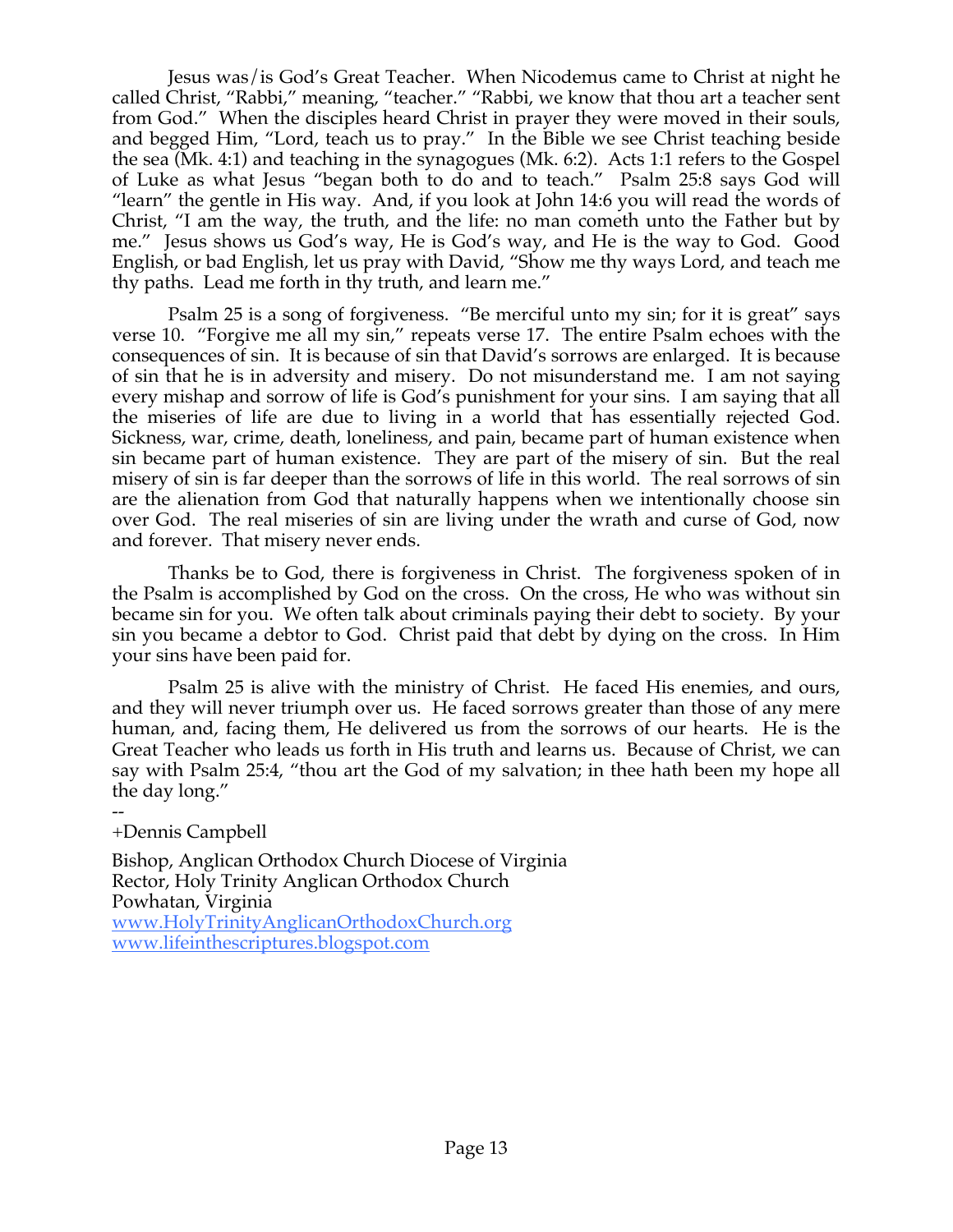### *Roy Morales-Kuhn, Bishop and Pastor - St. Paul's Anglican Church - Anglican Orthodox Church*

Bishop Roy is pastor of the biggest AOC parish West of the Mississippi and is in charge of the Diocese of the Epiphany.

#### **St. Bartholomew the Apostle** 24 August 2014 Ps 91 • Gen. 28:10-12,16-17 • John 1:43-51

- 43 The day following Jesus would go forth into Galilee, and findeth Philip, and saith unto him, Follow me.
- 44 Now Philip was of Bethsaida, the city of Andrew and Peter.
- 45 Philip findeth Nathanael, and saith unto him, We have found him, of whom Moses in the law, and the prophets, did write, Jesus of Nazareth, the son of Joseph.
- 46 And Nathanael said unto him, Can there any good thing come out of Nazareth? Philip saith unto him, Come and see.
- 47 Jesus saw Nathanael coming to him, and saith of him, Behold an Israelite indeed, in whom is no guile!
- 48 Nathanael saith unto him, Whence knowest thou me? Jesus answered and said unto him, Before that Philip called thee, when thou wast under the fig tree, I saw thee.
- 49 Nathanael answered and saith unto him, Rabbi, thou art the Son of God; thou art the King of Israel.
- 50 Jesus answered and said unto him, Because I said unto thee, I saw thee under the fig tree, believest thou? thou shalt see greater things than these.
- 51 And he saith unto him, Verily, verily, I say unto you, Hereafter ye shall see heaven open, and the angels of God ascending and descending upon the Son of man.

## **Bartholomew, aka Nathanael\***

Son of Tolmai, one of the twelve apostles (Matt. 10:3; Acts 1:13); generally supposed to have been the same as Nathanael. In the synoptic gospels Philip and Bartholomew are always mentioned together, while Nathanael is never mentioned; in the fourth gospel, on the other hand, Philip and Nathanael are similarly mentioned together, but nothing is said of Bartholomew. He was one of the disciples to whom our Lord appeared at the Sea of Tiberias after his resurrection (John 21:2). He was also a witness of the Ascension (Acts 1:4, 12, 13). He was an "Israelite indeed" (John 1:47).

I have discussed with fellow clergy over the years, the importance of biographies and even auto-biographies as an integral part of learning, especially when it comes to our spiritual journey. After all, isn't the Bible filled with many biographies ? We can read about Adam, David, Jonah, Jesus, Paul and many others in our daily reading of the Bible, the Word of God. What can we make of this ? Well in the short term, we can learn by example. In the long term we can learn by example. Wait, didn't you just repeat yourself ? Yes. A godly example can teach us many things about living in a godless world. And for that matter, a godless example can teach us what NOT to do in a godless world. There are a few godless examples shown in the Word of God. What not to follow, so in both senses a good example, all coming from the Word of God.

Examples; a blueprint or template for daily living.

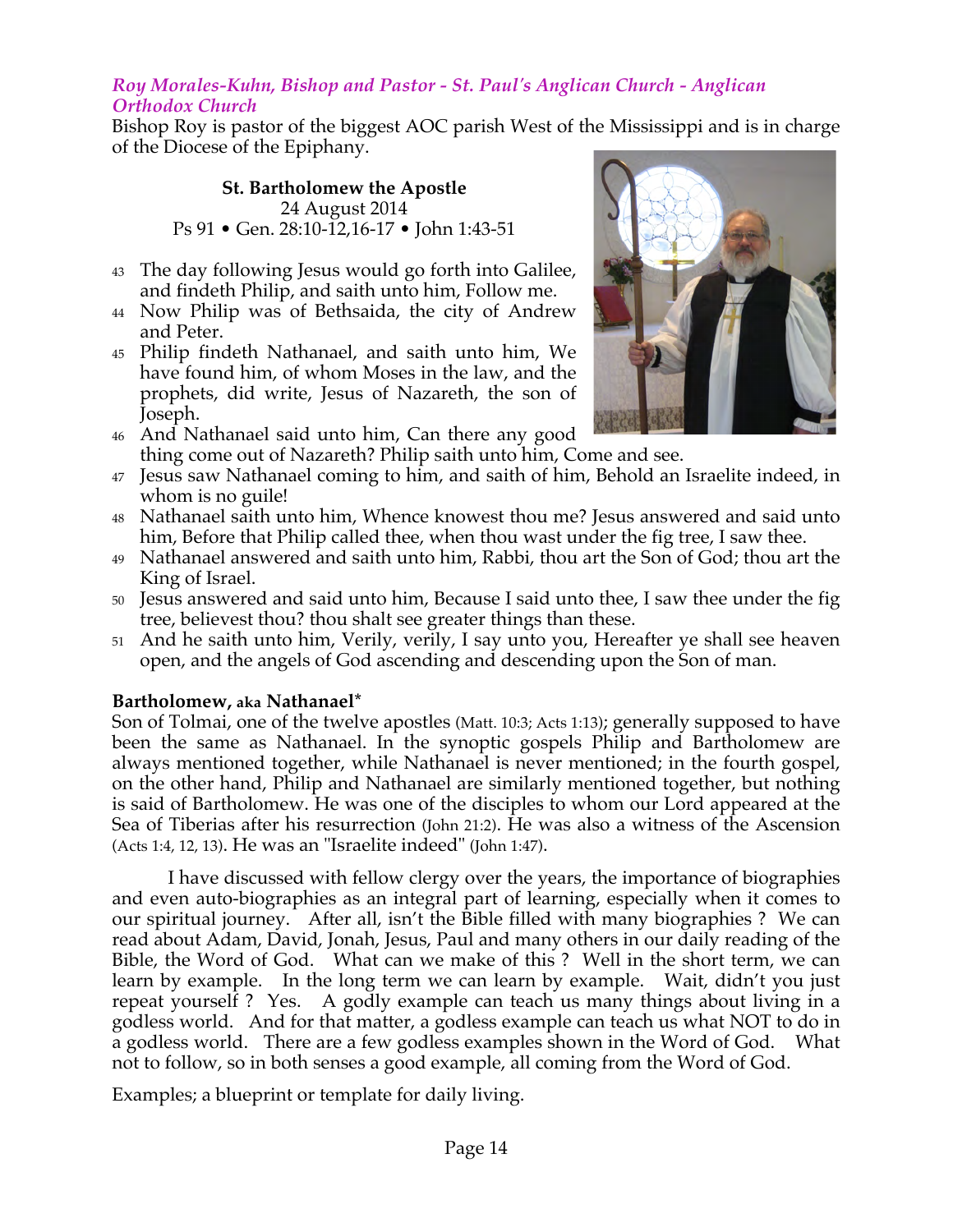So let us look at this fellow named Bartholomew or Nathanael.\* At first we get an idea that he may be somewhat sarcastic. "...can there any good come out of Nazareth?" This is Bartholomew's response to Philip telling him about this Jesus. This region of occupied Palestine, Nazareth, wasn't known for much good or for that matter bad, maybe just blase'. Philip, his friend then entreats Bartholomew to come see about these fellow Jesus of Nazareth. Something to remember, Jesus is the Greek name for the Hebrew Joshua. So when Philip says come see this Jesus that would not have been an uncommon name. What gives significance to Philip's statement, he says "...in whom Moses in the law and the prophets did write...". Now Philip is giving Bartholomew a reason to come see this Jesus guy.

 It is Jesus turn to show Bartholomew who he, Jesus is. Bartholomew asks Jesus how he knows him, Jesus answers '...I saw you under the fig tree before Philip called you...' Notice Bartholomew's response. He acknowledges Jesus as a teacher {rabbi}, and more especially, the Son of God and King of Israel. Jesus now foretells much more than just seeing Bartholomew under the fig tree, he tell the future apostle that he will see many greater things including the heavens opening up with angels ascending and descending on earth. Here Jesus makes a direct reference to Jacob's dream, the so called 'Jacob's ladder'.

I look at this reference to Jacob as Jesus showing the disciples that in the same way Jacob was the start of the twelve tribes i.e. physical Israel, these fellows now being called would be the physical/spiritual founders of the church on earth. The twelve would be the extension in taking the mission started by Jesus to the utmost parts of the earth. How you say ? Well other than with the possibility of Mark or Thomas going to Egypt or India, most of the other apostles will remain in the area where Jesus taught. It would be the second and third generations of Christians, the followers of Christ who would spread the gospel to the uttermost parts of the earth. And as with Israel they started out with twelve, but through the process of leading others to Christ, both by example and by the Word, the church would continue to grow to this day .

As modern day Christians essentially living in a 'post-modern' world, we need to live our lives as a 'living' biography. Just recently I read of a nineteenth century evangelist who made a comment about Christians during his day. "...many people know the four gospels but have never read them, instead they read the fifth gospel. The fifth gospel is the daily life of a Christian that is 'read' by non-believers. These nonbelievers may never have read the four Gospels, but they certainly read the fifth one..." What are non-believers reading in that fifth gospel ? Are we showing by example, by biographic nature a gospel that is not parallel to the Gospel of Jesus ?

As followers of Jesus Christ the Son of God, we need to display by our lives, our actions, our very being the true Gospel of Jesus. We need to show by example, we need to show by our biographies, that Jesus is the Way, the Truth, and the Life, no one comes to the Father but by Him.

Folks, let us live our lives for Jesus. He gave his life for us.

Let us pray:

 **ALMIGHTY** and everlasting God, who didst give to thine Apostle Bartholomew grace truly to believe and to preach thy Word; Grant, we beseech thee, unto thy Church to love that Word which he believed, and both to preach and receive the same; through Jesus Christ our Lord. *Amen* **O**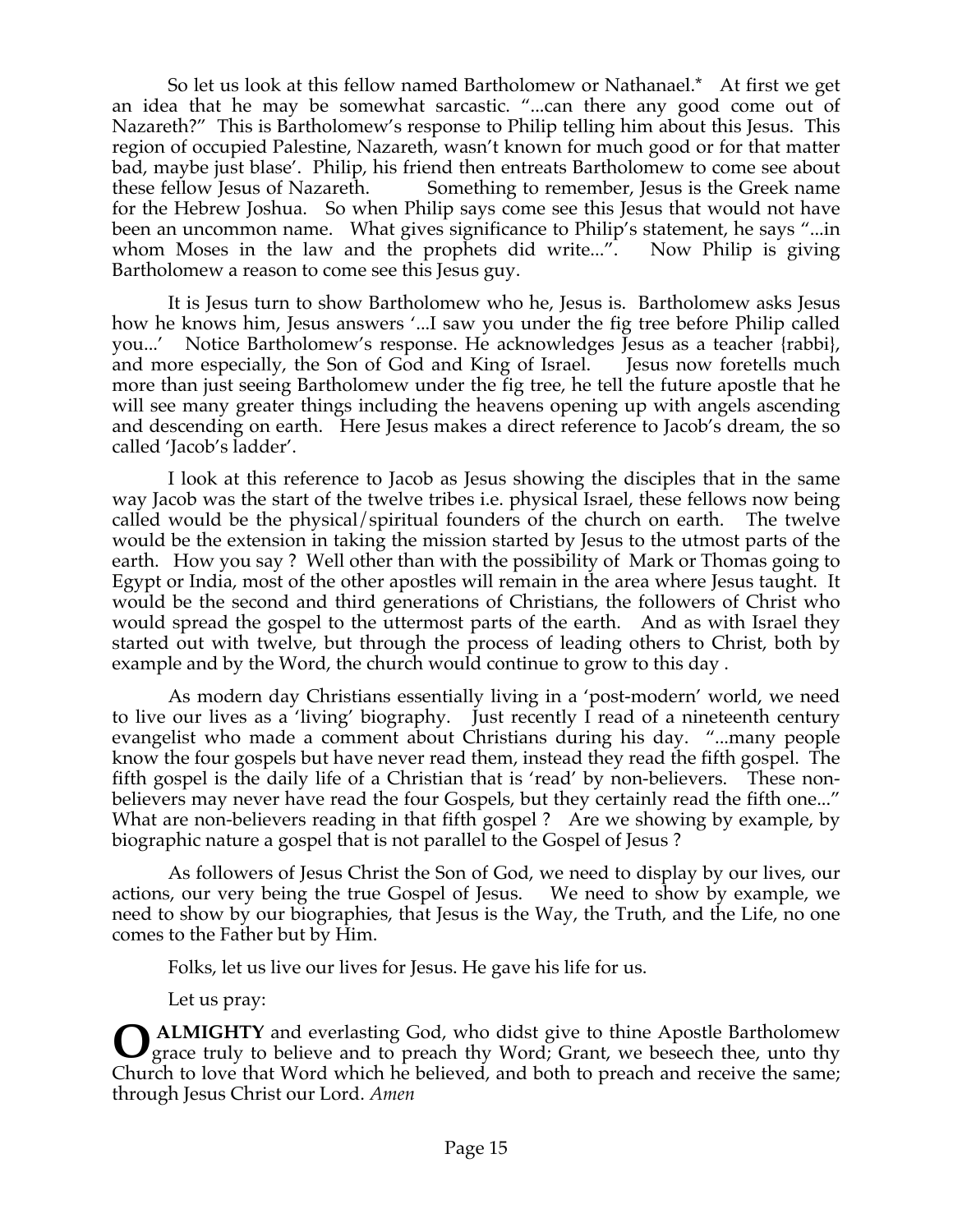**ALMIGHTY** and everlasting God, we give most high praise and hearty thanks for **O** ALMIGHTY and everlasting God, we give most high praise and hearty thanks for the wonderful grace and virtue declared in all his saints, who have been the choice vessels of his grace and the lights of the world in their several generations; and pray unto God, that we may have grace to direct our lives after their good examples; that, this life ended, we may be made partakers with them of the glorious resurrection, and the life everlasting. *Amen*

**LMIGHTY** God, the supreme Governor of all things, whose power no creature is **ALMIGHTY** God, the supreme Governor of all things, whose power no creature is able to resist, to whom it belongeth justly to punish sinners, and to be merciful to the detection of the state of the state of the state of th those who truly repent; Save and deliver us, we humbly beseech thee, from the hands of our enemies; that we, being armed with thy defence, may be preserved evermore from all perils, to glorify thee, who art the only giver of all victory; through the merits of thy Son, Jesus Christ our Lord. *Amen*.



## *Rev Bryan Dabney of Saint John's Sunday Sermon*

reading.

We are fortunate to have Bryan's Sunday Sermon. If you want people to come to The Truth, you have to speak the truth, expouse the truth and live the truth. This is really a good piece and I commend it to your careful

# **Tenth Sunday after Trinity**

Saint Paul's first epistle to the Corinthian church (12:4-11) reminds us: ... there are diversities of gifts, but the same Spirit... dividing to

every man severally as he will. And St. Peter noted in his first epistle (4:10) that: As every man hath received the gift, even so minister the same one to another, as good stewards of the manifold grace of God. The Rev. Matthew Henry once noted, "...that whatever gift, ordinary or extraordinary, whatever power, ability, or capacity of doing good is given to us, we should minister or do service with the same one to another. The talents we are entrusted with are our Lord's goods... It is required in a steward that he be found faithful." In our epistle lesson for today ( I Corinthians 12:11; and see also Romans 12:6) the apostle Paul informs us that our spiritual gifts are to be used for edifying those within the body of Christ, while serving as a beacon to those without that they too might be motivated to enter into the fold of Christ.

Consider also the variety of spiritual gifts which the Holy Ghost imparts to believers as noted in I Corinthians 12. We have, the word of wisdom, and the word of knowledge, (v.8); faith, and the gifts of healing,; (v.9); the working of miracles, prophecy, discerning of spirits, divers kinds of tongues, and the interpretation of tongues (v.10). It is not uncommon for some Christians to have more than one of these gifts. Likewise, it is not uncommon for some to receive only one. However, whether a Christian has been given one or all nine, the purpose of these gifts is furtherance of the gospel of truth in this sindarkened world. The Rev. Matthew Henry carefully examined each one, so let us look at them in the light of his study.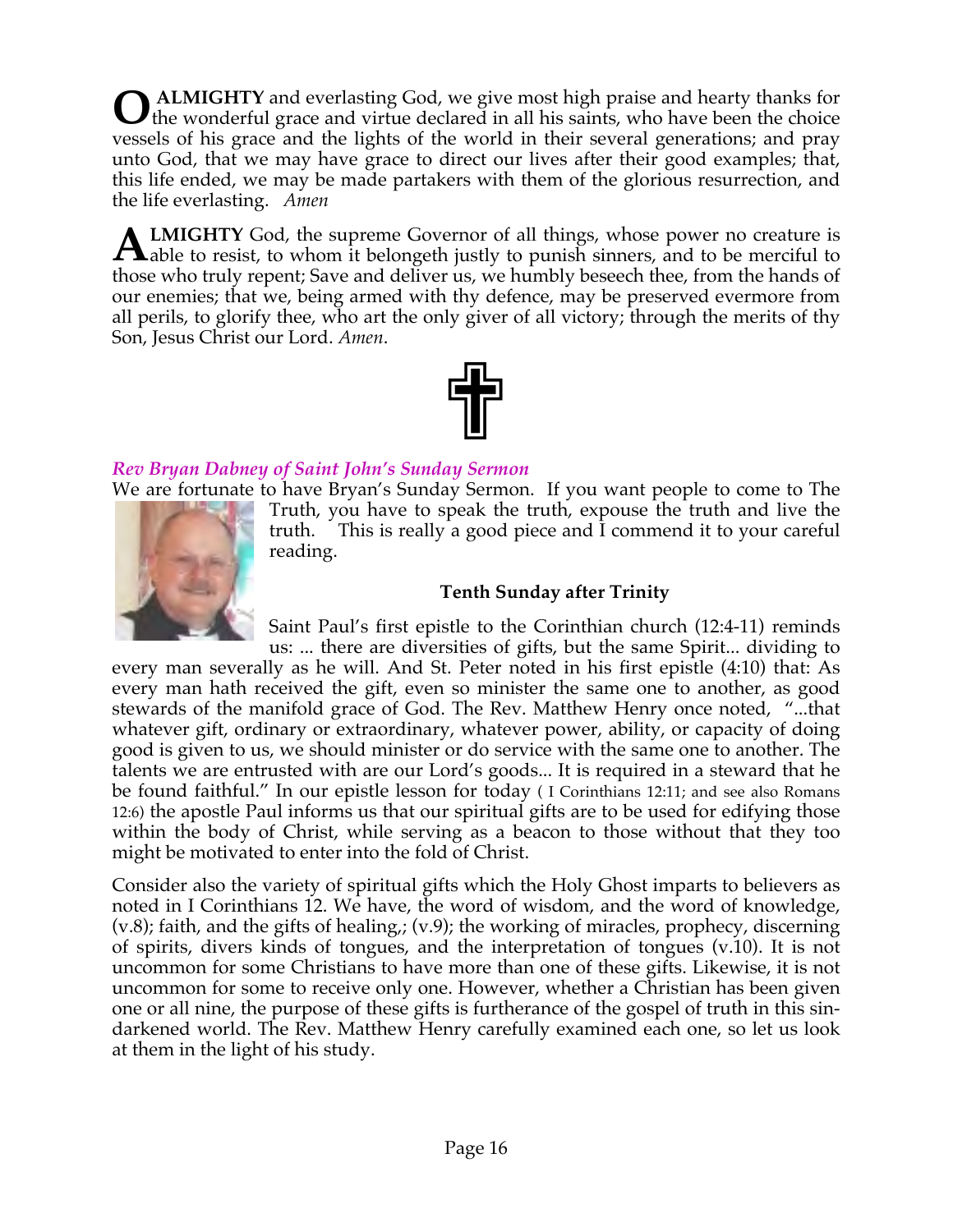The word of wisdom refers to "a knowledge of the mysteries of the gospel and [the] ability to explain them, an exact understanding of the design, nature, and doctrines of the Christian faith." Pastor Dave Guzik said of this gift that it, " ...is the unique ability to speak forth the wisdom of God, especially in an important situation, as shown in Stephen (Acts 7)..." St. Stephen was given to proclaim the truth of Christ Jesus to the temple authorities who were cut to the heart (Acts 7:54) on account of the words which the Holy Ghost gave to him. It does not take a seminary-trained leader to receive such from God. The Holy Spirit puts a zeal for the study of God's word into select believers for the express purpose of teaching others.

The word of knowledge has to do with the "knowledge of mysteries wrapped up in the prophecies, types, and histories of the Old Testament. Others say [it is] a readiness to give advice and counsel in perplexed cases." Pastor Dave Guzik has supplied us with a good example of this gift. "When Charles Spurgeon was saved, it was at the preaching of a man who directed a portion of his sermon right to young Spurgeon, and who supernaturally spoke right to where Spurgeon's heart was." While this gift is similar to the previous one, there is a difference in application. This one seems to focus on the implementation rather than instruction. In order to be wise in the faith, one must possess a knowledge of it.

The third is faith which refers to "the faith of miracles, or... in divine power and promise by which they were enabled to trust God in any emergency, go on in the way of their duty, and acknowledge and profess the truths of Christ [regardless of] the difficulty or danger." This is the one gift which all born-again Christians must have because without faith we cannot come to that saving understanding of Christ. We must believe that God can work miracles, that he can exercise his divine sovereignty in matters related to this world because he is the Creator and Maker of all things both visible and invisible. St. Paul noted in Hebrews 11:1, Now faith is the substance of things hoped for, the evidence of things not seen. To quote Matthew Henry another time with regard to this passage: "Faith demonstrates to the eye of the mind the reality of those things that cannot be discerned by the eye of the body." To be a Christian— a true and faithful Christian— you must have the gift of faith.

The fourth, the gifts of healing has to do with "the healing of the sick, either by laying on of hands, anointing with oil, or with a word." St. James noted in his epistle that Is there any sick among you? let him call for the elders of the church, and let them pray over him, anointing him with oil in the name of the Lord: And the prayer of faith shall save the sick, and the Lord shall raise him up; and if he hath committed sins, they shall be forgiven him. How often this gift has been misused and in turn been made a mock of by "worldlings" who see the hocus- pocus show of charlatans, who pass themselves off as servants of the Most High. They promise healing to broad gatherings and then because no one is healed the unbelieving critics heap ridicule on all believers. Yes, healing is possible. We know that because we have faith in God's word written wherein it says healings can be had. But all has to conform to God's plan and purpose. There were many righteous people in the Bible who never were healed of their ailments. But this does not disqualify the gift of healing, rendering it fraudulent. We ought to follow the directions as found in St. James' epistle, then leave the rest to God in the firm belief that God can heal if he so wills to do.

The fifth, the working of miracles refers to "the efficacies of powers, such as raising the dead, restoring the blind to sight, giving speech to the dumb, hearing to the deaf, and use of limbs to the lame." We know that at any time, God can do these sorts of things for it is part and parcel of his sovereign authority in all areas of life and death. If he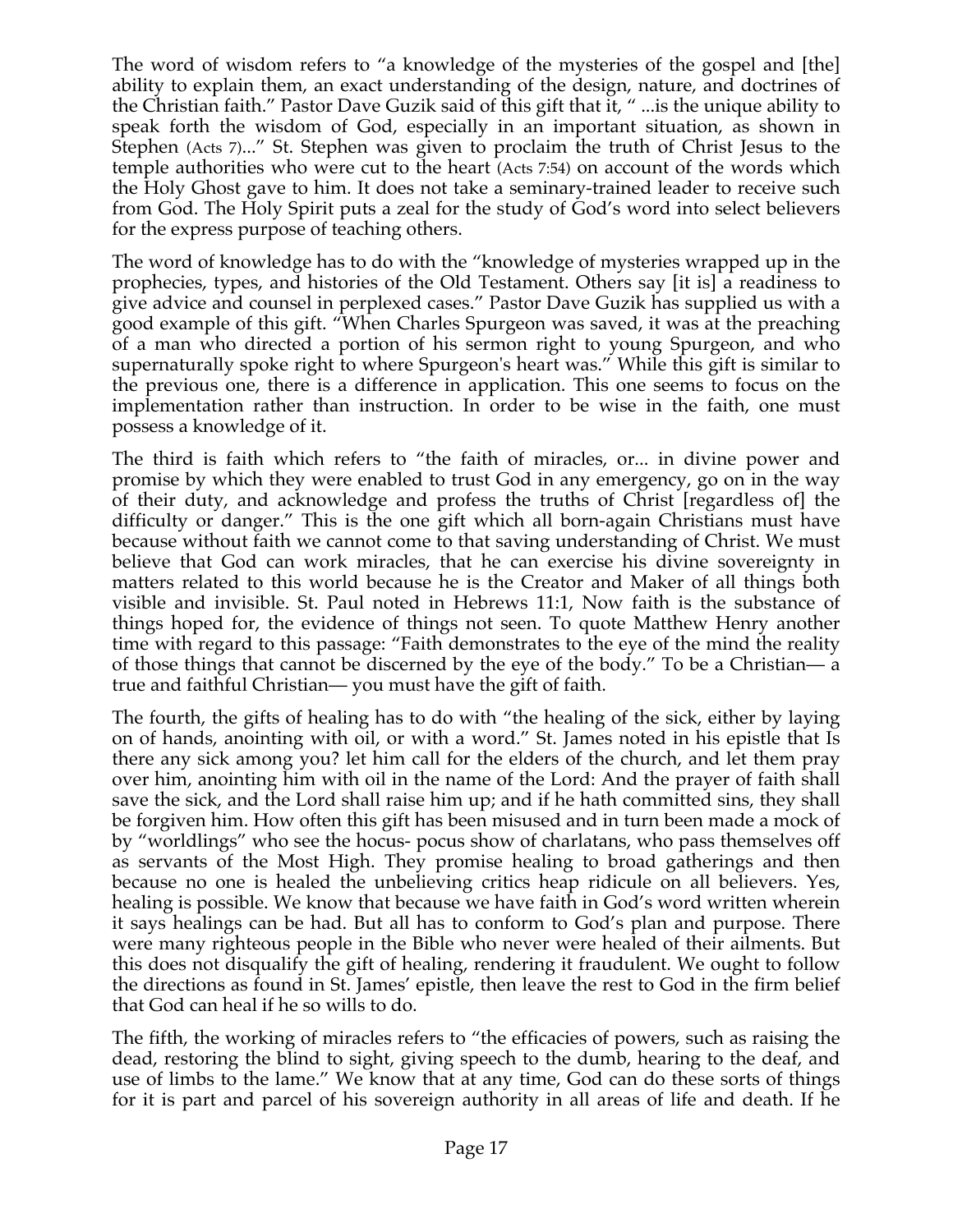should so empower one or more members of the church to carry out such works, then those thus empowered ought to exercise that gift with much reverence and humility: not for gain or for fulfilling the desires of flesh, but for the glory of God.

The sixth is prophecy and is described as "the ability to foretell future events... or to explain scripture..." Prophesying remains a controversial subject. Still, nothing in any prophecy offered by one supposedly under the influence of the Holy Ghost will be at variance with Scripture. This will require discernment on the part of the one uttering the prophecy, as well as on the part of the listener. God calls his own in different ways and we must not discount any prophetic communication without first being Bereans in our studies of the word. But study we must, for if we will not, we may end up being taken in by one the Devil's minions whom he has sent our way.

The seventh is the discerning of spirits which refers to "the power to distinguish between true and false prophets, or to discern the real and internal qualifications of any person for an office, or to discover the inward workings of the mind by the Holy Ghost..." St. Peter was given this in his dealing with Ananias and Sapphira (Acts 5:1-11) and with Simon the Sorcerer (Acts 8:5-25). Consider what Pastor Dave Guzik once wrote concerning this gift. "... Sometimes people who seem to say the right things are really from the devil (Acts 13:6-12; 16:16-18) [so it] is important to test the word of anyone who claims to speak from God (1 John 4:1-3) [as] Satan can work deceiving miracles (2 Thessalonians 2:9-10, Revelation 13:11-14)."

The eighth and ninth, which are divers kinds of tongues, and the interpretation of tongues must be exercised together. In the exercise of the former, the latter is absolutely essential. While the gospel does contain elements that are enigmatic; nevertheless, its presentation is to be plainly spoken and in a language that all can understand. If the use of tongues is carried out otherwise, the words of God will be rendered of no effect. Ergo, those who do not speak the language being uttered must have an interpreter present to translate. While certain charismatics will use Acts 2:1-11 as the proof text for their practice of speaking in tongues, such is clearly not in line with what took place at Pentecost as there were people from different countries present in Jerusalem to worship, and they each heard the wonderful words of God in their native languages.

Therefore, speaking in an unknown tongue has been and remains largely for the benefit of the unregenerate whom God is calling to himself. That is why in St. Paul in I Corinthians 14:1-40 set the specific requirements for speaking in tongues. Matthew Henry once noted that, "The Christian religion is a sober and reasonable thing in itself... and should not be made to look wild or senseless. Those [who do so] disgrace their religion and vilify their own character who do anything that has this aspect... Religious exercises in Christian assemblies should be such as are fit to edify the faithful, and convince, affect, and covert unbelievers. The ministry was not instituted to make ostentation of gifts and parts, but to save souls." If we are not about that last point, then all else is show and spectacle.

We must remember that these spiritual gifts were designed to render glory unto God. Therefore a proper exercise of these gifts will be to our eternal good. Likewise, we should be cautious in our assumptions of these gifts, especially if we are doing so without godly permission. God will not bless our presumed efforts, and we will find that our exercise of them will be for naught on that day when we will have to give an account to our Lord Jesus Christ regarding those gifts (St. Matthew 25:14-30). St. Paul's admonition to the Galatians (6:7) still stands: Be not deceived; God is not mocked: for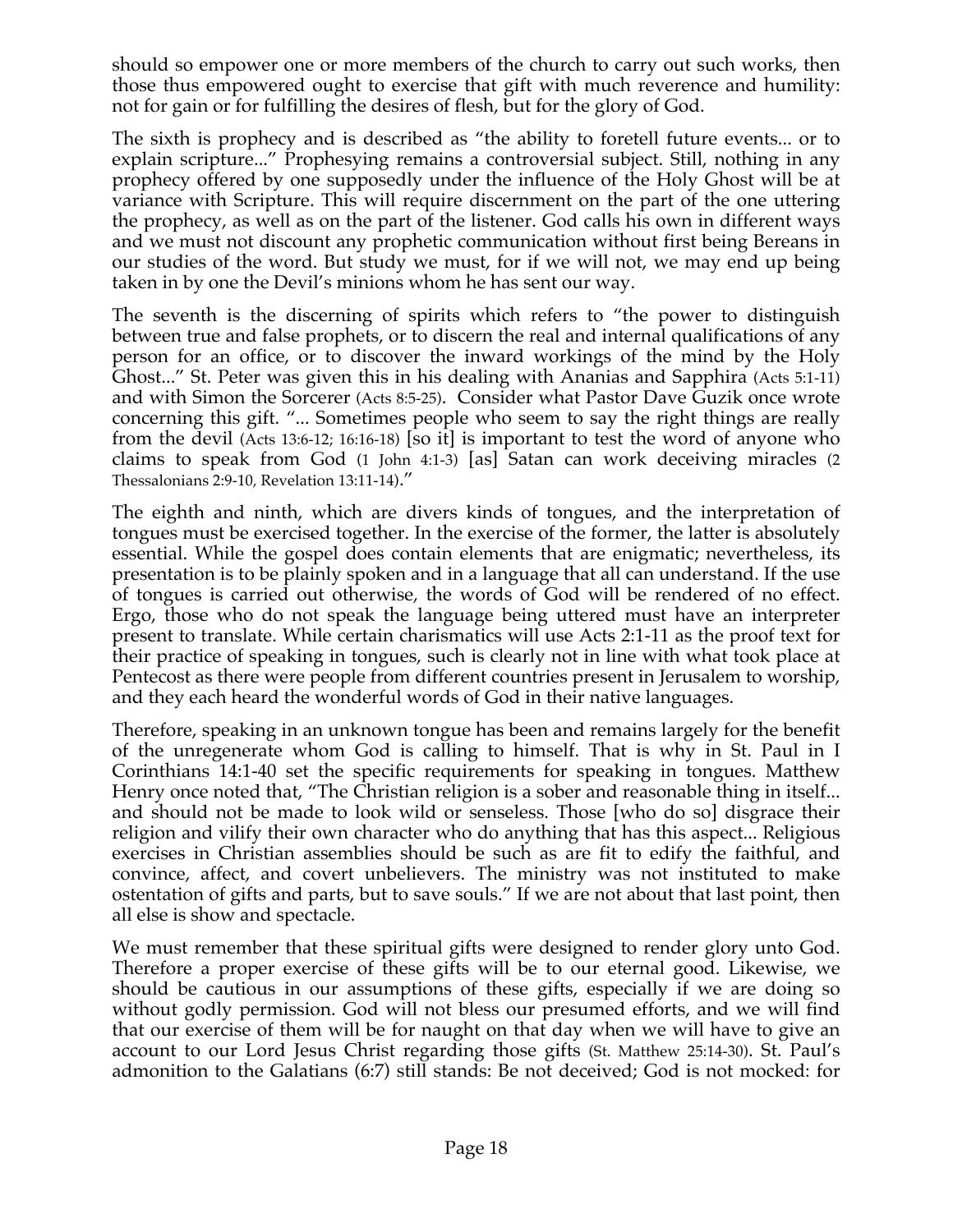whatsoever a man soweth, that shall he also reap... Let us therefore live in obedience to his word written in all things.

Let us pray,

**ATHER**, impart to us a proper knowledge of those spiritual gifts which thou hast **FATHER**, impart to us a proper knowledge of those spiritual gifts which thou hast given unto us, and then assist us as we utilize them in thy service; for this we ask in the name of him who is giver of every good and perfect gift, even Jesus Christ our Lord. Amen.

Have a blessed week, Bryan+

## *After Church Hospitality*

We need snack pictures! Come on, help us out!

# *People in our Prayers* - http://faithfulcenturionprayerteam.blogspot.com/

## **Why? Prayer is an extremely important activity.**

It is not that God knows not our needs, for He surely does. Yet, Jesus commanded us to ask God for those same needs. In addition to the obvious of asking God for help, offering thanksgiving and the like, prayer helps us focus our thoughts on how we might do God's work.

The Prayer Team of the Church of the Faithful Centurion was established to help our members and fellow Christians pray for those in need and to give thanks as well for the blessings we have been granted.

### **Who can be on the list? Do I have to be a member of the Church of the Faithful Centurion to be prayed for?**

No! The only qualification to be on the list is that you want our prayer team to pray for you. We are Christians and are happy to pray for you, no matter who you are. If you want help from God, you are our kind of people.

## **What is the commitment from the prayer team?**

Each member of the team will pray for the desired outcome at last once per day.

## **How do I get myself or someone else on the prayer list?**

You can email one of the prayer team leaders: Jack - jack@faithfulcenturion.org or Dru dru@ faithfulcenturion.org, or call the church office at (619) 659-3608 or fill out a prayer card at church.

## **What should I ask for?**

Depends on what you want. Some people merely want God to be asked to heal their ills and be mentioned by their first name, others want a specific outcome and / or have more of their personal information known to the team. Ask for what you want. It is your desire and need for prayer the team is attempting to meet. For typical examples, see the list below.

## **Updating the Team**

If you are on our prayer list, or if you have submitted a person that you have asked us to pray for, please update one of the team members or Hap in person, by telephone or email. It helps to be able to pray specifically for these individuals including their specific needs; plus if they get better, it is nice to give thanks!

Please note that on the yellow (maybe green or orange if you get an old one) cards at church, you can ask that those to be prayed for have their names disseminated to the prayer team. Those names will be said in church and appear here. Or, you can ask that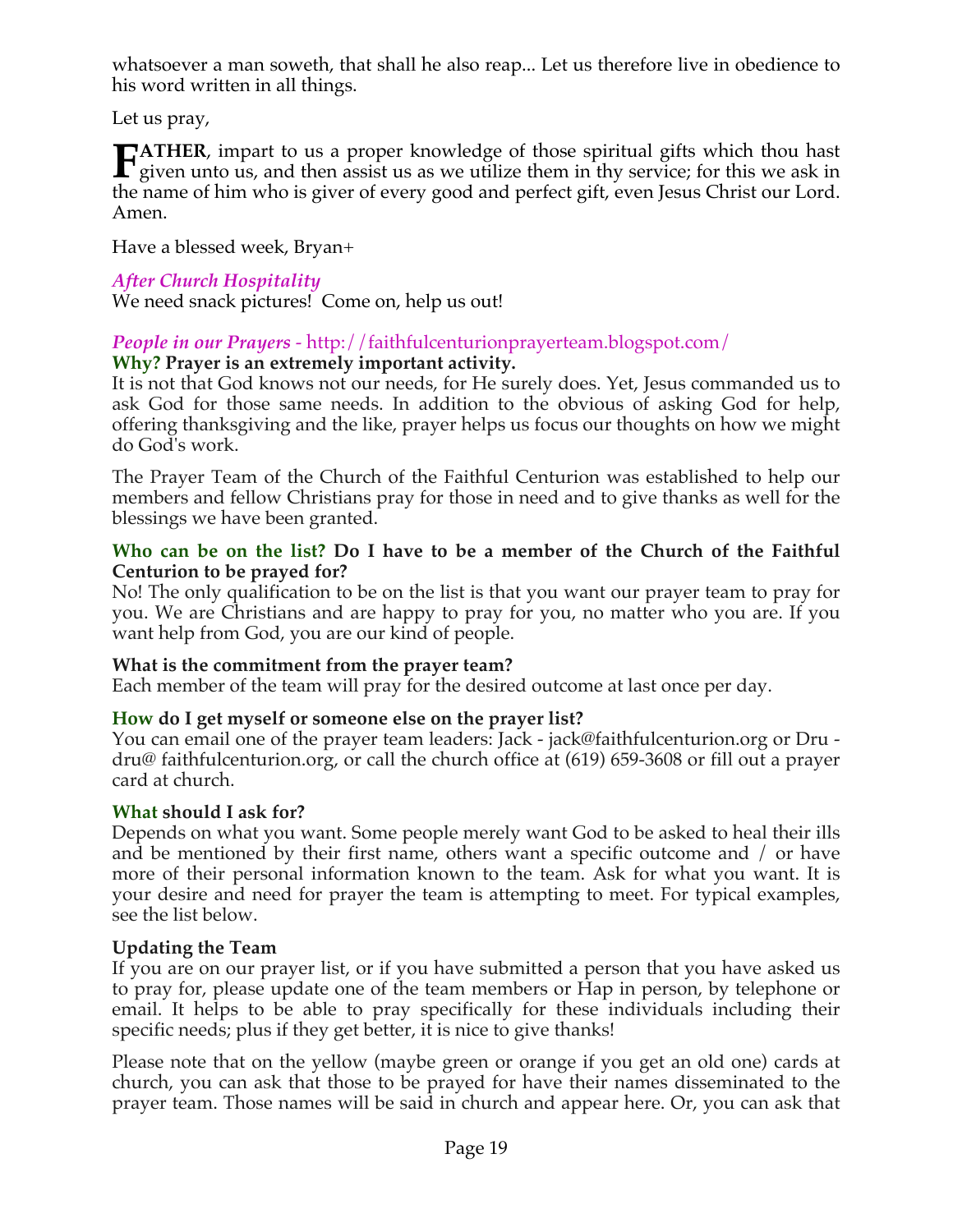their names and purpose be kept confidential, then only Hap will know to pray for them.

*Prayer List Notice – If you have someone on the prayer list and their needs have changed, please let us know. We'd like to update our prayers to reflect the need and most important to give thanks!*

## *Travel*

None reported

## *Birthday*

*Bob Smouse* celebrated his 53rd on 6 July 2014.

### *Anniversary*

*Rev. Don and Ruth Fultz celebrate their* 50<sup>th</sup> wedding anniversary on 15 August 2014. An early celebration dinner was given by St. Peter's Anglican Church on 3 August 2014, as they will be on travel at the closest Sunday.

## *Marriage*

*James*, the grandson of the AOC founder Bishop James P. Dees, and *Sarah* were joined together in marriage on 5 July 2014. Please give thanks for the wedding and pray that the two will become one in the Lord.

## *Move*

*The Thomas Family* is now in Okinawa for a second short tour. Please pray for this new assignment to go well for Kurt and for Mary and the kids to make new friends. In particular pray that Kristyna and Mitchell will develop good friends and schoolmates there so as to further their development as both Christians and citizens. Give thanks the safe move and ask for continued good developments.

## *Departed*

- *James Foley* murdered by muslims in Syria on 19 August 2104. Please pray for James' family who remain behind and for the American government to recognize the threat from islam, the religion of Satan, and stop financing, arming and training those who would drive us from this earth.
- *Sylvia Lee* (Sandra Lee's mother) passed away the evening of 15 August 2014, after a very hard last couple of years, with kidney failure and other difficulties. Her family is very close and wonderful followers of our Lord. Please join them in giving thanks for Sylvia's time here on earth and the wonderful children, family and friends she left behind. You are known for what you do and her family tells the real story of her life. Please pray for her family who of necessity remain behind, that they might put their sorrow at the temporary separation on God's back, while they look forward, not back.
- *Rede Acker* (mother of REC minister Keith Acker) passed away the night of 12 August 2014, after an extended battle with a drug resistant infection and recent kidney stone surgery. Please pray for her family who of necessity remain behind, in particular her husband Jack, sons Scott and Keith, as well as the rest of the family, that they might put their sorrow at the temporary separation on God's back. Pray in particular for Jack to look forward, not back.
- *Eugene Lockwood Coffee* (father of Terri Jennings) passed away at 0030 6 August 2014, after a long downhill slide, from which his return home is a release. A fine man, a great American and father of some really great children, a reminder we are in a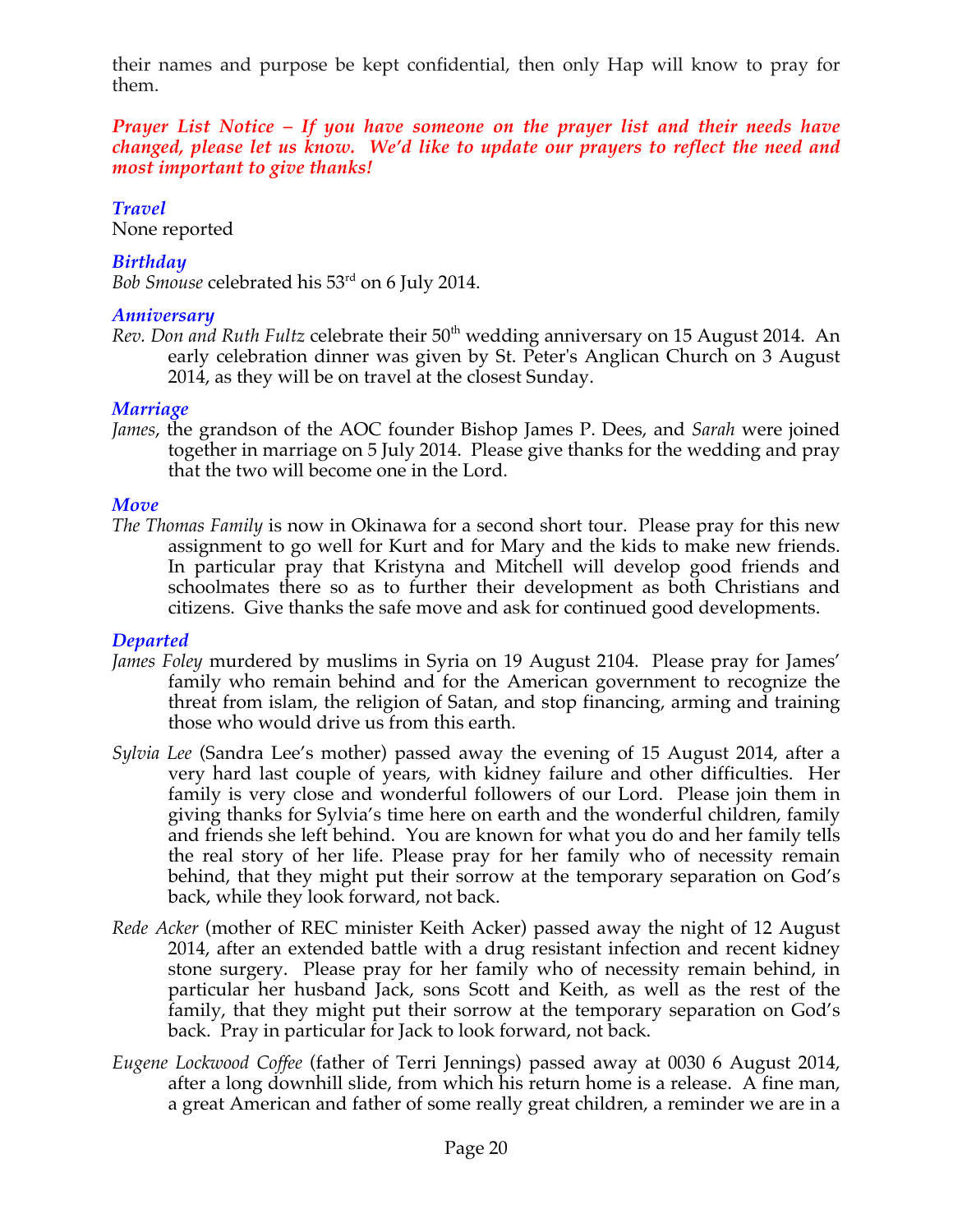sense who we leave behind. Please pray for his lovely wife of 62 years, Terri and the rest of the family as they adjust to the temporary separation. Please give thanks for Gene's time here on earth and for the family to put their sorrow on God's back as they move forward to Him.

- *Laurie and Chris* were newly rejoicing in the recent news they were going to have a baby, when yesterday they lost the baby they were expecting. Pray the Lord will comfort them and heal their hearts from the loss of their baby.
- *Jere Wolf* (Melanie Zimmer's dad) left for home at 0315 Sunday 3 August 2014, after a hard well fought fight with Congestive Heart Failure and all that it entails. He and his family have been a true blessing to those around them. Please give thanks for Jere's time here on earth and pray that his family, in particular his wife Doreen and daughters Cindy and Molly (or Melanie) will let God carry their sorrow at this temporary separation until they leave the Shadowlands to join him at home.
- *Three hundred Korean high school students* perished in the sinking of Korean passenger vessel, SEWOL, on 16 April 2014. Please pray for peace of mind, soul and heart for the families of those who perished. Please give thanks for the bravery and compassion of PARK Ji Young, aged 22 years, who remained on board to help rescue as many souls as possible. She even gave a student her own life vest. Her body was later found floating in the frigid waters of the sea. Ask God to help the families deal with their grief.

### *Nearing the end of their time here on earth*

- *Maggie* is nearing the end of her time here on earth. Please pray for Maggie and her husband Dub as she prepares to go home to be with her family who have gone before her. Pray for the faith of her family to build and the transition to be good.
- *Alan* is a victim of metastasized colon cancer already destroying his liver. His youngest sister has put aside her hard-earned career to care for her brother in these days on earth. Please pray for him as he prepares to go home to be with his family who have gone before him. Please pray for comfort, understanding, strength and guidance for Alan and his family who will of necessity remain behind.
- *Saundra* is in ICU with congestive heart failure after a heart operation. She is aged and frail. Saundra is near the end of her time here on earth. Please pray for comfort, understanding, strength and guidance for Saundra and her family who will of necessity remain behind. Pray for the love of God to stay foremost in their hearts.
- *Polly* is in hospice care with dementia and spinal stenosis. Please pray for her as she prepares to go home to be with her family who have gone before her. Pray for the faith of her family to build and the transition to be good.

### *Homebound or Infirm*

- *Mary* is an elderly woman who has fallen four times in the last couple of days. Please pray the doctors find a reason for her falling and that God will stabilize, comfort and heal her.
- *Lily* is the caregiver of her elderly husband *Harold*; she fell down the stairs and has a break that will take six weeks before she can be on her feet again. Please pray for rapid healing for Lily and for a plan to form that will make things tolerable for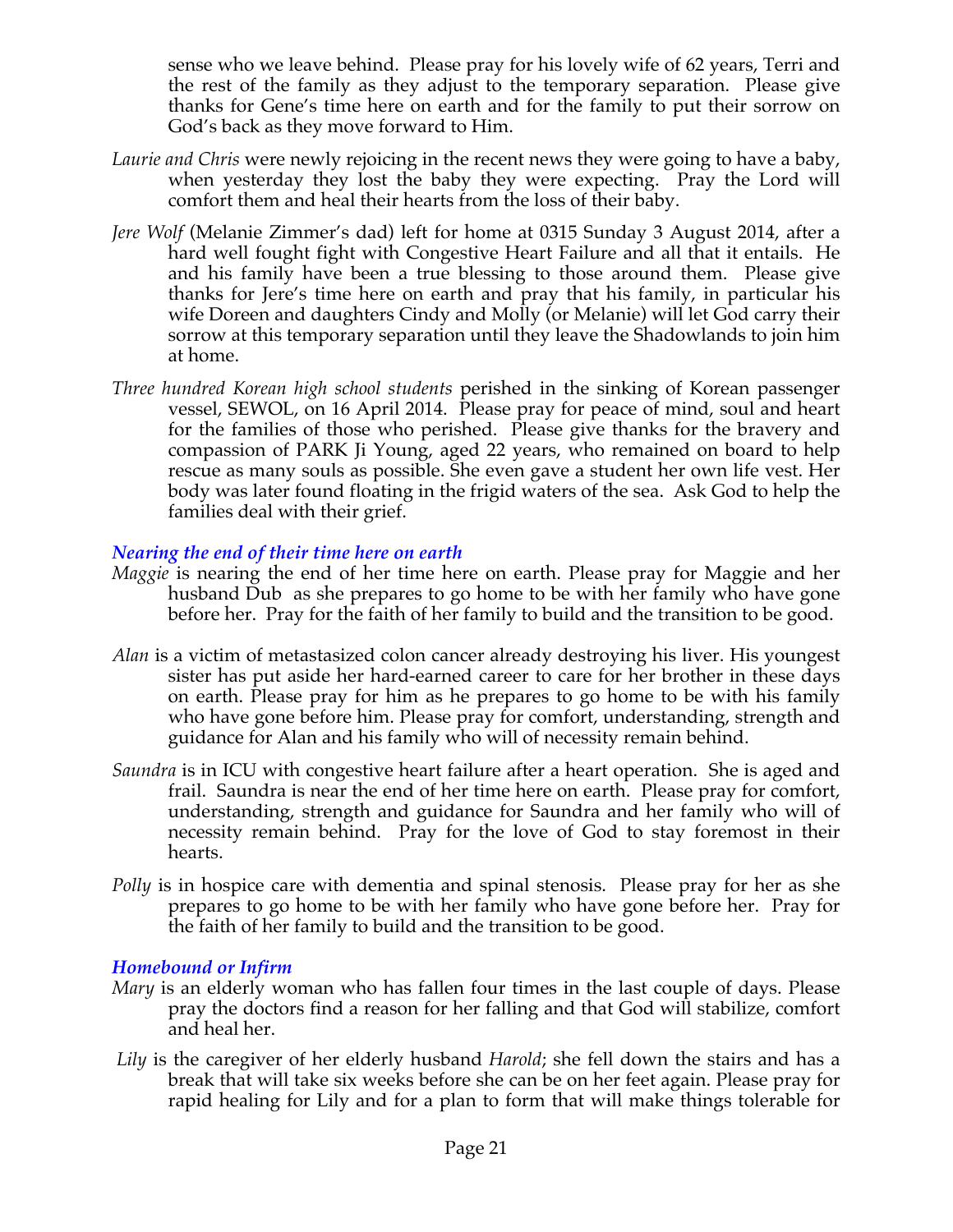both of them.

- *Paul* has dementia but seems do be doing well in the Nursing Home today. Pray he will eat and that his family will be together in one accord as they take care of him
- *Martha and Irene* both have Alzheimer's Disease. Pray that their hearts will stay close to Jesus.
- *Walter* has many health issues and is growing weaker and weaker. Pray Walter will learn to be able to swallow correctly.
- *Joan* has had serious medical problems that have kept her confined. On 26 September 2013, she took a fall. Please pray that in the weeks ahead her health will remain stable.
- *Lou* has aspiration pneumonia. Please pray for the infection to be knocked down and for her continued recovery.
- *Norma, Sara's mother* is in a state of deteriorating health, both physically and mentally, with both dementia and Alzheimer's. She is slowly drifting away, though she still recognizes Sara and prayer gives her a sense of peace. Please pray for both Sara and her mother to put their cares and worries on God's shoulders so they can deal with the many problems involved.

### *In need of a miracle or understanding of God's Plan*

- *Lloyds' mother* is in the hospital because of heart failure. Please pray for a miraculous remission of the heart failure; that his mother's remaining time here on earth might be good. Help Lloyd and his mother and their family put their trust in the Lord and let Him carry their worry.
- *Dennis*, nephew in law of Rev Rick Reid, had a seizure at work on 28 April 2014, after a couple of hospitalizations, he is back home. It seems he has a mass of veins enlarged on right side of brain called arteriovenous malformation (AVM). This is an abnormal connection between arteries and veins. An AVM is usually dates to birth. It can develop anywhere in the body but occurs most often in the brain or spine. A brain AVM, which appears as a tangle of abnormal arteries and veins, can occur in any part of your brain. Blood vessels rupture, causing bleeding in the brain. It is possible for a brain AVM to be treated successfully. The real problem right now is no one wants to treat Dennis. Please pray that one of the doctors he sees will be willing to try to help him, not to push him out to die. Pray also for trust in the Lord for Dennis and his family that they might find peace and strength in Him.
- *Sarah,* wife of Rev Geordie (AOC UK), has been treating for ovarian cancer. The treatment has not worked and she has been advised her time here on earth is short. Please pray for a miraculous remission; that Sarah's remaining time here on earth might be good. Help Sarah, Geordie and their family put their trust in the Lord and let Him carry their worry.
- *Leon McKay* suffered a stroke a few weeks back that has left him unable to speak and while undergoing evaluation the doctors also found he has a very aggressive cancer. Please pray for a miraculous remission; that Leon's remaining time here on earth might be good. Help Leon and his family put their trust in the Lord and let Him carry their worry.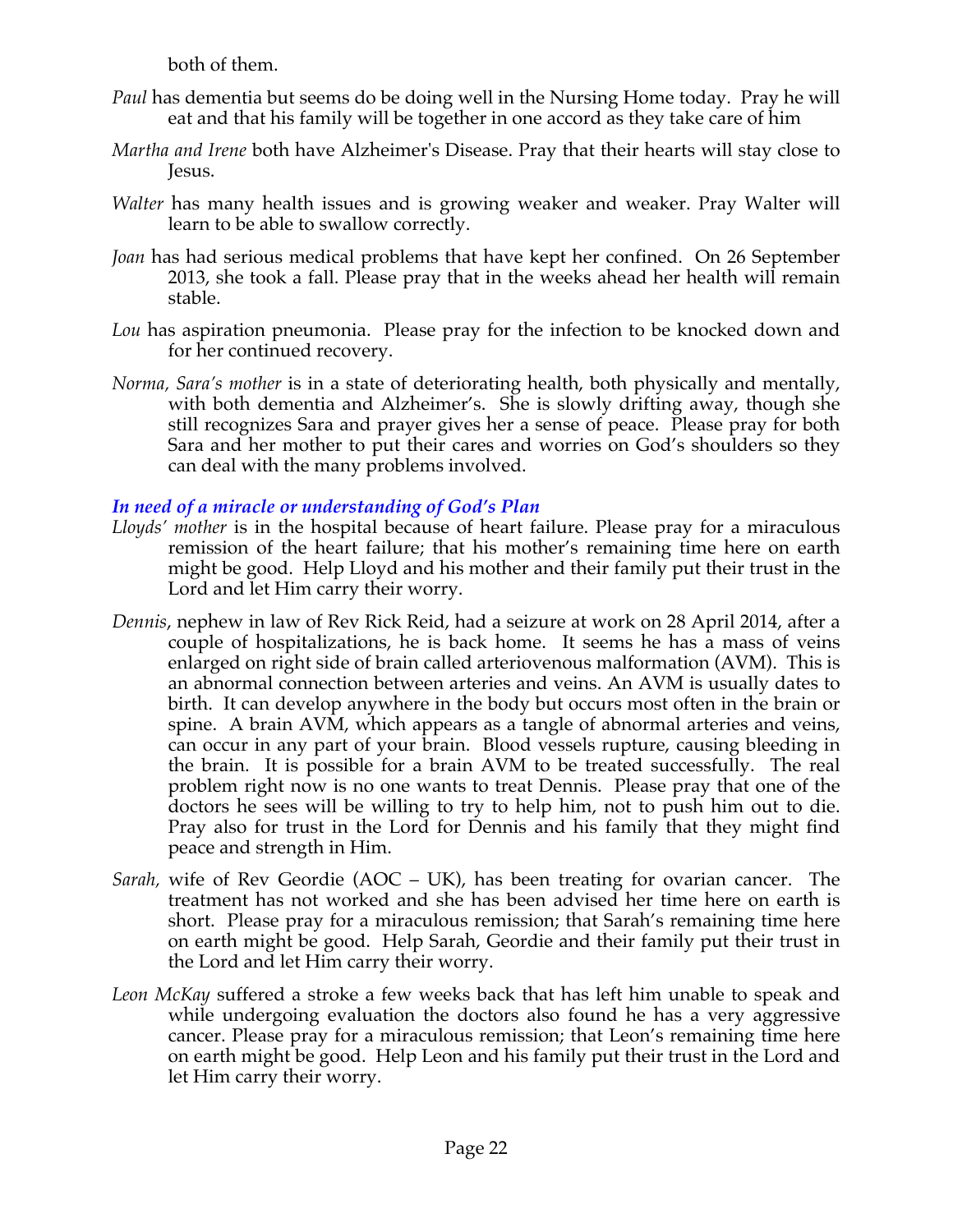- *Rev. Thomas Brooks* is not improving and being kept alive by artificial machines. Please pray for a miraculous recovery and if that not be God's Will, a rapid passing to home. Help Thomas' family put their trust in the Lord and let Him carry their worry
- *Ronnie* has kidney cancer that has spread and the surgeons are very concerned. Please pray the medical team to formulate a successful treatment plan and for a miraculous remission; that Ronnie's remaining time here on earth might be good. Help Ronnie and family put their trust in the Lord and let Him carry their worry.
- Levi was cancer free for 4 years and just discovered he has kidney cancer. Levi has a great deal of faith and said whether he is healed or God takes him home he will be fine. Please pray for the medical team to pay attention and to their best and for a good outcome. Pray also that Levi and family will be able to put their worry on God's shoulders. In particular, please pray for pain relief; Levi is 22 years old.
- *Ray Daley* is a member of the Royal Canadian Legion and served his country during the Korean War era. Ray is taking chemotherapy treatments for cancer. Meanwhile his son Trevor is in the hospital in a coma and seems to have lost the will to live.
- *Pat* has been under treatment for colon cancer for sometime. He has had major complications the last few days and your prayers will be appreciated by family and friends.
- *Dorothy* had pneumonia, on checking her lungs they found tumors which permeated the lung area. Further investigation found a primary site in the colon, with the lung being secondary. It would appear there is no viable treatment at this time. Please pray for a miraculous remission; that her remaining time here on earth might be good. Help Dorothy and her family put their trust in the Lord and let Him carry their worry.
- *Scott,* one of our Lord's ministers who collapsed a week ago and is in the ICU of a Medical Center since he had a pulmonary embolism, with a concurrent infection of several bacterial agents. He has stopped breathing on several occasions, and may have undergone brain damage. He currently is on DNR. Please pray for recovery so that he will continue to do his Lord's calling*.*
- *Becky* has fourth stage metastasized lung cancer and is not doing well with chemotherapy treatments. Please pray for Becky and her husband as they are together during this difficult time in their lives.
- *Jane* has fourth stage cancer and is not doing well. Please pray for Jane and her family as they are together during this difficult time in their lives.
- *Larry Howes* suffered a fairly severe stroke. 4 December 2012, doctors replaced a valve in a shunt that had been put in about two weeks before, and Larry responded very well. He was able to go home.

Pray also for confidence in our Lord for Larry and his family. Larry needs a miracle, pray for one. Please.

- *Colleen* has been battling pancreatic cancer over the last year and it has now spread to one of her lungs. Please keep her and her family in your prayers.
- *Christine* has cancer of the colon, which spread to her liver; she is receiving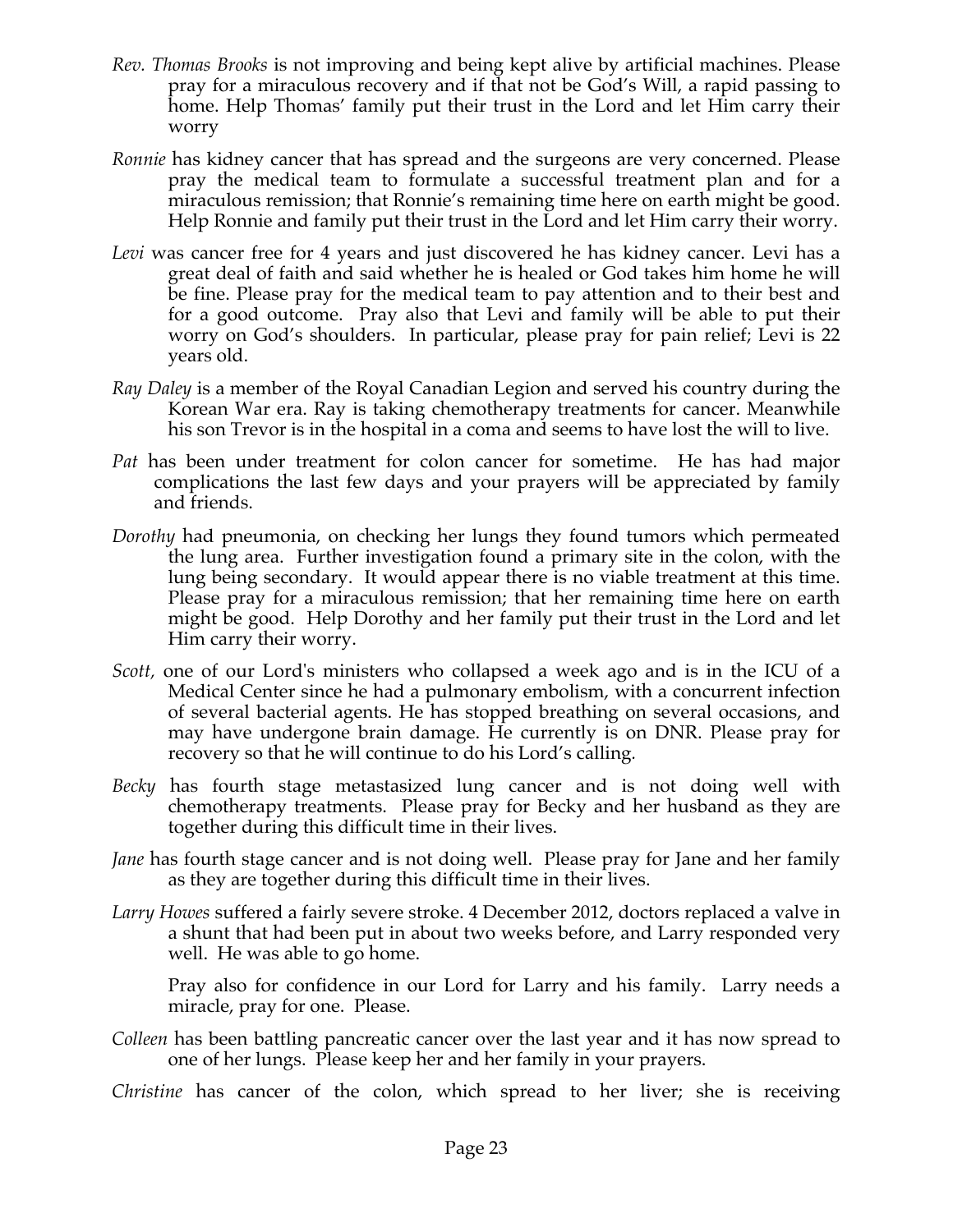chemotherapy and is having difficulty eating. Please pray for the medical team treating her to pay attention and do their very best; pray also for confidence in our Lord for Christine and her family.

*Todd* and *Kenny* have both been fighting osteocarcinoma for over five years and have been told their time here on earth is nearing its end, absent a miracle from God. Both are ready to go home and leave the pain, but would like to stay. Please pray for them and their families.

### *Need of Transplant*

Jennifer's *Father* who has diabetes and is on daily dialysis. Please pray he receives a kidney in the next few weeks.

#### *Surgery*

- *Albert* had a pacemaker installed recently. He will require surgery soon for a leaking heart valve and has just been told he has esophageal cancer. Pray he will turn to God and come to know Him on a more personal basis as the days go by.
- *Jane* underwent heart valve repair surgery on 3 July 2014. Please pray for full recovery. Pray also Jane and her family to put their worry on God's shoulders.
- *Mario* has early-diagnosed prostate cancer and had surgery. Pray for complete remission and that Mario and his family will be able to put their worry on God's shoulders.
- *Eddie* has upcoming bladder surgery. Please pray for the surgical team to pay attention and to their best and for a good outcome. Pray also that Eddie and family will be able to put their worry on God's shoulders.

#### *Testing and Treatment*

*Garth Neel's* cancer turns out to be lymphoma. This seems to be positive in that it not require surgery; but he will have chemo and radiation therapy. There is some concern about the perforation of the bowel as the tumor shrinks and presently they are not sure if the biopsy taken will provide the oncologist with enough tissue to determine which type of lymphoma he has. He starts his tests the week of 18 August 2014. Please continue to pray and pray that he will be able to have things determined soon so he will be able to start treatments. Garth is the AOC Bishop of Canada with oversight of South America and a really both good and nice fellow. Pray for medical team contemplating and evaluating the treatment that they might be guided to the correct choice and do their very best. Pray also for peace of mind and trust in God for Garth and his family.

*23 August 2014 – From Bishop Garth*

On Monday, August 18, I was admitted (somewhat unexpectedly) to Pascua Hospital in Regina, Saskatchewan. I spent several days undergoing various tests and analyses and then received my first chemotherapy treatment yesterday. It lasted 9 hours. There are 5 more treatments planned (at three week intervals) and then some concluding radiation. I had no adverse reaction to the various drugs injected and returned home today, August 23, with various medications to take.

The oncologist thinks that the prognosis is good as the cancer (called Non-Hodgkin Lymphoma) is a low grade b-cell type rather than an aggressive and is found in only one place in my body (in a large tumor in the small intestine). Even after just this first treatment, I sense that the tumor has receded, although it will be some time (several years) before we can say that the cancer has been cured. As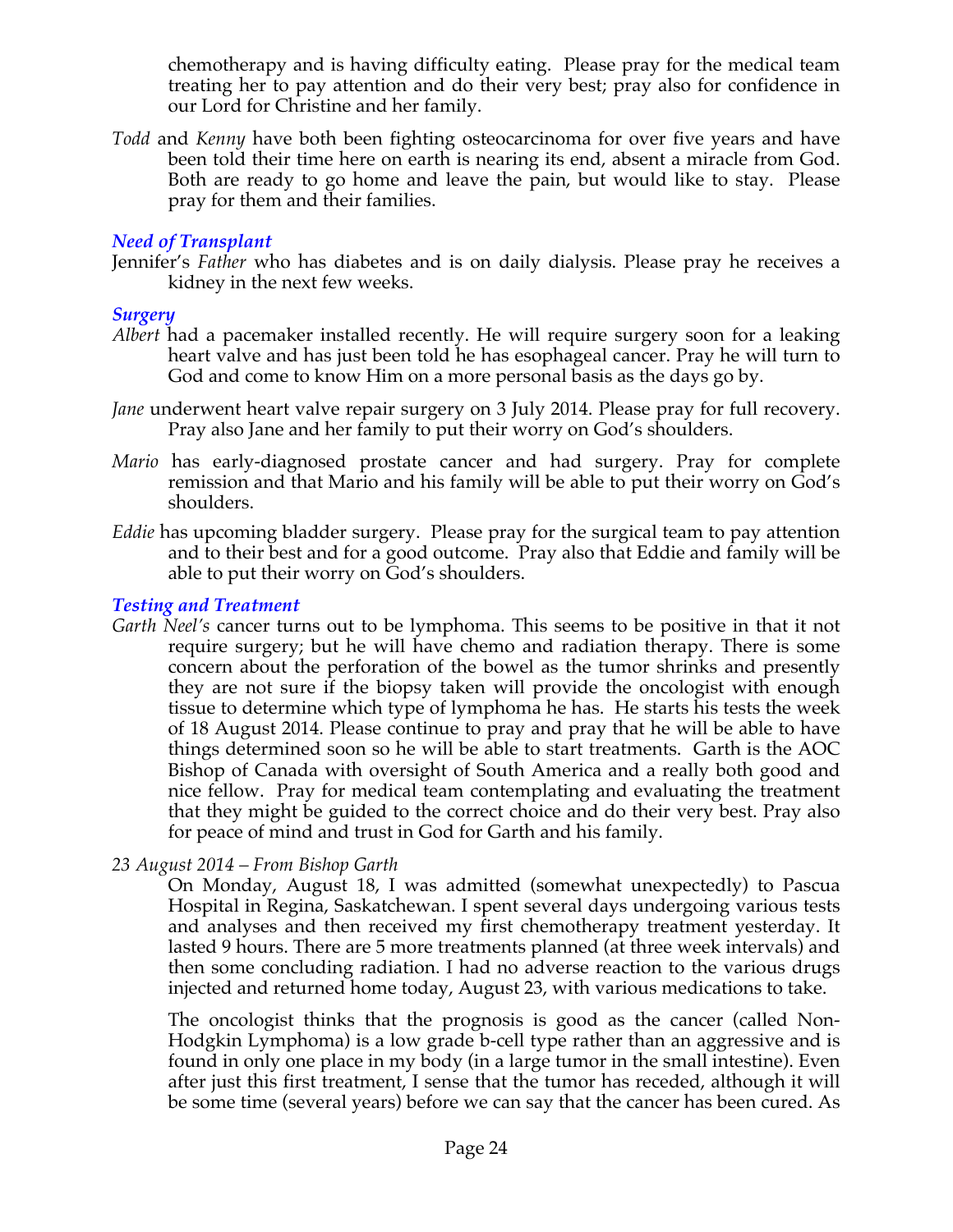the treatments proceed more tests will be undergone. The oncologist is very thorough and wants to make sure that he has done all that is possible to ensure that the cancer is defeated. He has been very kind, is intelligent, and informative.

I have some time now to recuperate at home and will not need to return to work until it is safe to do so. Needless to say, I want to say thanks to you all for your love, concern, and prayers. I feel sure that your intervention has been instrumental in speeding along this process and bringing me to the place where I have been able to start getting the treatment I need. I feel confident that all will be well. I am reminded of the words of St. Paul in 2 Corinthians 1 10-11 where he says that he trusts in God

Who delivered us from so great a death, and doth deliver: in whom we trust that he will yet deliver us; Ye also helping together by prayer for us, that for the gift bestowed upon us by the means of many persons, thanks may be given by many on our behalf ...

So, thanks for your minstry, I have felt your love. I also had the opportunity while in the hospital, by the grace of God, to speak to the Vice-President of the Cancer Centre and inform him of some of the delays that I experienced in the first part of this process. He listened intently, made note of the information, and promised to raise the issue with those concerned. May God grant that this will help others involved now in the same process. *Garth*

- *Jenniffer* has been diagnosed with breast cancer. Surgery is contemplated. Pray for guidance for the medical people treating her that they might pay attention, do their very best and make the right recommendations regarding treatment. Pray for help for Jenniffer to keep her trust in the Lord and let Him carry her worry.
- *Jennifer* has some lumps on the right side of her neck; they have grown and multiplied. In the last few months she has been having problems swallowing. Jennifer has an appointment with specialist in several weeks to try and discover what it is. She is having a great deal of anxiety as she waits for her Doctors appointment and will appreciate your prayer for anxiety and health.
- *Rick* has heart problems. Please pray for guidance for the medical people treating him that they might pay attention, do their very best and make the right recommendations regarding treatment. Pray for help for Rick and his wife Wanda to keep their trust in the Lord and let Him carry their worry.
- *Clay* has melanoma. Please pray for guidance for the medical people treating him that they might pay attention, do their very best and make the right recommendations regarding treatment. Pray for help for Rick and his wife Pam to keep their trust in the Lord and let Him carry their worry.
- *Tom* is battling cancer. Please pray for guidance for the medical people treating him that they might pay attention, do their very best and make the right recommendations regarding treatment. Pray for help for Tom to keep his trust in the Lord and let Him carry his worry.
- *Atina* has been diagnosed with skin cancer. Pray for guidance for the medical people treating her that they might pay attention, do their very best and make the right recommendations regarding treatment. Pray for help for Atina to keep her trust in the Lord and let Him carry her worry.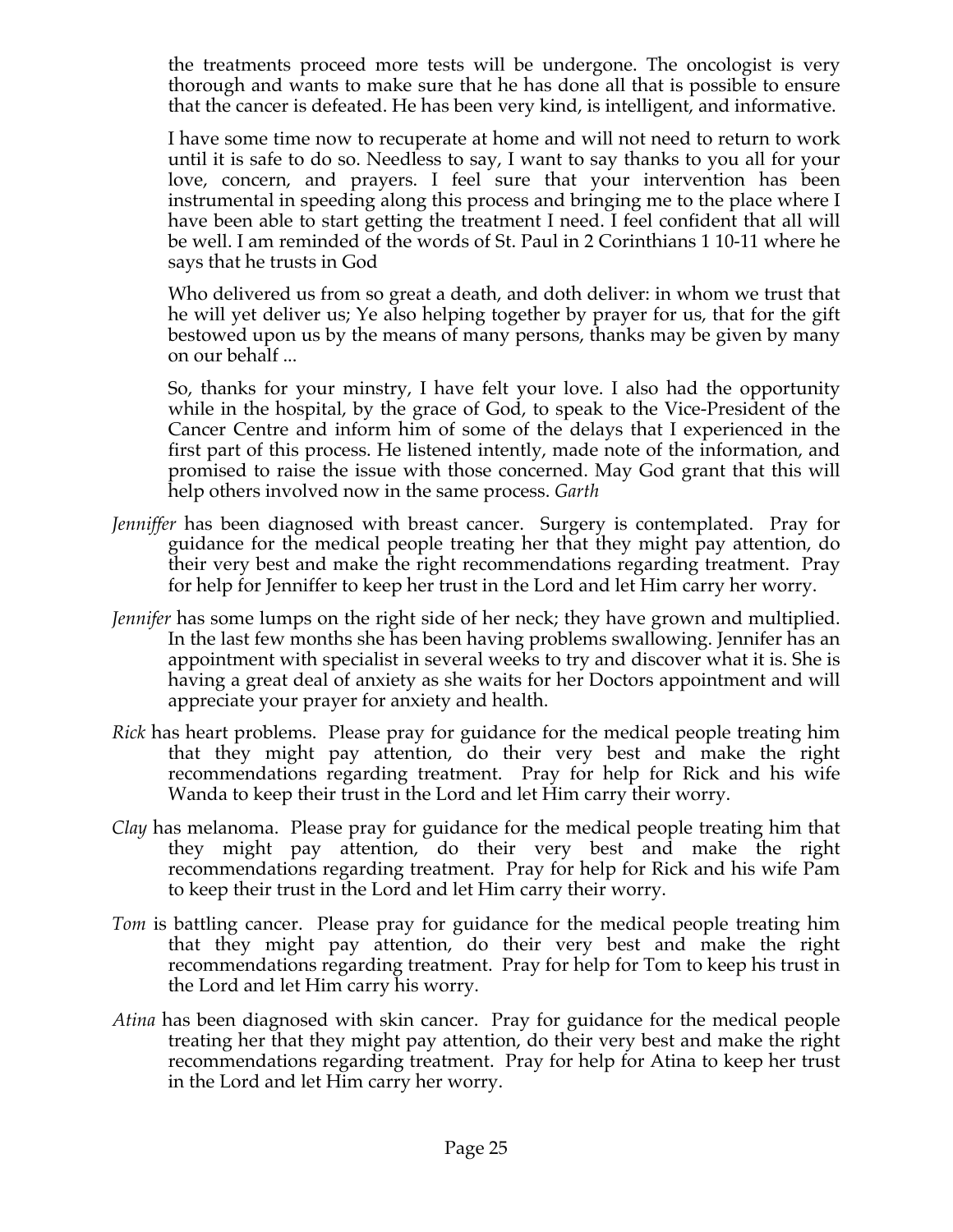- *Evelyn* has been diagnosed with bone cancer. Pray for guidance for the medical people treating her that they might pay attention, do their very best and make the right recommendations regarding treatment. Pray for help for Evelyn to keep her trust in the Lord and let Him carry her worry.
- *Stacy* has Multiple Sclerosis and was hospitalized for what turned out to be food poisoning. Pray for trust in God for Stacy and Chris as they deal with Stacy's illness.
- *Dick Gray* had developed a Merkle Cell carcinoma just under his sternum carcinoma which is considered a stage four carcinoma since it has 'metastasized'. He traveled to Seattle, Washington where he was examined and considered for a new type of treatment. That treatment will not begin for at least three months, so they referred him to the Rutgers University Cancer Institute, New Brunswick, New Jersey. They have accepted him into the evaluation process, which will begin on Monday 11 August 2014. Rutgers started with monkeys and had good results, so now they are working with humans, Dick is hopeful as he has oft been referred to as an "Old Monkey." Please pray for peace of mind and safe travel for Dick and his lovely wife Jennifer as they travel to New Jersey this weekend. Pray for those contemplating the treatment that they might be guided to the correct choice and do their very best. Pray also for peace of mind and trust in God for Dick and his wife Jennifer. Dick is the Treasurer and a Vestryman at Saint Paul's AOC in Missouri.
- *Janet Jessup* had a stroke on 3 July 2014. She has made some progress and is now out of the stroke unit and in the General Surgery and Care Unit. Please pray for those treating her to find the appropriate treatment and for trust in God and peace of mind for Name and her family, in particular her husband of 43 years, Rev Roger Jessup, minister of Saint Joseph of Arimathea Anglican Orthodox Church.
- *Paul* has been in and out of the hospital for several weeks. Pray that the Doctors will find out what is wrong with him and he will be healed.
- *Dennis* had a stroke on 30 May 2014. Pray for his wife and family during this time of recovery Pray for strength, courage and understanding for Dennis and his family, most particularly his wife; as well as for God's guidance for the neurologists and other medical people treating him they might find the best course of treatment and allow Dennis to heal completely.
- *Liz Strauch* had a pineal cyst, which in the end responded well to a surgical draining last year. Since November 2013, similar symptoms have returned. A CT Scan turned up what is thought to be either a new cyst or an enlarged pineal gland. More testing, including an EEG is in the works. She can no longer work. Pray for strength, courage and understanding for Liz and her family, in particular her husband Ken and sons Caleb and Nathan; as well as for God's guidance for the medical people treating her that they might find the best course of treatment and allow Liz to heal completely.
- *Steve* fell from a roof Saturday, 5 April 2014. His injuries were multiple, extensive, severe, and life threatening. He is slowly making improvements. He still has a long road to travel and is still in great need of prayers. Yours are very much appreciated. Pray for strength, courage and understanding for Steve and his family; as well as for God's guidance for the medical people treating him that they might find the best course of treatment and allow Steve to heal completely.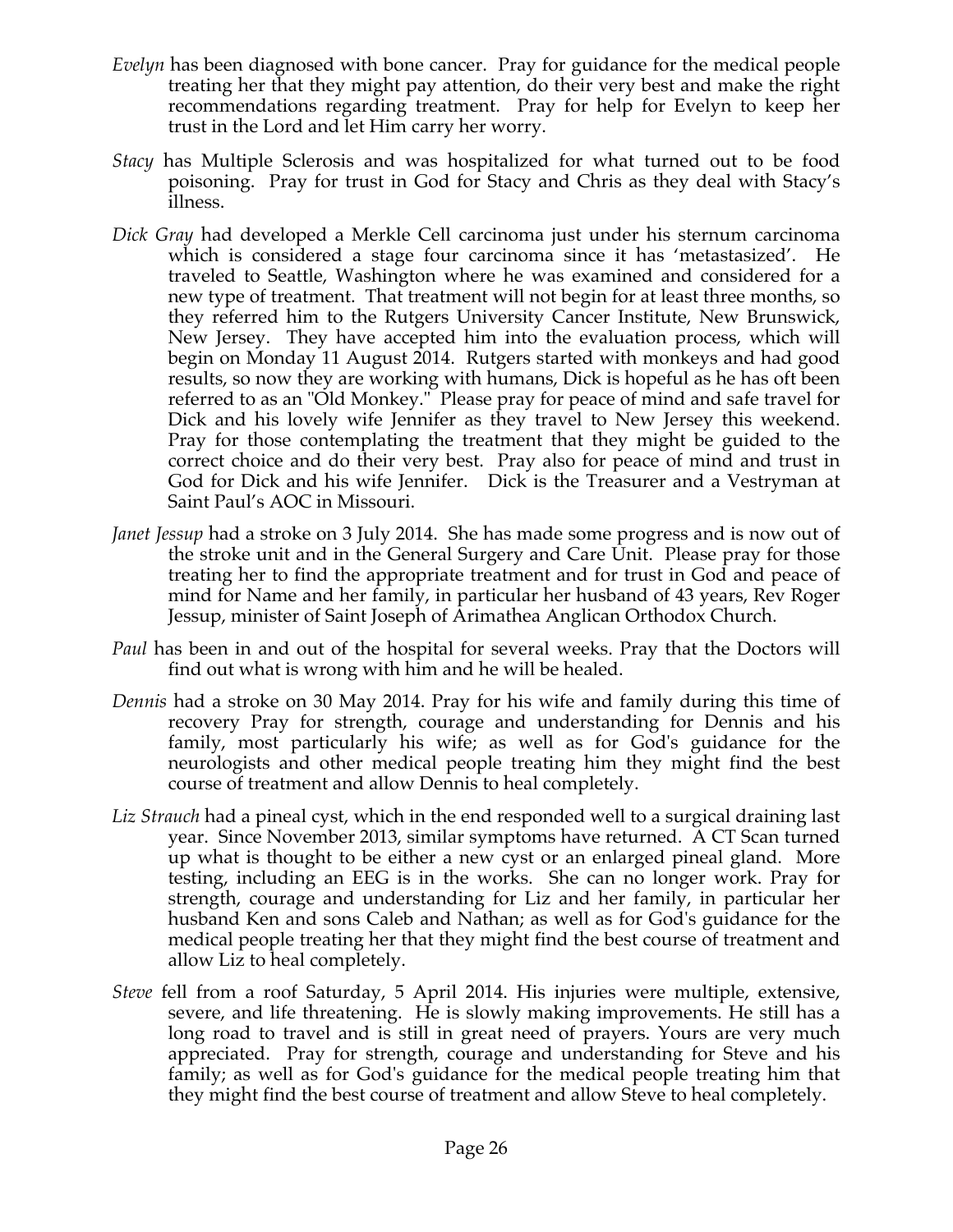- *Faye* is in the hospital because she is weak has been receiving blood transfusions. Pray for strength, courage and understanding for Faye and her family; as well as for God's guidance for the medical people treating her that they might find the best course of treatment and allow Faye to heal completely.
- *Tom* has heart and kidney problems. Pray for strength, courage and understanding for Tom and his family; as well as for God's guidance for the medical people treating him that they might find the best course of treatment and allow Tom to heal completely.
- *Harold* has had a severe stroke. He is now home, but his family is looking for a rehabilitation facility to help him recuperate. Pray for strength, courage and understanding for Harold and his family; as well as for God's guidance for the medical people caring for him that they might find the best treatment facility to allow Harold to heal completely.
- *Joe* has had a preliminary ALS diagnosis. Pray the final diagnosis will something that will allow him to continue taking care of his devoted young family. Pray for strength, courage and understanding for Joe and his family; as well as for God's guidance for the medical people treating him that they might find the best course of treatment.
- *Mark* had swelling and fluid buildup in his lungs. It appears things may be getting under control. He needs to use a Bi-Pap mask to breathe until his lungs clear and he hates it. Pray that he will be able to adapt so his lungs can clear. Please pray for peace of mind and trust in the Lord for Mark, as well as for his family, and for God's guidance for the medical people treating him that they might find the best course of treatment.
- *Preston* is reacting poorly to recent neck surgery and now has problems with his liver count; Physicians feel that dialysis will help. There may be a blockage in the bowel and an operation might be necessary. Please pray for the medical team to pay attention and to their best to determine how to help Preston and for a good outcome. Pray also that Preston and family will be able to put their worry on God's shoulders while Preston does his best to facilitate a return to good health.
- *Marianne* is hospitalized with a perforated colon. Please pray for peace of mind and trust in the Lord for Marianne, as well as for her family, and for God's guidance for the medical people treating her that they might find the best course of treatment.
- *Erica* has a non-malignant Brain Tumor which cannot be surgically removed due to the size and location. They are going to attempt chemotherapy. Please pray for peace of mind and trust in the Lord for Erica, as well as for her family, and for God's guidance for the medical people treating her that they might find the best course of treatment.
- *Brenda* is in the hospital because of bleeding on her brain. Please pray for peace of mind and trust in the Lord for Brenda, as well as for her family, and for God's guidance for the medical people treating her that they might find the best course of treatment.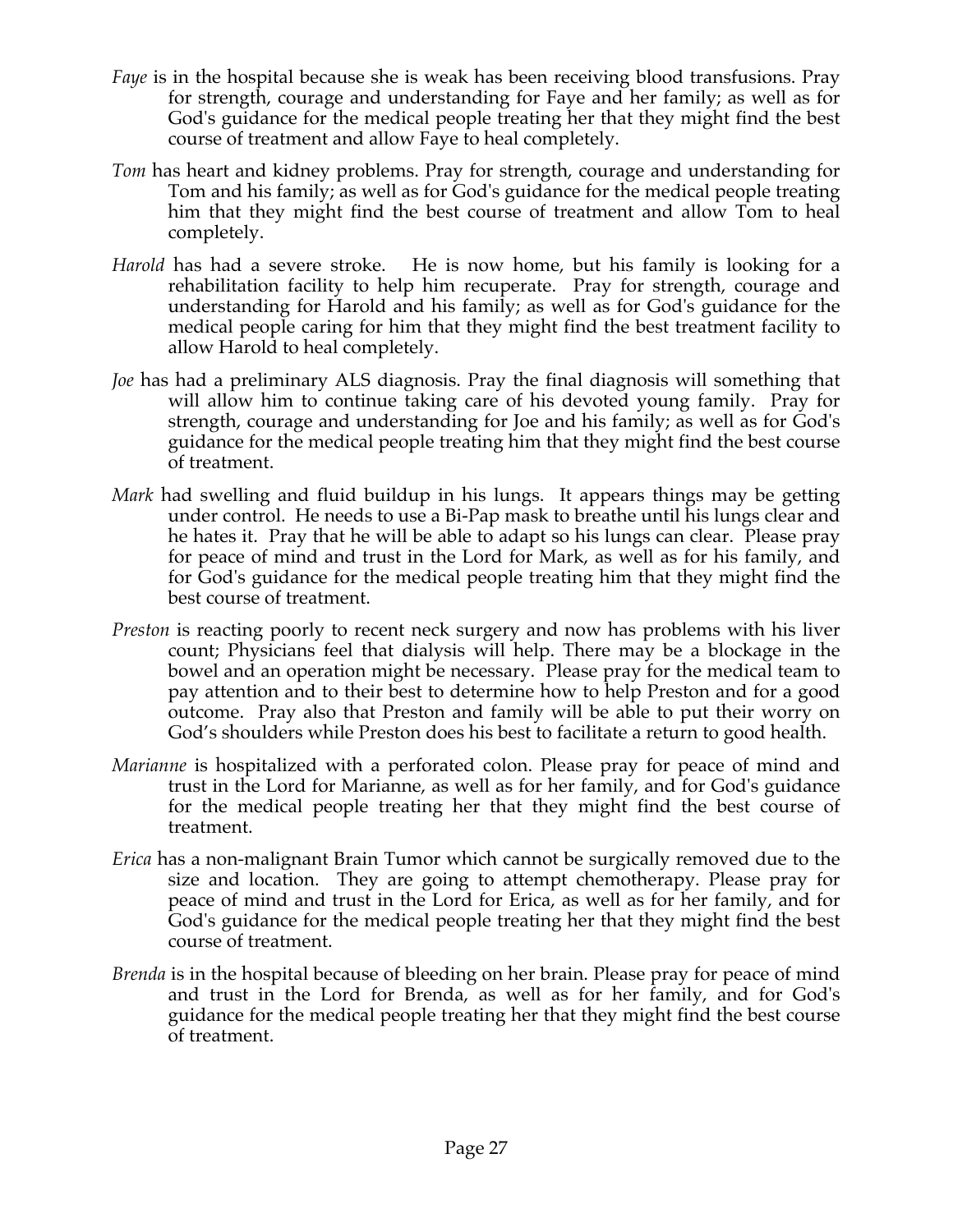- *Mackenzie* is a young girl with leukemia. Please pray for peace of mind and trust in the Lord for Mackenzie, as well as for her family, and for God's guidance for the medical people treating her that they might find the best course of treatment.
- *Mack* has had diabetes most of his adult life. Circulation in his legs is very bad and doctors are considering amputation. Please pray his medication will help and he will not face amputation. Please pray for peace of mind and trust in the Lord for Mack and for God's guidance for the medical people treating him that they might find the best course of treatment.
- *Michael* has been diagnosed with lung cancer recently after making it through gastro intestinal cancer last year. Please pray for peace of mind and trust in the Lord for Michael and his wife Gayle; as well as for God's guidance for the medical people treating him that they might find the best course of treatment.
- *Ken Strauch* has been tired and is anemic, he had a colonoscopy which found a pair of polyps which were removed and are being tested. Just for good measure they found he has a hiatal hernia with ulcers, basically part of his stomach is pushed up into his esophagus and is bleeding from there. Sounds like there may be surgery involved. Please pray for peace of mind and trust in the Lord for Ken and for God's guidance for the medical people treating him that they might find the best course of treatment.
- *Adriano* is in the hospital due to high sugar and high blood pressure. He is very weak and will appreciate your prayers.
- *Heather* recently found out she has cancer. Please pray for peace of mind for her and for the medical team treating her will be guided to the right solution.
- *Jim* has had an aneurism and blood clots. Pray that healing will come.
- *Georgia* has liver and pancreatic cancer. The doctors are evaluating whether to do surgery and how to tackle the disease. Georgia is a faithful Christian and appreciates your prayers. Pray for God's guidance for the medical people treating her that they might find out the source of the problem and best course of treatment. Pray also for peace of mind and trust in God for Georgia and her family.
- *Lana's* doctor found something on her lymph nodes and ovaries. Pray for God's guidance for the medical people treating her that they might find out the source of the problem and best course of treatment. Pray also for peace of mind and trust in God for Lana and her family.

### *Healing*

- *Ebick* is suffering from a severe ulcer but the Doctors cannot give her the proper dosage of the medicine due to her six month pregnancy. Please pray doctors will find an alternative avenue for treatment or that God will provide.
- *Stan* is going through chemotherapy and radiation treatments for cancer. He is elderly and the treatments are tiring him. Please pray for his wife *Marvelene* as they do this together.
- *Casey* has strep throat along with her mother Deanna and Grandmother Virginia. Please pray that the other members of the family may stay healthy while those with strep throat recover quickly and rapidly.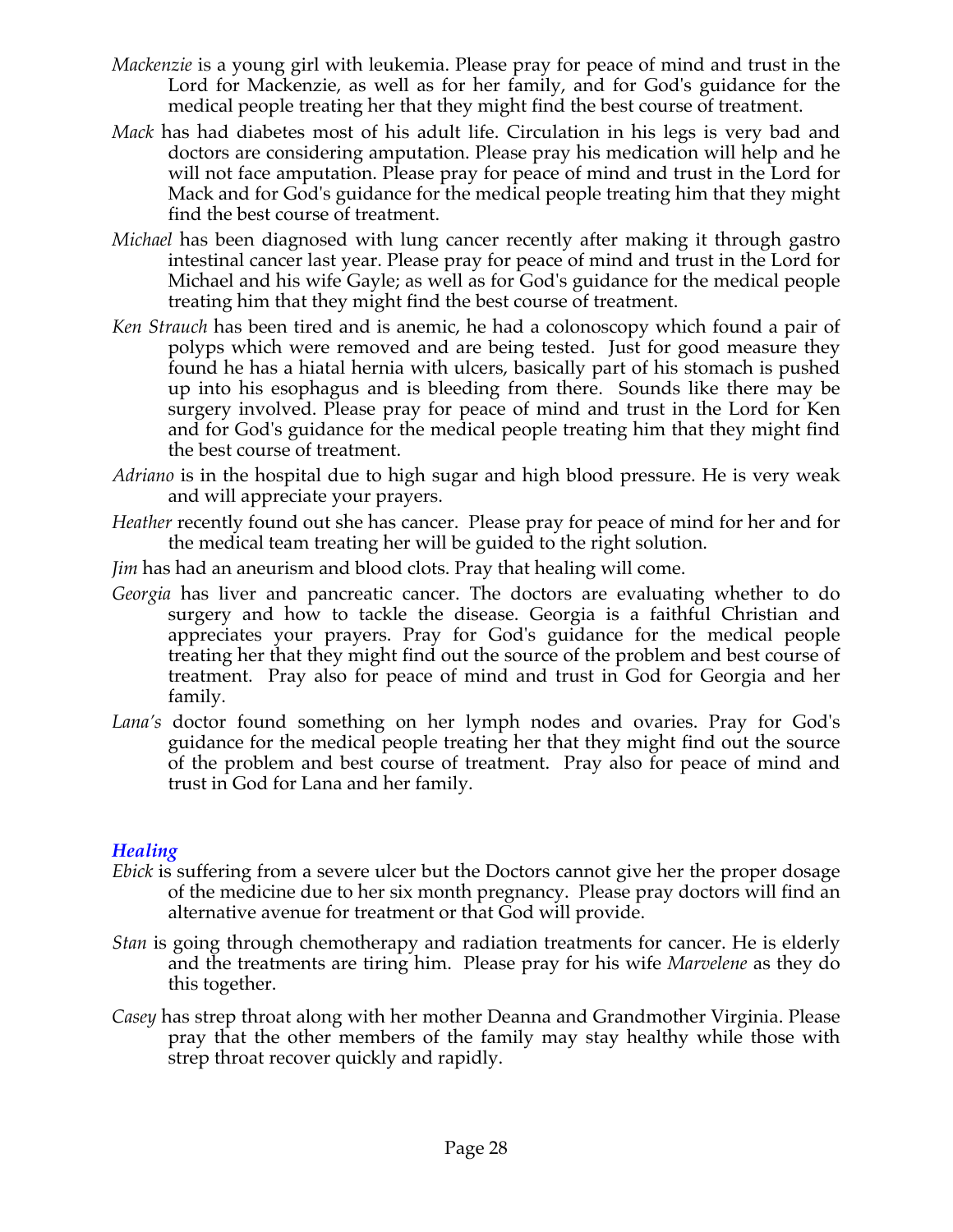- *Meg* recently found out she had heart problems causing low blood oxygen levels, loss of focus resulting in an emergency room crisis. As a result of the symptoms she made errors on the job that caused her to lose her job. She is grateful for the excellent medical care she has received and optimistic, feeling with God's intervention in her life her health may be reversed and a new job will become available.
- *Barbara* has serious problems with her Sciatic Nerve. Please pray for guidance for those treating her, for relief of the severe pain, for trust in our Lord for Barbara and her family, for healing.
- *Donald* is in the hospital and had his leg amputated on 14 April 2014. Pray he will adjust and healing will begin.
- *Dallmus* has lost 40 to 50 percent of his sight. Pray he will learn to cope with the situation and that he will trust in God to heal as He will.
- *Lucius Dabney* (father of Rev Bryan Dabney) is now at home recovering from an infection. Please pray for a complete healing of the infection and return to health.
- *David* has many concussions and unable to go to school, read books, watch TV and has headaches and migraines. He has trouble sleeping and his family will appreciate your prayers for this 10 year old young man.
- *Barbara Apple* fell the week of 11 January 2014, in her home, breaking her right humerus (the large upper arm bone) in a spiral fracture, which cannot be set. Movement is very painful and due to a total lack of energy, she is more or less bedridden. Healing does not seem to be going well at this point. Pray for inspiration for those caring for her that they might find the appropriate treatment. Please pray for Barbara to put her trust in the Lord, look to Him for strength and for her to gain energy so she does not lose the mobility she has; pray for a full and rapid recovery. Please pray also for her husband Bob who is taking care of her that he might be comforted and strengthened in this time of stress.
- *Gladys* has breast cancer and has had a lumpectomy. She needs to take a year off of her work to have chemo treatments.
- *Alwin Jack* has had a stroke and recently has had a relapse. Please pray for those who treat Alwin that they might chose the best possible treatment and pray for peace of mind for Alwin during the recovery phase.
- *Carolyn* has Multiple Sclerosis with complications. Pray Carolyn and her children will be close to our Lord Jesus Christ as they and family members help to ease the problems.
- *Jeong* was in an auto accident and sustained a serious back injury. Please pray for a full and rapid recovery.
- *Dale* was hospitalized Sunday 25 August 2013, after a heart attack. Please pray for guidance for the medical team treating him and for peace of mind for Dale and his family.
- *Gil Garcia* developed a bed sore which precludes sitting and is now confined to his bed. Gil has very smooth and delicate skin, please pray for a rapid healing of the sore so he can get out of bed and move around in his chair. Gil spent almost a year in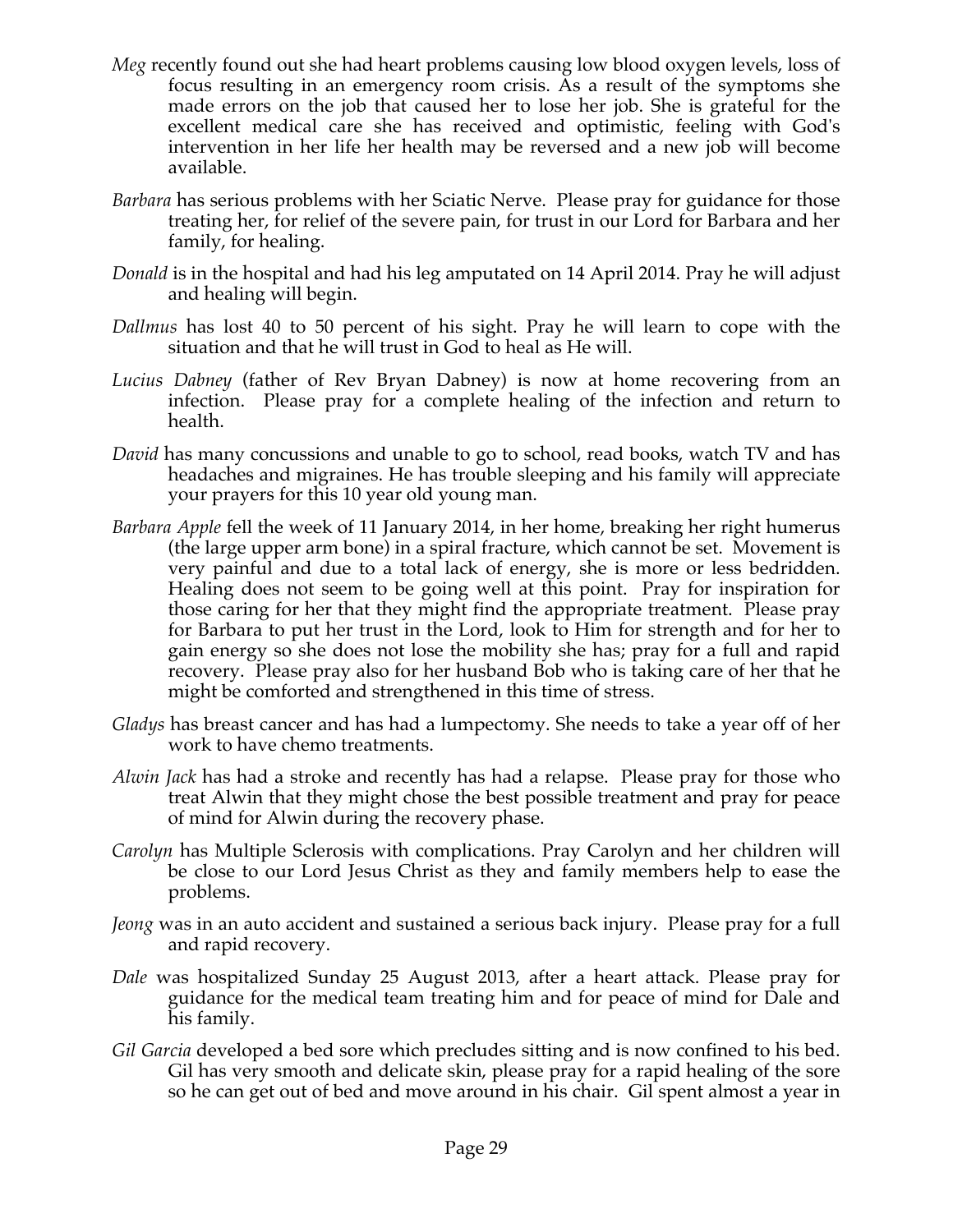the hospital the last time this happened. His faith and his attitude are almost beyond belief, he is an example to us all. But, we pray this time he will heal quickly. Pray also for his lovely wife Mary who takes care of him. Pray for both of them also for strength to deal with the loss of their son Bernie.

- *Bill* had malignant growth removed from a lip last month and seems to be experiencing a re-growth of the cancer. He asks your prayer for the medical team treating him and for peace of mind for himself.
- *Hank* has osteoporosis, which has caused him a great deal of pain and inconvenience in the past few years. Pray for his healing and that his medical bills will be met.
- *Evelyn is* an elderly woman who has had problems with her eyes and is now blind. It appears some sight will return shortly, pray for that to happen!
- *Joanne* has begun kidney dialysis as a result of kidney failure due to extensive chemotherapy. Additionally she cares for an adopted drug addicted baby who is now nine years old. Please pray for her to keep her faith, to let the Lord carry her worry and concern and to give her strength. Pray also for those treating her that they might pay attention and do their best.
- *Mr. N. Anand* is in the hospital and is seriously ill. He is being encouraged to pray for repentance of his sins and to depend upon our dependable God for a cure and recovery of his health. Pray that he will be a strong witness for Christ.
- *Jacob* has been going through some dental procedures and has some pain and aggravation with the numbness. Please pray for comfort and strength for him, as well as for guidance for the medical team treating him that they might pay attention and do their best.
- *Jean* fell and broke her ankle in three places. She will be in the hospital for rehabilitation for the next 6 weeks. Please pray for comfort and strength for her, as well as for guidance for the medical team treating her that they might pay attention and do their best.
- *Bud and his wife* for their continued welfare and enthusiasm. Bud has been advised of an aneurism in his heart of a size not mandating immediate surgery. This comes at a time when he has sole care of his wife who recently broke two vertebrae and thereafter sustained pneumonia.
- *Virginia* has Sinus and Allergy problems giving her severe problems. Pray that the Doctor will discover why it continues and find a cure.
- *Steve Thornell* had a brain aneurysm, which was found before it burst. He is home from the hospital and working hard on recovery. He lacks energy from seven days in the hospital. His doctor told him he has to make serious life changes. One of the two main arteries in the back of the head is now completely closed. He must take blood thinners, he has thick blood and recent chemotherapy made it worse. Steve has always operated at 110 percent, he needs help to slow down. Please pray for trust in the Lord and a full and rapid recovery. Pray for peace of mind for Steve and his family.
- *Arlen* is receiving treatment for lung cancer and recently experienced a ruptured colon during treatment. She is alone in Oregon but does have a friend who has traveled a great distance to be at her side. Please pray for guidance for the medical team treating her and for strength and trust for Arlen.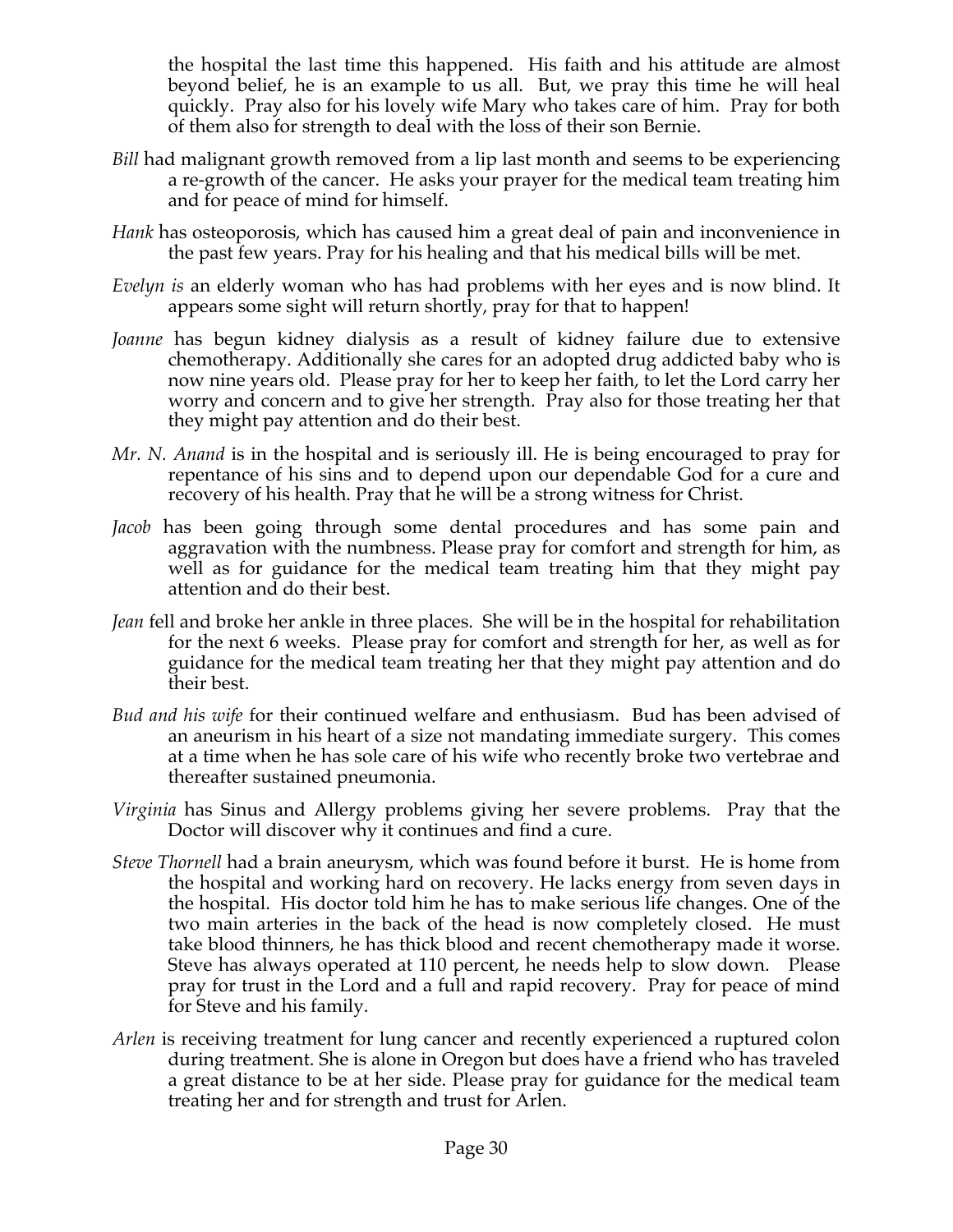- *Oscar* discovered some time ago he had blood clots in his leg and lung. He has been treated for them and has not been cured. He now will be facing surgery. Please keep him in your prayers.
- *Angela* had an ischemic stroke (clot). Please pray for guidance for the medical team treating her and for strength and trust for Angela. Please pray also that she and her family might put their worries on our Lord's back so she can work hard towards recovery.
- *Nora* had a stroke mid February 2013. Please pray for guidance for the medical team treating her and for strength and trust for Nora. Please pray also that she and her family might put their worries on our Lord's back so she can work hard towards recovery.
- *Linda* has been hospitalized for several days with a gastrointestinal problem. Please pray for guidance for the medical team treating her and for strength and trust for Linda.
- *Dester* is suffering from unknown skin and diseases. Please guide the medical team treating him to find out what the problem is and cure it. Pray also for Dester to trust in the Lord.
- *Lee* has Arterial Fibrillation; the medical people are not sure how to help her. Please pray for guidance for the team treating her and for Lee and her family to make the right decisions regarding treatment..
- *Nell* recently adopted two children and has just been diagnosed with multiple myeloma.
- *Mary Lou* has been suffering with seizures. She was in the hospital with a 24 hour monitor and is being sent home from the hospital with two medications and orders to return in 2 months for another MRI to review whatever is going on in her brain. Please pray for guidance for the medical people treating her, as well as peace of mind and trust in God for her and her family.
- *Kathleen* has spent the last two weeks in the hospital. She has been diagnosed with colitis, shingles and possibly colon cancer. Pray she will be comfortable and begin to heal.
- *Rachel* has Mitochondrial Myopathy. This is a hereditary disease of the muscles and they do not have a cure for it. Part of her pain is her family does not believe she is indeed ill, as she appears to be just fine. Please pray her family will learn the truth and be supportive of her; pray also the medical people treating her will find the right measures to minimize the disease. Most particularly pray for Rachel's trust in God.
- *Nicolas* is in the hospital with serious symptoms of a heart disorder. Please pray for peace of mind for him and guidance for the medical team looking for the cause and cure.
- *Mrs. Baek* an elderly women fell and injured her spine. Doctors cannot repair the spinal injury due to her age. She fell again the morning of 12 December 2012, breaking her collar bone which is also untreatable. Mrs. Baek is in severe pain and will appreciate your prayers.
- *Juanita* is a young girl who was in a coma because of a blood disease. She has not come out and is gaining strength. They are awaiting results from blood samples. Her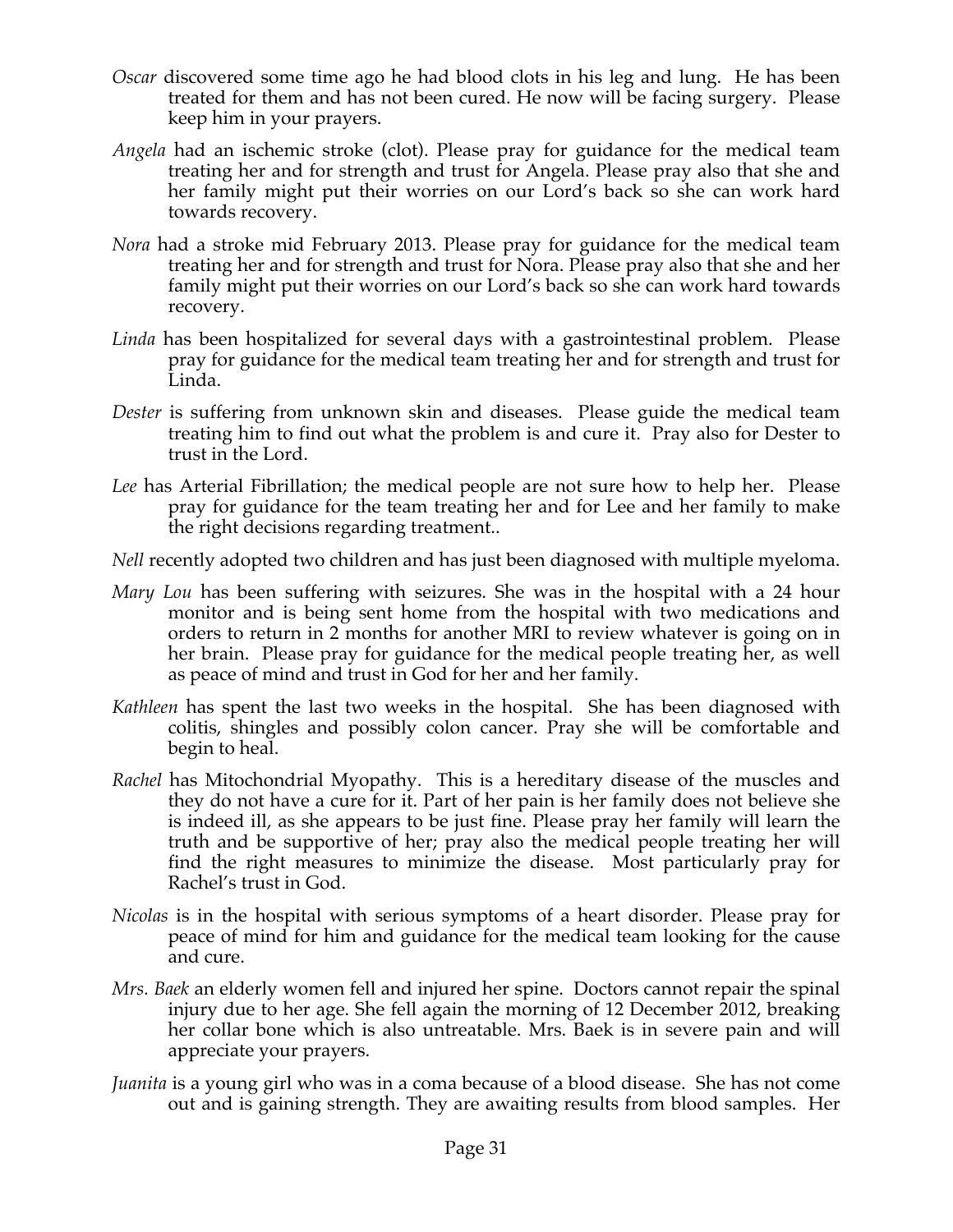family thanks you for your prayers and asks that you continue.

- *Barbara* had an accident while cooking and the pressure cooker blew up in her face, causing second and third degree burns over her face and upper body. Because of this she has incurred kidney problems and may need a transplant.
- *George* had foot surgery. Please give thanks for the surgery and pray for a full and rapid recovery.
- *Nellie* is in the emergency room of a hospital in a great deal of pain. Please pray for peace of mind for her and guidance for the medical team looking for the cause and cure.
- *Lauralee Meade* underwent a lumpectomy on Friday after Thanksgiving. A further anomaly has been discovered and she had additional preventative radiation treatment. Please pray for a complete remission of the cancer. Pray also Lauralee will maintain her great attitude and trust in God.
- *Kevin Gerhart* discovered cancer on his neck. He underwent radiation and chemotherapy. Please pray for the medical team treating Kevin that they might pay attention, do their very best and find the source; that the treatment might be successful and he might live a long and healthy life to His honor and glory. Pray also for trust in God and peace of mind for Kevin, his wife and family.
- *Bill, Sara's husband,* had a third abdominal surgery on 22 November 2011, to remove a tumor. Bill is doing better keeping the doctor's instructions, for which we are all grateful, including taking chemotherapy once a day for one more year. He has decreased the consumption of alcohol and eating at least mostly properly. Please pray for help for him to continue do all this. Please pray also that Bill might turn his heart outward to help those around him, as well as live a long and healthy life to the honor and glory of God. Pray also for peace of mind for Bill and his wife Sara.
- *Kay Denton* (Mrs. Kay) has had a chest infection, perhaps viral, but seems to be getting better. She actually sent an iMessage last week, but did not hang around for a response a minute later! Please pray for continued peace of mind for Mrs. Kay and her family. Give thanks for her trust in the Lord and her positive attitude.
- *Matt Alcantara*, age 16, came back with ZERO SCANS again in August 2014! Matt has Osteosarcoma (bone cancer), a very rare and often lethal form of cancer with limited treatment options. This is a disease that is about 90 percent fatal in a couple of years. He has no hip joint on one side, but he walks and swims! Courage? Guts? You bet! Please also give thanks for the great faith of Matt and his entire family. Their faith and trust is a wonderful example for each and every one of us. But, now is not the time to stop praying. Actually, it never is the time to stop praying!
- *Judith Clingwall*, is afflicted with Multiple Sclerosis (MS). She is currently in Laurel Place, an extended care facility in Surrey, British Columbia. Judith's condition has worsened recently. Please pray for her to take an active part in her own life, for her strength, peace of mind, trust in God and remission of the disease so she might return home to her family. Pray also for strength for her husband Martin as he deals with all the problems and stress of Judith's situation.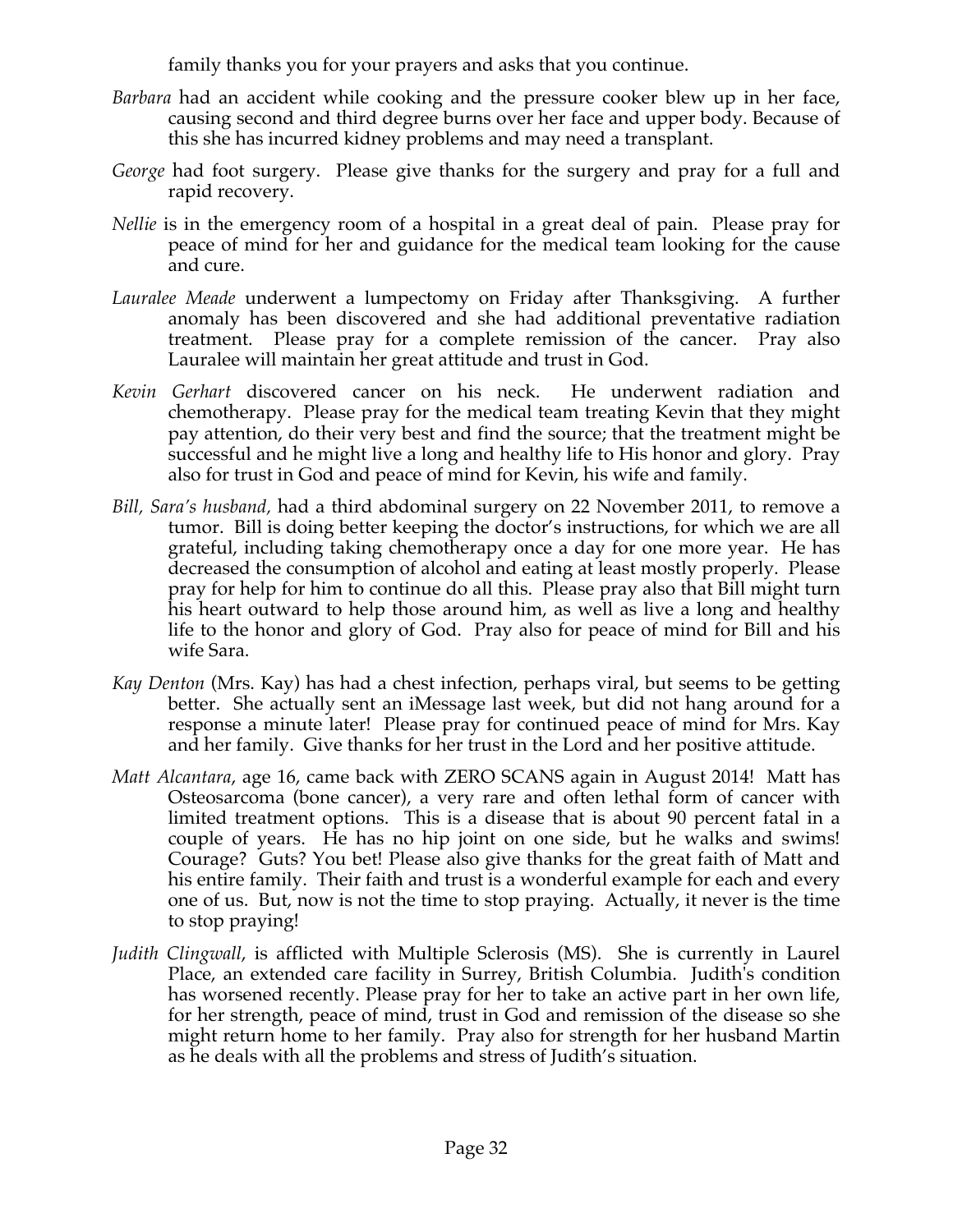*Vince (age 15),* reoccurrence of Osteosarcoma, recent testing found a nickel sized tumor in his lungs. The doctors are consulting with a specialist in Houston. Please pray for guidance for the medical team and for peace of mind for Vince and his family.

## *Thanksgiving and Continued Healing*

- *Nathan* had successful surgery on 4 August 2014, to remove a tumor near his heart; he is home from the hospital. They think they got it all but he will continue on chemotherapy for a little while. Nathan and his family thank you for your prayers.
- *John Evetts* had successful extensive heart surgery; he is still in the hospital and recovering. He is in good spirits. John and his family thank God for the answer to many prayers on his behalf. John is a minister in the Anglican Episcopal Church which as a relationship with the AOC. We look forward to his return to his ministerial duties at St. George's Anglican Church in Ventura in the near future.

John Evetts entered the ministry after a lifetime of work in industry and business as well as service in the Armed Forces in Vietnam. Like the Apostles, he came to the ministry from the secular world of work. Rev. Evetts is married and has two daughters and two grandchildren.

We thank the Rev. Evetts for his service to our country and his continuing service to God and His people.

- *Mary Thornell* had surgery on 30 October 2013, at the Riverside Community Hospital to remove a huge mass along with about ½ her colon and part of her lower bowel. Mary finished chemotherapy 17 June 2014. Tests the week of 2 June 2014 showed totally clear scans. For now, treatment is done after the last chemotherapy session. Please give thanks for the great result and also for the strength, guidance and peace of mind our Lord gave Mary and her husband Jim, as well as daughter Janice and son Jimmy, she underwent treatment. Please pray she will stay free of the cancer in the future.
- *Eli* a two month baby is back home after going to the ER the night of 28 May 2014, not able to breathe. Please give thanks for her recovery and pray for strength, courage and understanding for Eli's family; as well as for God's guidance for the neurologists and other medical people treating Eli they might find the best course of treatment and allow Eli to heal completely, as well as for strength and understanding for the parents.
- *Jim* has been hospitalized and had several operations for cancer the last few years. The physicians discovered a number of spots; but his exam was better than expectedprayer changes things and he thanks you for your prayers. Please continue him in prayer for he will have another scan in April.
- *Al* had an abscess found on his liver for which he was hospitalized, it turned out to be benign and will not require surgery, he has been released from the hospital. Please give thanks for this good result and pray for continued healing.
- *Elma* is suffering from cancer. She was taken home from the hospital on the advice of her Doctor. We were asked to pray that Elma's remaining time here on earth might be good and that Elma and family might put their trust in the Lord and let Him carry their worry. Since then, Elma's Bishop told us a great Miracle of the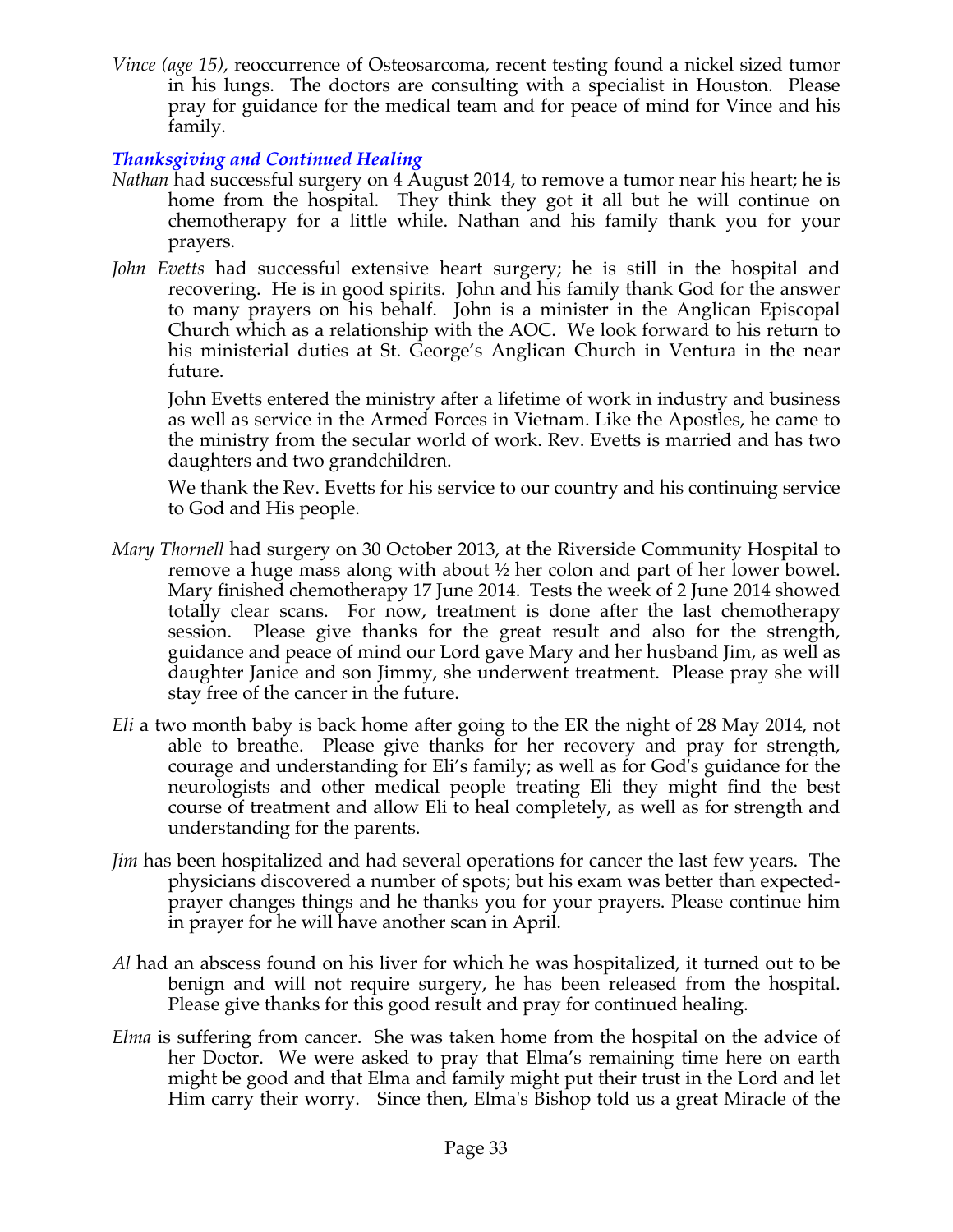Lord is working over Elma. Doctors sent her home to die, but now she seems to be doing all right. On behalf of her, thank you for all of your prayers. Please continue praying for her complete healing.

- Please join together in thanking the Lord for strengthening *Christopher*, a young man with psychological problems who departed meds to a bad effect, for his maintaining healthy discipline the last six months, and join together in praying that he continue to be infused with strength and rationality.
- *Dennis* has heart problems; now the medical people treating him discovered a large mass on his liver which turned out to be a cyst! Please give thanks for this great development and pray for peace of mind and trust in the Lord for Dennis and for God's guidance for the medical people treating him that the contemplated surgery might go well.
- *Dwight* had major oral surgery, for which he gives thanks. He is recovering slowly and asks your prayers to speed the process.
- *Mike* was very ill in hospital. He is doing much better now and his family asks you to give thanks for the miraculous recovery. Mike is a veteran who has served his country when she called. Please pray he will open his heart to God so He can make Mike's crooked road straight and pull him towards the summit rather than to the pit.
- *Dick*'s left arm was amputated after treating for Merkel Cell carcinoma over a year ago. He is now believed to be cancer free and is waiting to be fitted with an artificial arm. Please join Dick and his family in giving thanks to Our Lord Jesus Christ for his recovery as well as for their trust in God.
- *Bob Smouse* had shoulder surgery on 28 November 2012. While the surgery went well, he is still in pain and would also appreciate prayers for continued healing and the pain to subside. He promises to work very hard on recovery therapy.
- *Carol Stone*, the sweet wife of Mike Stone, recovered far better than expected from a severe brain bleed, but fell recently and broke her hip. She still requires 24 hour care, which Mike provides with little help.

### *Business*

*Mark's* business is in difficulty. He works in a shrinking field, of which he is one of the country's true masters, but there is little work available. He asks that you pray that he can find a way to survive in his industry, which he loves and needs his talents. Pray he can find new sources of business and new ways of doing things, perhaps someone to partner with to better use his talents. Pray also for those who work for and with him that they might do their best to help.

### *Financial Guidance and Employment*

*Charlie* is coming along in his need of both spiritual and financial. Charlie feels that he has no skills, which is clearly incorrect, but nonetheless he feels that way. While on the one hand, he knows that is not right, on the other hand, he is having a problem shaking that belief. Ask that God send the Holy Ghost into his heart for guidance. In addition, Charlie needs God's guidance as to how to handle his life from this point forward. After many years in the aerospace industry, he is looking for a place to employ his talents to the mutual benefit of a company. He asks that you pray for God to guide him to a new place to allow him to gain an even financial keel.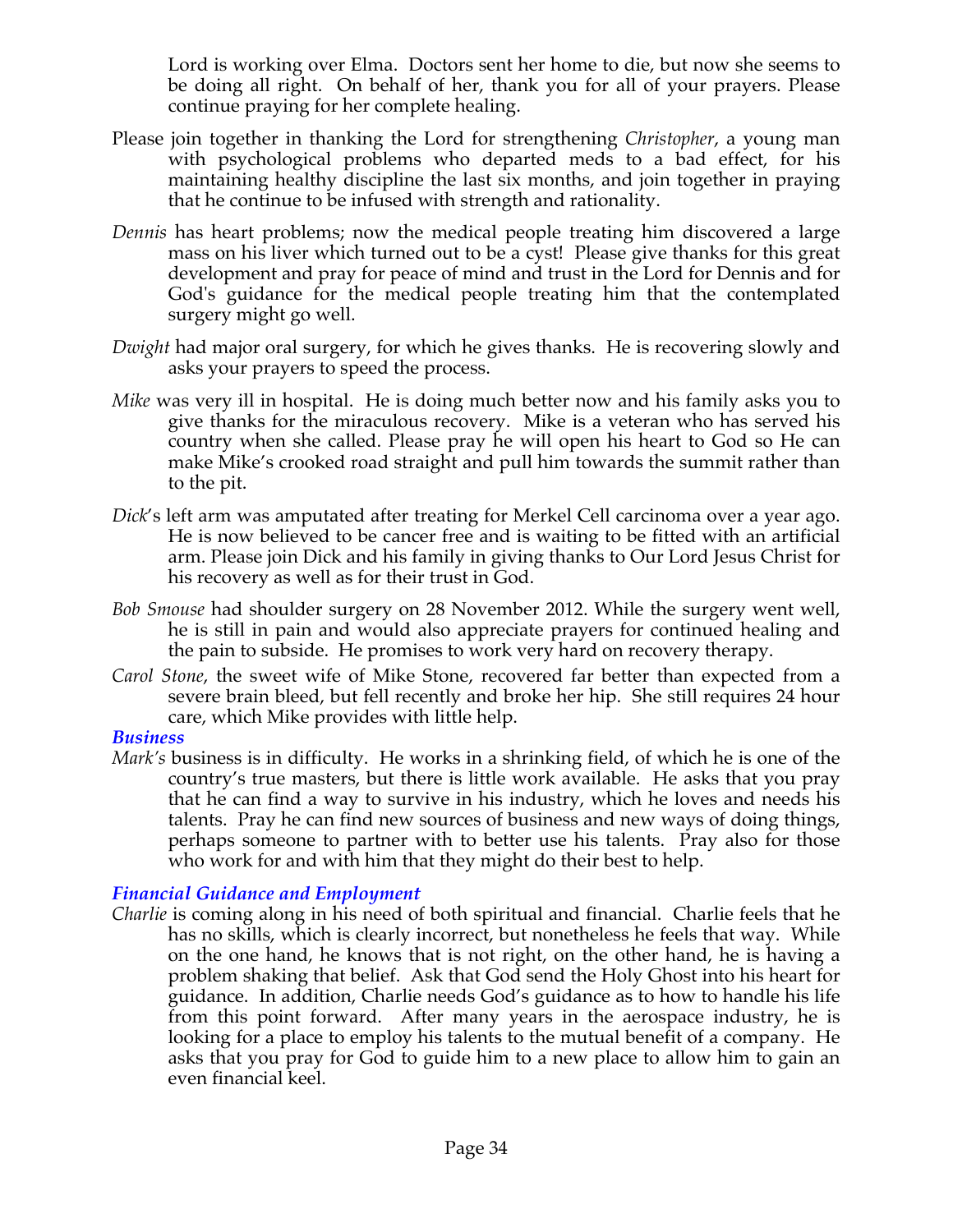- *Carmine* is looking for employment. Pray God will guide her and she will accept his guidance; something she has not always done, so your prayers will be especially appreciated.
- *Chris* and several others at his firm were let go after many years of faithful service. Please pray that they might find a company that can use their considerable skills and dedication to their mutual benefit. Pray also for those who remain behind that they might find peace in the confusion caused by the departures.
- *Doug* recently became unemployed from his job of 18 years. He has been applying for jobs, but unable to get one at this time. His wife is working; this is not enough for the family. Please pray he will find employment with a firm that will be able to use his considerable skill and hard work to benefit both the firm and the family.
- *Catherine and Lewis* are at a low ebb due to a struggle for employment. Your fervent prayers will be appreciated.
- Lori is considering a potential change in her employment. Please pray for God's guidance in considering all aspect of her potential work.
- *Rodriguez Family* are looking for work. It seems many obstacles have been put in their way of finding employment. Please pray they will find employment with a firm that will be able to use their considerable skill and hard work to benefit both the firm and the family.
- *Sarah* is concerned about the future with her company. She would appreciate prayers for her continued employment and that her firm might find more and better ways to use her considerable skills.

### *Financial Guidance and Healing*

- *Clark* is in need of salvation; for God's Will to be done in his life. Pray his family will be blessed with the financial miracles that come from doing His Will.
- *Timothy and Sharon* had their home foreclosed the morning of 15 April 2014. They are experiencing spiritual, emotional and financial crisis at the current time. Please pray for God's guidance as to how they might handle the financial difficulties in which they have found themselves and more importantly have them draw closer to God and each other.
- *Linda, Rick, Christian and Sawyer* are a family experiencing spiritual, emotional and financial crisis at the current time. Please pray for God's guidance as to how they might handle the financial difficulties in which they have found themselves and more importantly have them draw closer to God and each other.
- *David and Lorna* are having financial problems. They are trying to find a smaller home which may be more affordable. *Lorna* has had an ongoing battle with brain cancer, her trips back and forth to the hospital have drained their finances to the point they sometimes struggle to have enough food in the house. Pleaser pray for Lorna's healing and guidance on how they might handle the financial difficulties in which they have found themselves.

### *Guidance*

*Elizabeth and Gunner* need your prayers for their general well being. Pray that they might see the Light of the Lord and let Him guide their lives. Pray they might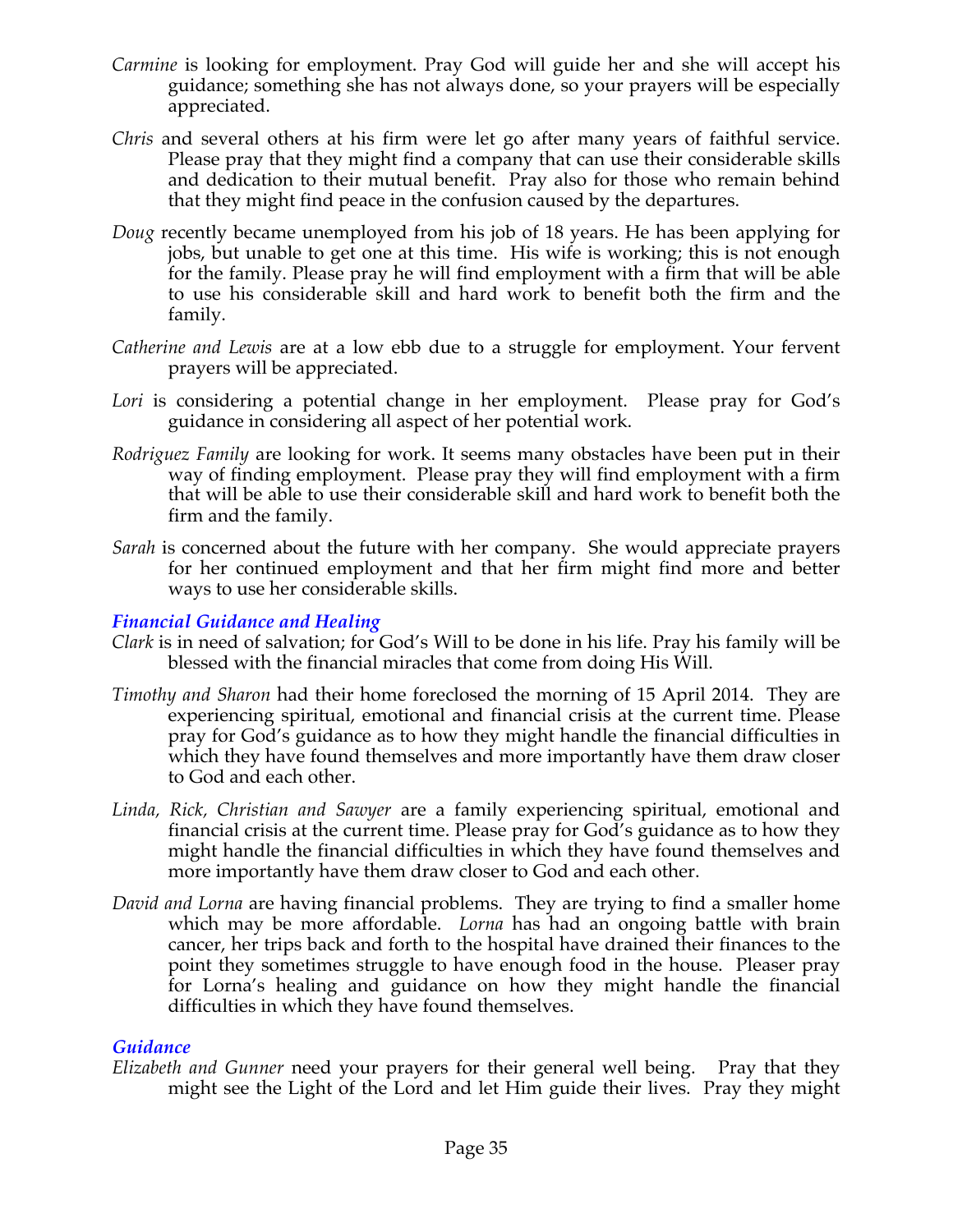open their hearts not only to the Lord, but to each other to become one in Him and happiness.

- *Eric and Betty* need your prayers for their general well being. Pray that they might see the Light of the Lord and let Him guide their lives. Pray they might open their hearts not only to the Lord, but to each other to become one in Him and happiness.
- *Eli* has lost his way both spiritually and mentally, please pray for him and his parents Ed and Barb, who are having great struggles seeing their son, go through these afflictions having brought up in a Christian home. Please pray his parents can find a way to help Eli.
- *Marie* has suffered the loss of her husband, her job and her pet all in a short period of time. Please pray for peace of mind for Marie, as well as for trust in the Lord for her and those around her that she might adjust to the changes in her life and move forward to the honor and glory of our Lord with His Help. (140607)
- *Mitten* has a Christian talking to him about Christ. Mitten does not believe and does not seem to care. Please pray Mitten will see the light.
- *Luis Martinez* had a heart attack on 1 November 2013, and seems to have recovered fairly well. His wife Selma passed away on 12 April 2014. Please pray for peace of mind for Luis, as well as for trust in the Lord for him and the rest of the family.
- *Kristen, Rickey and their two children* ask you to pray for grace, wisdom and understanding as they attempt to cope with infidelity, separation and possibly divorce as a result of backsliding from the Lord into the World.
- *Erica* is having school exams for the next several weeks. Please pray her mind will be open to what she has learned and her heart opened more and more as the years go by to Jesus.
- *Aaron* has a problem seeing is where his life should be leading him. Please pray that he can listen to his father Paul and those around him who want him to work hard and obtain a real education now rather than just coast towards oblivion.
- *Danielle* has accepted Christ as her Saviour. Pray she will read the Bible and meditate on His Word so she can grow in him.
- *Helene and her family* ask your prayers for them as they deal with the loss of Alan, husband and father.
- *Stephanie* seems to be very deeply into post partum depression after her baby was born prematurely. Please pray for her Mother in Law who is going a great distance to help Stephanie and her new Grandson. Pray that Stephanie will be able to direct her attention outward, rather than inward.
- *William* is an elderly man living with his Son and Daughter in-law. William is causing trouble in the family because of his demanding ways and continually using bad language. The family is at wit's end to know how to handle him and will appreciate your guidance and prayers.
- *Caitlin* is in the grip of the Prince of Darkness; she thinks there is escape from reality in drugs. The saddest part is that reality is not as she sees it. Her family is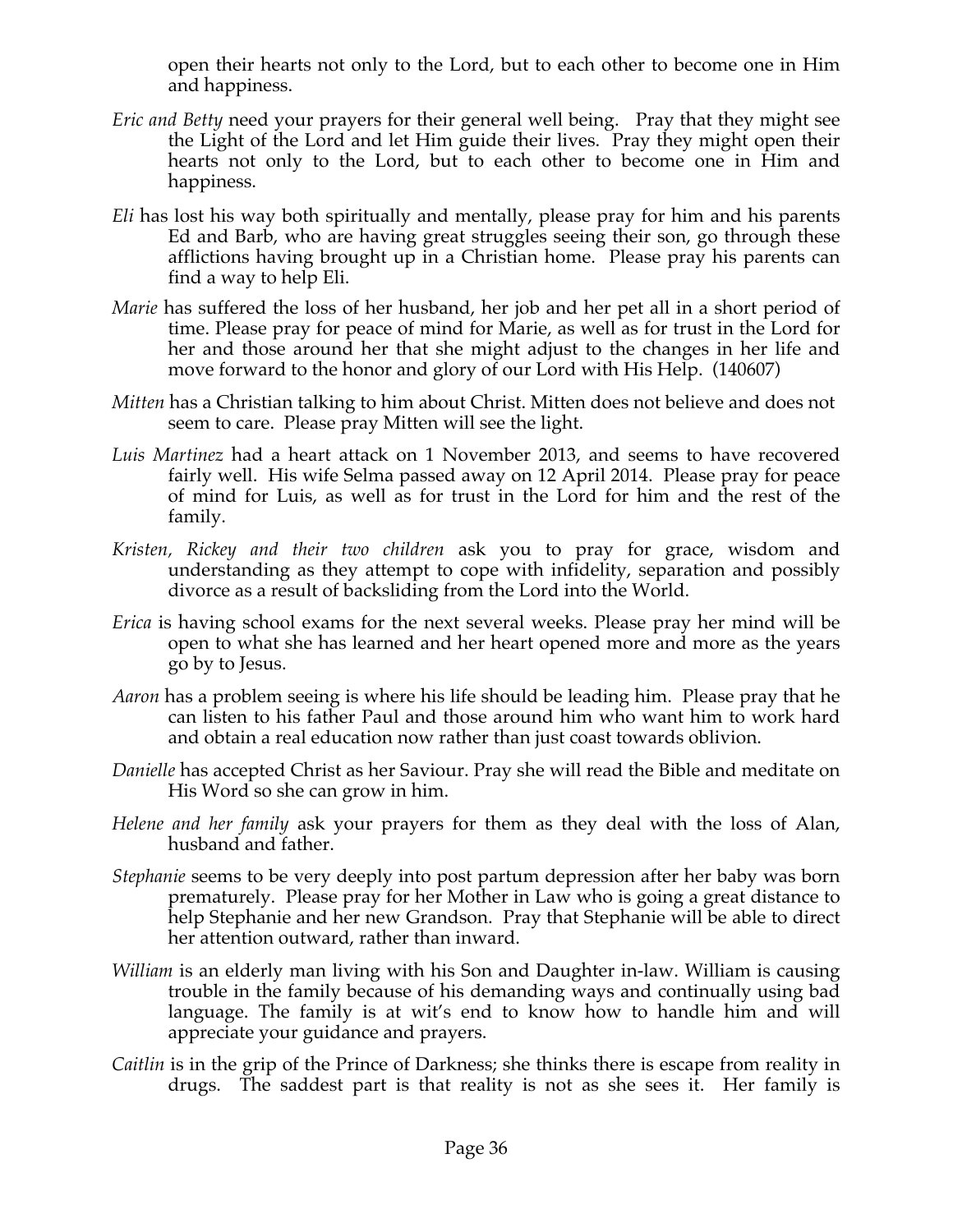despairing as they can do nothing to help her and ask that you pray for the Holy Ghost to enter into heart and show her the need for change before it is too late.

- *Nathaniel* is in spiritual turmoil. His family and friends will appreciate it if you will keep him in your prayers for him to find the root of his trouble and accept God's help to heal his heart.
- *Sam* and her *two children* that have been living in a shelter and are to lose their place there. Please pray a place will be found they can stay in and recover.
- Please pray *Darlene* will surrender her life to Christ.
- *Norrie* is facing daily exams in the weeks ahead. Pray for calmness and concentration and to do the best possible.
- *Jonathan* is addicted to drugs. He is now in jail awaiting trial. His parents and friends will appreciate it if you will keep him in your prayers for him to find the root of his trouble and accept God's help to heal addiction.
- *Beth* is suffering from ungodly treatment in her marriage. Please pray God will guide her in her behavior, actions and thoughts that she might be able to lead her husband to God so her marriage might prosper to the benefit of them.
- *Brandon* a young man from a Christian family who married a year ago and almost immediately became estranged from him family. As a result he has had a serious problem with keeping the civil law. Please pray for Brandon that he will return to the Lord and the many problems will be eventually settled. Pray the hurt he has caused so many will be helped with our Lord's care and love.

*Dennis* has some decisions to make and will appreciate our Lord's guidance.

*Earl* to read and understand Scriptures he has been given.

- *Jeanette* has had many members of her family die from diabetes and several are near death now. Jeanette does not know the Lord and is despondent and perplexed about her family and herself. Please pray she can open her heart to allow the Holy Ghost in to bring her knowledge and understanding.
- *Dr. Elizabeth Raj* is teaching a biblical approach to the psychological problems facing many in our society today. She is battling against the growing influence of worldly psychology adopted by the churches themselves. Elizabeth constantly stresses answers are found between the covers of that precious Book, the Holy Bible. Please pray for encouragement, strength, fortitude and courage for her.
- *Abigail* is a teenager who has behavior problems. She feels she is in an area of mental darkness. Please pray that she might look to God for help and not within herself.
- *Sara* asks that you pray for guidance for her as she deals with the stresses of her family and life. Pray that she can separate those things which she can affect from those things which she cannot and give her grace to accept that she cannot do everything and can only change those things within her control. She asks for God's help for her business so that she might remain gainfully employed while keeping up with the needs of her mother and husband and healing her own problems.

*Jacquie* to open her heart to God and accept His Love and Grace.

*Hap* asks you to pray he might be able to trust God will help him make the right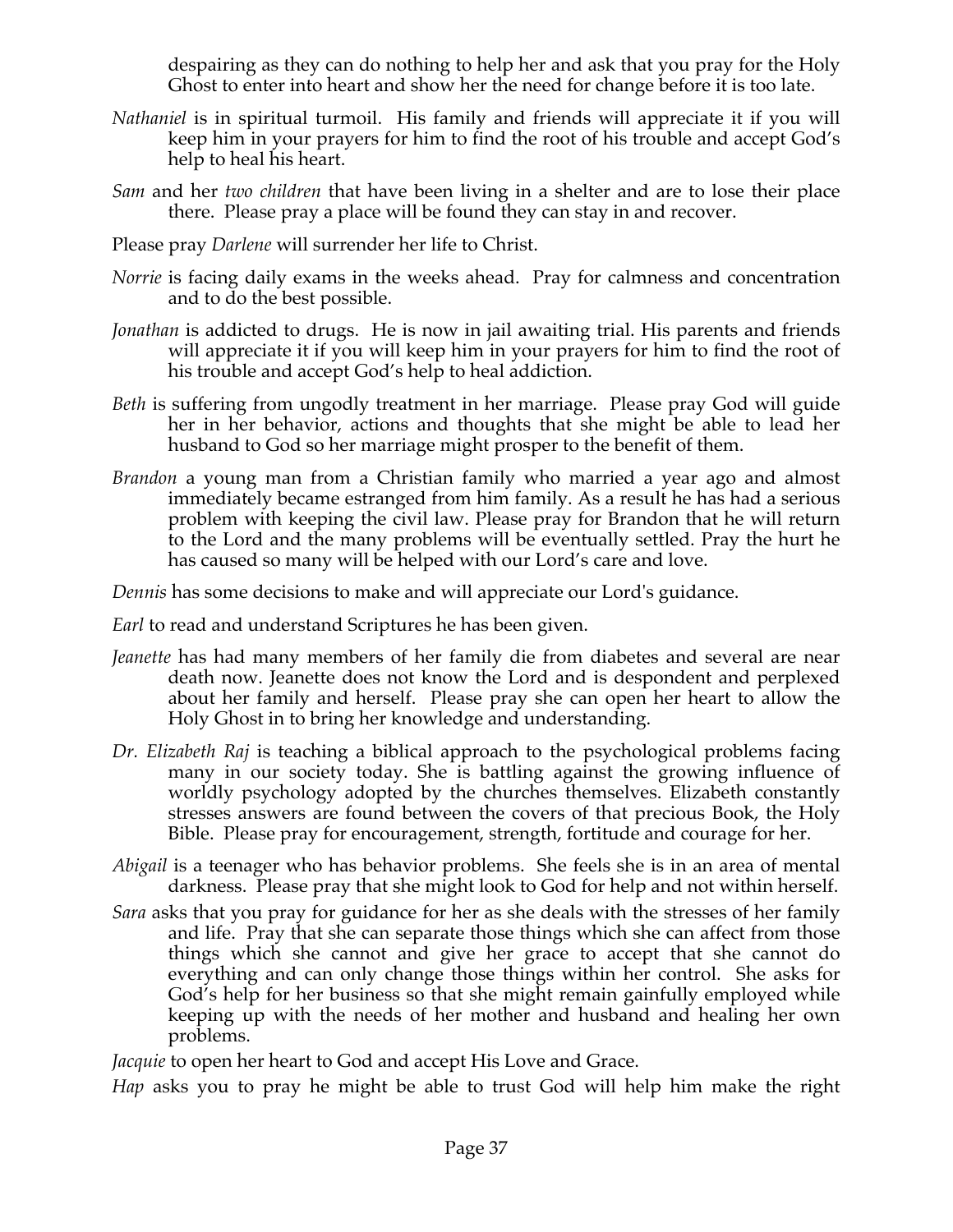decisions at the right time and not to worry uselessly, to change those things he can change, accept those things he cannot change, sleep well to be able to do the correct things with a clear head and that he will open his heart to the Holy Ghost.

## *School Challenges*

Destiny, Blake and Janet

## *Anglican Orthodox Church*

*From Bishop John Nakka of our Church Family in South India. We must know, but by the grace of God, we could, and may, experience the same in our own land:*

Dear ALL,

I am so painfully writing this mail as we are very very suffering a lot politically and also due to separation of our State. No power for around 10 to 12 hours in the cities and more than 12 hours in the villages. No enough drinking water, very hot summer.... Politically we are now really afraid as the sectarian hindu religious background parties took over the Union and State Governments. We are a religious minority in India and now our hearts started beating fast and do not know what happened for us in the near future. WE ARE REALLY UNFORTUNATE. We may live like a second grade citizens and we need to face a very hard persecution as was the Hebrews in Egypt. The persecution was already started and around 05 issues were reported for abuse, warnings and stopping the conventions etc., during this week alone i.e., just within a week after Mr.Modi took over the charge.

PLEASE PRAY FOR CHRISTIANS IN INDIA.

yours fraternally in Christ,

+John.

- The *Anglican Orthodox Church in Narowal, Pakistan* had its wall boundary collapse due to heavy rain on 5 July 2014. Water from the street is entering into the church compound which may damage the church building. Please pray for our priest and his wife as they try to reconstruct the wall boundary as soon as possible in order to prevent further damage.
- *Christians in the Central African Republic* are experiencing the ravages of a war between the Muslim and Christians. We have both ministers and members of the Anglican Orthodox Church in Central African Republic. Please pray for God's guidance and protection for all persecuted Christians and those around them.
- On 21 March 2014, *Faith Theological Seminary* in Gujranwala, Pakistan graduated a class. Please pray the Holy Ghost will fill the hearts of the graduates as they go forth to spread The Word of Jesus Christ our Saviour
- *Rev Rick Reid* asks that you pray for Saint Andrews Anglican Church in Newton, North Carolina. They would like to see their congregation grow to the point is it selfsustaining and vibrant. The congregation asks that you pray for the Holy Ghost to enter into their hearts and inspire them to do their best to further His Will.
- *Saint Paul's, Moberly, Missouri* would like your prayers that the Holy Ghost might enter more fully into their hearts so that they might be more effective in spreading the Word of God.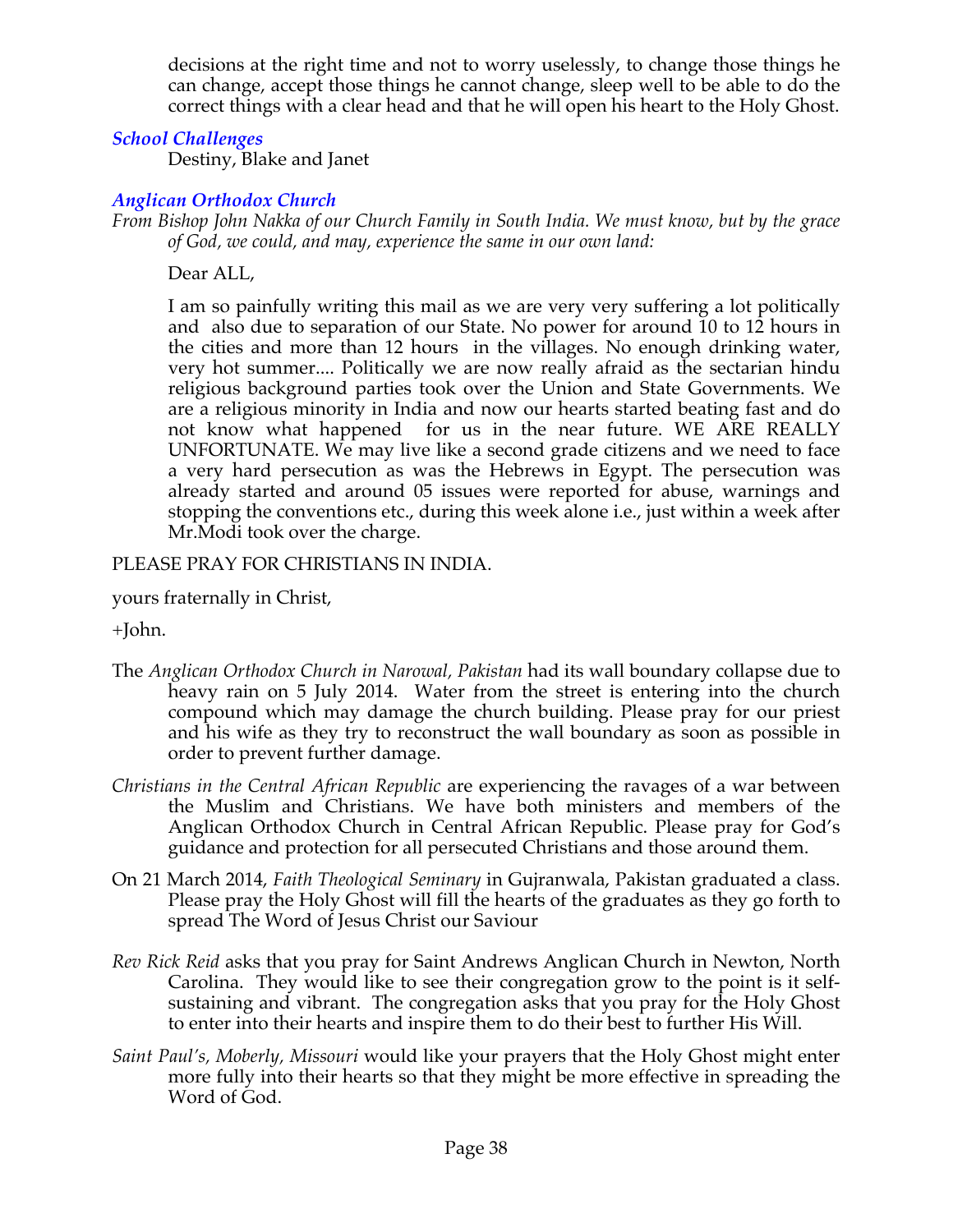*Saint Joseph of Arimathea Anglican Orthodox Church* is under a lot of stress. We all are, but they need even more prayer. Rev Roger Jessup, their wonderful minister, is pressed by the duties of a primary care giver, in addition to all the worries of this world. They have one of their family's primary breadwinners who will be soon unemployed, absent His intervention. As Rev Roger said so eloquently, "We must pray for those who mean us harm and deprive us of our property are our enemies: Our LORD has so commanded us." We must pray they will see light and cleave to it while turning their backs on the Prince of this World. Equally important, we must pray that the Lord will raise up a political leader from among us as He has done in the past. Pray also for trust in God for each member of the parish and for them to find economic relief.

### *Armed Forces & Contractors*

Airman Donny Patton (Hulbert Field, Florida), Jordan (USMC – Fleet Marine Force - Pacific), Trevor (USAF - KC-10 Boom Operator – New Jersey), Trevor (USN – Whidbey Island, EF-18 Pilot), Kurt Thomas (USN – Camp Foster, Okinawa)

### *For Our Country*

Our country has lost its way. Over half the people that vote, voted for a government that promises them things it cannot deliver in return for their souls which it can, will and does take. Our foreign policy backs the rise of Islam, we turn our backs on those who would follow God and arm those who murder them. Pray that God will raise up a leader from among the people who can turn the country's course 180° and attempt to come back to God. Pray the people will recognize that they are headed down a smooth wide road into the pit, a road that will get smoother and smoother, steeper and steeper until the only possible way is down. Down, into the depths of the pit. Pray people will recognize there is:

- One True and Triune God who is goodness in and of Himself
- All religions are not equal
- All ways of life are not equal;
- The Bible holds the Key to Life;
- All rights come from God, not the State;
- Good;
- Bad;
- Evil;
- Right;
- Wrong;
- Allah is the Devil;
- Abortion is no more than sacrifice of children to Baal.

Pray this recognition will not come too late. Pray we will, each of us, do our duty to God, Country and Family, putting His Honor above all.

### *Persecuted*

Around the world, Christians are under attack, not only in the Muslim world, but from Hindus and others in India. Also, they are under continual attack in the name of "Separation of Church and State" in the western world, as it becomes actively atheist or pro-devil buddy. Please pray for God's guidance and protection for all persecuted Christians and those around them.

### *Thanksgiving*

The *Thomas Family* and *Scott Potter* give thanks for safe travels around the Western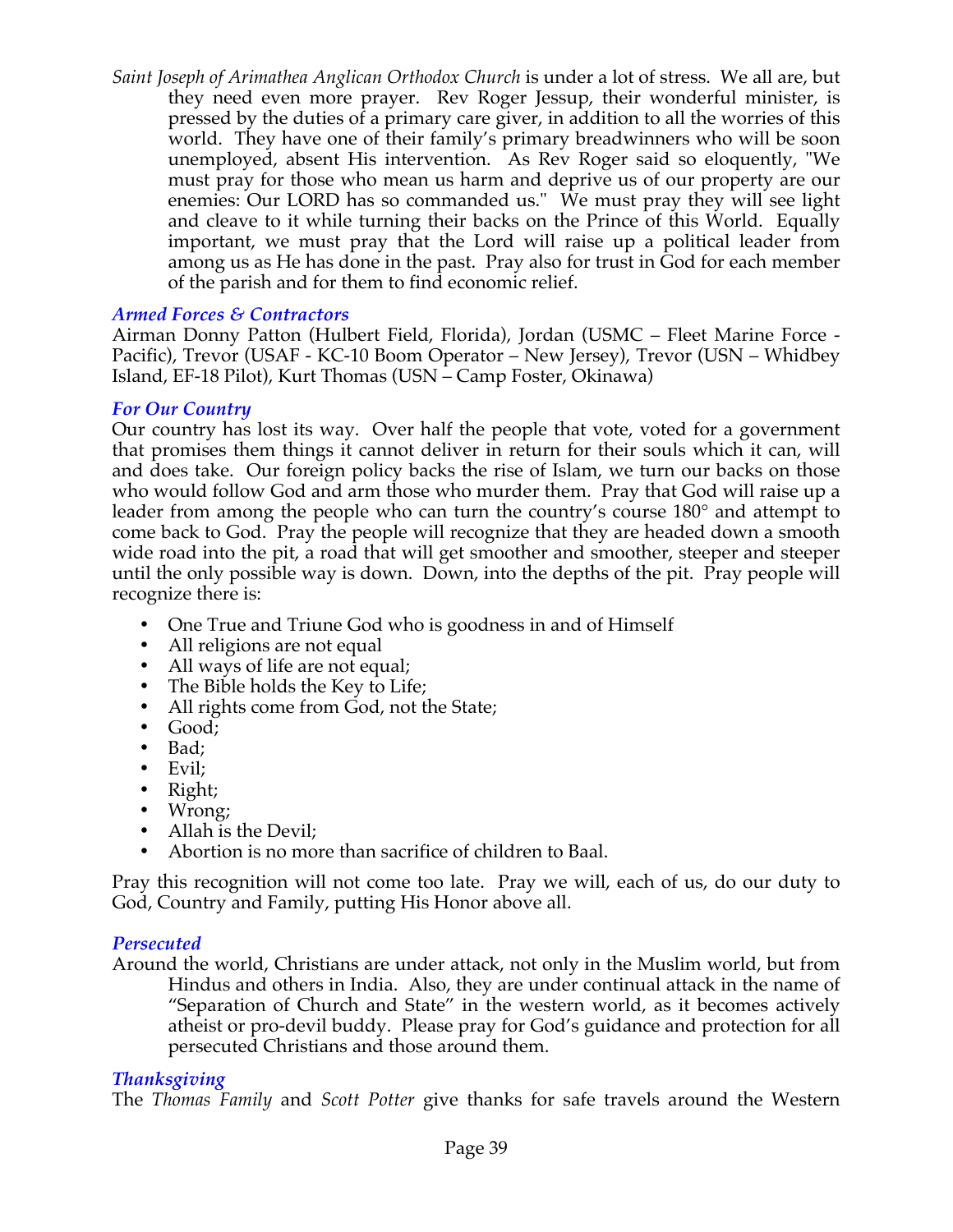United States for almost all of July.

- *Rachel Lilly* gives thanks for a safe and successful short-term mission trip to India 6 29 July 2014. She and her team arrived safely back in Calgary after presenting the gospel to hundreds of children in India. On one occasion she shared her testimony with 600 children. Thanks for all the prayers from our AOC family.
- *Melody Summers* of Gold Creek, Montana was diagnosed with a brain tumor, which was operated on and turned out to be benign. Please give thanks for the great result and the special miracle for her and her family.

*Tracey* found employment as a nurse in a local hospital; please give thanks for the job.

*Various Special Requests*

- *Liberia* is experiencing an outbreak of the Ebola Virus; causing sickness and many deaths. Please pray for people of Liberia and for their Health Providers.
- The *Anglican Orthodox Church in Peshawar, Pakistan* sustained damage to their building as the result of heavy rains. At present the roof is being rebuilt and they have not been able to hold services. Pray it will be fixed very soon and a new place might be found until the church is restored.
- *Nathalie* is teaching English in a small western Ukrainian town where they are having so many problems. Pray for Nathalie and others around the world who are standing up for Christian principles in their countries.
- This is a horrible time for the *people of India, Christians in particular*; they are having problems with Hunger, Bank Closings, Transportation and Schools not functioning. Pray for the Leaders and Members of our Church in Eluru Andhra Pradesh. Pray their basic needs will be met and God will be close to them in this time of need.
- *Lisa* discovered her 9 year old daughter *Mariah* had been raped. This is in the court system now and we know that prayers are needed for this family. "The effectual fervent prayer of a righteous man availeth much" James 5:16 Lisa says she feels the power of your prayer in God's hand on her heart.
- Please pray for *all the people of Egypt*; Bishop Mouneer Anis of Egypt is asking your prayer as the supporters of the deposed Mursi government, with the support of the United States government, have been attacking Christian churches--Anglican, Catholic and Orthodox. They destroyed the car of Anglican priest Rev. Ehab Ayoub. The people of Egypt, the people of the United States need our prayers, even more so the people of the Muslim Brotherhood that they might repent of their evil and know God so the rest of the people may live in peace.
- We ask that you pray, please ask God that the Holy Ghost might give you insight into how you might make the lives of your friends and family better. Remember helping others is not just those who you don't know!
- Please join us in praying that the *Free Teen Guitar Class* will be continue to be an opportunity for God to work in the lives of the kids and their families. Please ask God to guide the class to new opportunities to make Him known to others. Help us to let the love of our Lord shine through us into their lives, putting Him first, so that He might enter in to their hearts and lives.